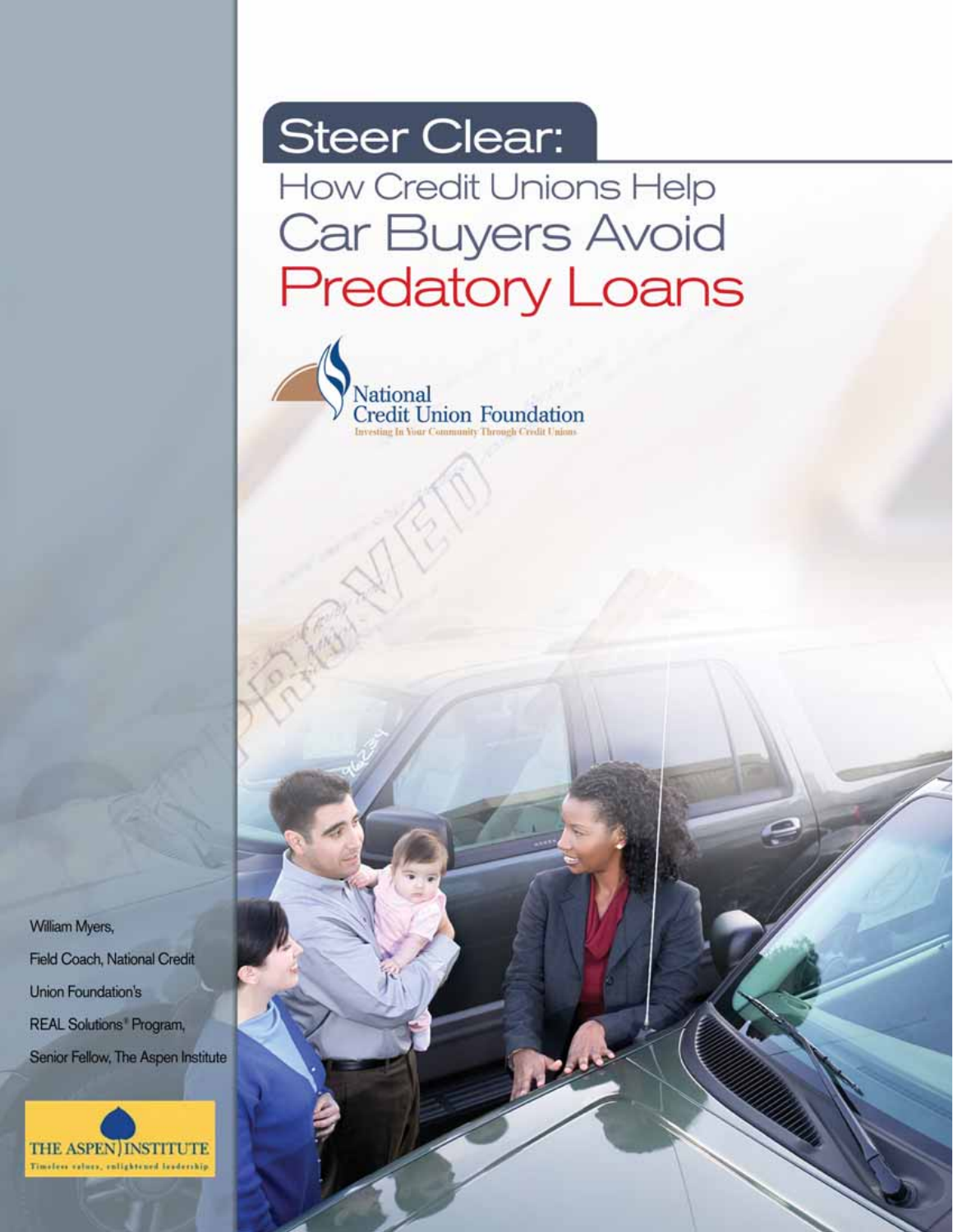## Table of Contents

| Appendices                               |  |
|------------------------------------------|--|
|                                          |  |
| Survey: Results and Verbatim Comments 29 |  |



This research was funded by the Annie E. Casey Foundation. We thank them for their support but acknowledge that the findings and conclusions presented in this report are those of the authors alone, and do not necessarily reflect the opinions of the Casey Foundation.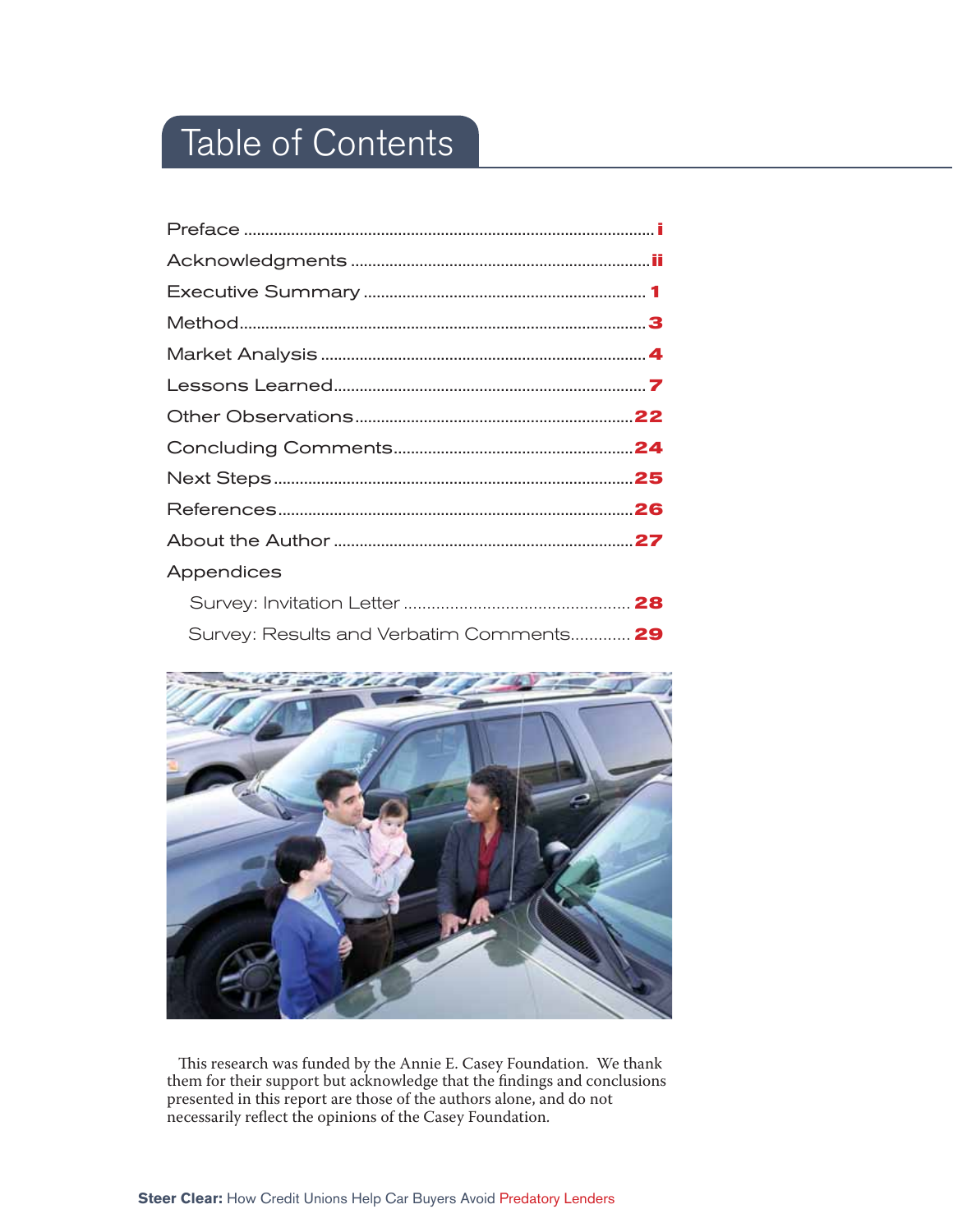### Preface

Founded in 1948, the primary mission of the Annie E. Casey Foundation is to foster public policies, human-service reforms, and community supports that more effectively meet the needs of today's vulnerable children and families. In pursuit of this goal, the Foundation makes grants that help states, cities, and neighborhoods fashion more innovative, cost-effective responses to these needs.

One of the Annie E. Casey Foundation's investment areas is expanding social and economic security for families in poor communities. In 2006 the Casey Foundation expanded the focus of its work on payday lending and check-cashing to fund research on auto lending. The Casey Foundation funded a report by Remar Sutton of the Consumer Task Force for Automotive Issues. *Car Financing for Low and Moderate Income Consumers* assessed this key component of the auto finance market.

In addition, the Casey Foundation funded a documentary and discussion guide entitled *Pursuit of the Dream: Cars & Jobs in America*, to explain the importance of affordable, reliable transportation for building the economic success of low-income families and their communities.

Around the same time, a separate report demonstrated how one credit union successfully serves borrowers with low credit scores. *University Federal Credit Union's Analysis of Sub-Prime Lending Program* presented a case study of a credit union in Austin, Texas, using a pure risk-based lending technique.

These initiatives led to two meetings at The Aspen Institute during the first half of 2007 to bring together parties interested in collaborating on ways to provide affordable car financing to more low- and moderate-income borrowers. One of the participants was the National Credit Union Foundation (NCUF).

As the philanthropic and social responsibility leader of America's credit union movement, NCUF raises funds, makes grants, manages programs, and provides education empowering consumers to achieve financial independence through notfor-profit credit unions. Donations to NCUF enable credit unions to help their members reach life-changing goals. Through NCUF grants and programs, credit unions create greater access to affordable financial services, provide widespread financial education, and empower more consumers to save, build assets, and own homes.

To further credit unions' efforts to serve consumers with low wealth and modest means, NCUF in 2007 began the national expansion of REAL Solutions® as its signature program. Upon reviewing the Annie E. Casey Foundation research on auto lending, NCUF proposed the current project, which examines a full range of credit union innovation in non-prime auto lending.

This project is jointly funded by the Annie E. Casey Foundation and NCUF. The Aspen Institute helped facilitate the work under this grant.

This project brought to light both commonly held assumptions and unclaimed innovations.

I would like to express my appreciation to the Annie E. Casey Foundation and the National Credit Union Foundation for providing the funding for this report. Special thanks are due to Steve Delfin, Executive Director of NCUF, for his early recognition of the critical importance of this issue, and to Irene Skricki, the Annie E. Casey Foundation's Program Manager for Assets and Savings, for her ongoing insights and support.

#### William Myers,

Field Coach, REAL Solutions® Senior Fellow, The Aspen Institute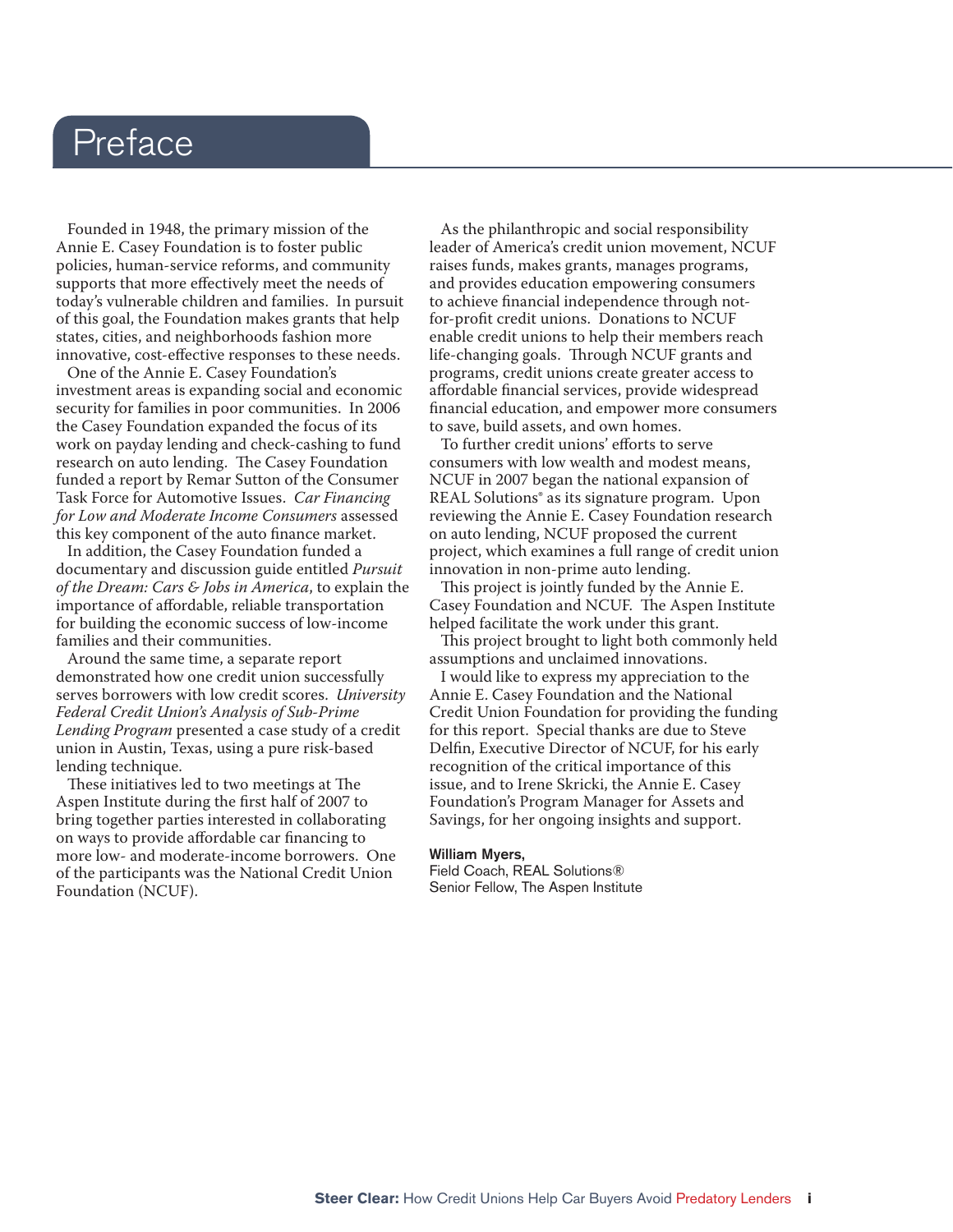## Acknowledgments

This project would not have been possible without the credit union industry executives, service providers, and friends of credit unions listed below, as well as the 251 credit unions that provided survey responses. Your inventiveness, enthusiasm for service, and willingness to participate in this project is sincerely appreciated.

**Shelly Berryman,** Director of Member Advocacy Schools First Federal Credit Union Santa Ana, CA

**Larry Blanchard,** Senior Vice President—Special Projects CUNA Mutual Group Madison, WI

**Tom Boos,** President/CEO Billings Federal Credit Union Billings, MT

**Steve Bosack,** Deputy Director National Credit Union Foundation Washington, DC

**Paul Budvidas**, Regional President Walkaway USA Irving, TX

**Bob Falk,** President/COO Purdue Employees Federal Credit Union West Lafayette, IN

**John Flynn,** President/CEO Open Lending Inc./Lenders Protection, LLC Austin, TX

**Brooke Gilchrist,** National Marketing Manager Enterprise Car Sales St. Louis, MO

**Barbara Goodwin,** President/CEO Fitchburg ME Federal Credit Union Fitchburg, MA

**John Goodwin,** Senior Vice President—Commercial Products CUNA Mutual Group Madison, WI

**Yulanda Grant,** Executive Administrator National Credit Union Foundation Washington, DC

**Douglas Grout,** Senior Vice President—Credit Union Operations SELCO Community Credit Union Eugene, OR

**Bill Hampel,** Chief Economist Credit Union National Association Washington, DC

**Carolyn Hayden,** Managing Partner MGH Consulting, LLC Springdale, MD

**Vicki Joyal,** Field Coach—REAL Solutions® Madison, WI

**Lois Kitsch,** National Program Manager—REAL Solutions® National Credit Union Foundation Washington, DC

**John Lass,** Senior Vice President—Strategy & Product **Development** CUNA Mutual Group Madison, WI

**Kirsten Moy,** Director—Economic Opportunities Program The Aspen Institute Washington, DC

**Jeffrey Purvis,** National Impact Center & Database Manager National Credit Union Foundation Washington, DC

**Betty Saiz,** Vice President—Indirect Lending U.S. New Mexico Federal Credit Union Albuquerque, NM

**Linda Stephens,** Vice President—Consumer Lending Wright-Patt Credit Union Fairborn, OH

**Corey Stone,** CEO PRBC (Payment Reporting Builds Credit) Annapolis, MD

**Pete VanGraafeiland,** Manager—Loan Retailing and Servicing Coastal Federal CU Raleigh, NC

**Jim Wagy, Senior Vice President/Chief Operating Officer** Tropical Financial CU Miramar, FL

**Margy Waller,** Executive Director The Mobility Agenda Washington, DC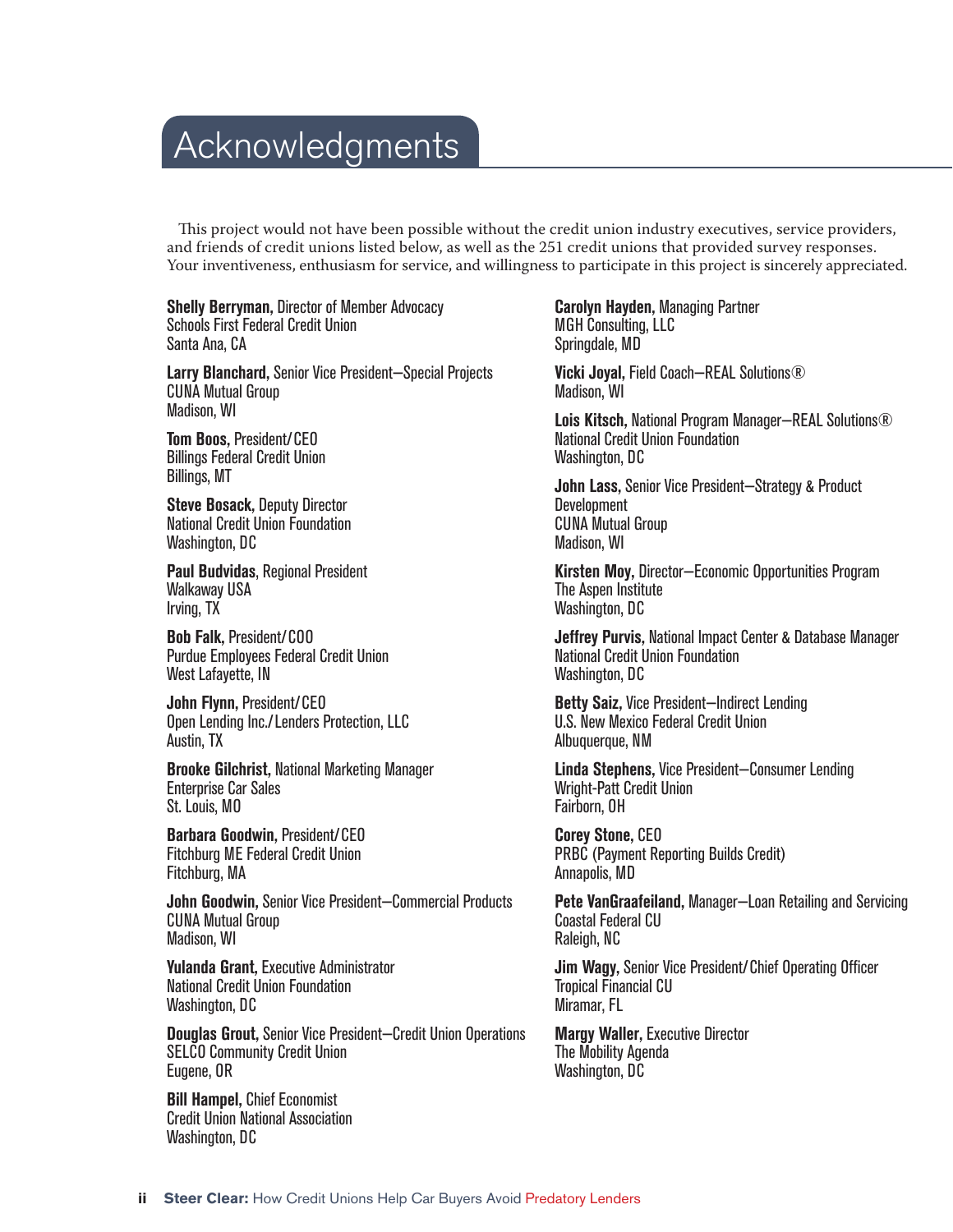### Executive Summary

Despite rapidly rising gas costs, the vast majority of Americans (88%) continue driving to work. A Brookings Institution Policy Brief<sup>1</sup> lamented that "fewer than 5% of workers took public transportation to work." In many situations (e.g., single-parent households), public transportation is not available or is not practical for taking children to daycare or school and arriving to work at a designated time, at a location far from home. Cars can provide convenience, flexibility, safety and the opportunity for lower-income people to work for employers that are not located near public transportation.

Thus, an important strategy for strengthening economic mobility and our economy is to ensure that workers with low wages and/or low credit scores are able purchase reliable, affordable cars.

Non-prime auto lending represents a substantial nearby opportunity for not-for-profit credit unions to expand their markets, build net income, and attract new loyal members by giving them a substantially better deal.

This research report identifies the lending techniques by which credit unions are making large and sustainable inroads into the non-prime auto market. The findings are presented as seven lessons.

#### **Market Opportunity**

The market for non-prime used auto loans is large and has not historically been served by most credit unions. This is unfortunate as some borrowers are subject to excessive charges and credit unions are missing a large and economically viable service opportunity.

Consider this: Over 40 million used vehicles are sold each year in the U.S.—2½ times the number of new vehicles sold. Eight million (20%) of these cars are sold to low- and moderate-income borrowers.2 Many of these borrowers end up buying their cars through predatory lenders such "buy-here-pay-here" and "auto title" outlets.

While vehicle lending has traditionally served as credit unions' "bread and butter," credit

unions are now struggling to make loans. Used-vehicle loan growth rates have dropped considerably in the past three years after a decade of growth rates in the 10% to 20% range. The mortgage market has slowed, but there are plenty of needy consumers wanting to buy a car.

As other lenders tighten their standards or exit the non-prime market altogether, a significant opportunity exists for credit unions to meet the needs of consumers whose options have narrowed and may be pulled to predatory lenders. Those credit unions with strong capital positions and stable balance sheets are in a solid position to take advantage of the opportunities that this market offers, even during the current economic slowdown.

Credit unions' programs and techniques for making vehicle loans may not be working as well as they should. Techniques such as "See Us First" have proven to be only modestly successful for securing loans before members head to showrooms and become exposed to finance and insurance (F&I) salesmen. Indirect lending has created loan volume, but at the price of having dealers represent the credit union as the member's primary contact. Credit unions uniformly report that indirect lending leads to single-service members. Auto loan recapture programs have shown some success, but again at the price of ceding the initial relationship to dealers and other lenders.

#### **Time for Change?**

Perhaps it's time for credit unions to change it up—to enter new markets and employ new models in order to increase and strengthen their vehicle loan portfolios.

Some credit unions across the country are successfully implementing non-prime used auto loan programs. Some are revising their programs after a less-than-successful launch, while others are just entering this market.

Sadly, given that credit unions account for only 5% of non-prime used auto loans, it becomes obvious that the majority of credit unions are not serving this market.

Why not? Potential reasons why credit unions are not serving borrowers with low credit scores include uncertainty and unfamiliarity, downside loss potential, lack of data about this market, board apathy or reluctance, and regulatory concerns.

<sup>&</sup>lt;sup>1</sup> Margy Waller, The Mobility Agenda, "Brookings *Institution Policy Brief." 2000.*

*<sup>2</sup> Remar Sutton, Consumer Task Force for Automotive Issues, "Car Financing for Low and Moderate Income Consumers." April 2007.*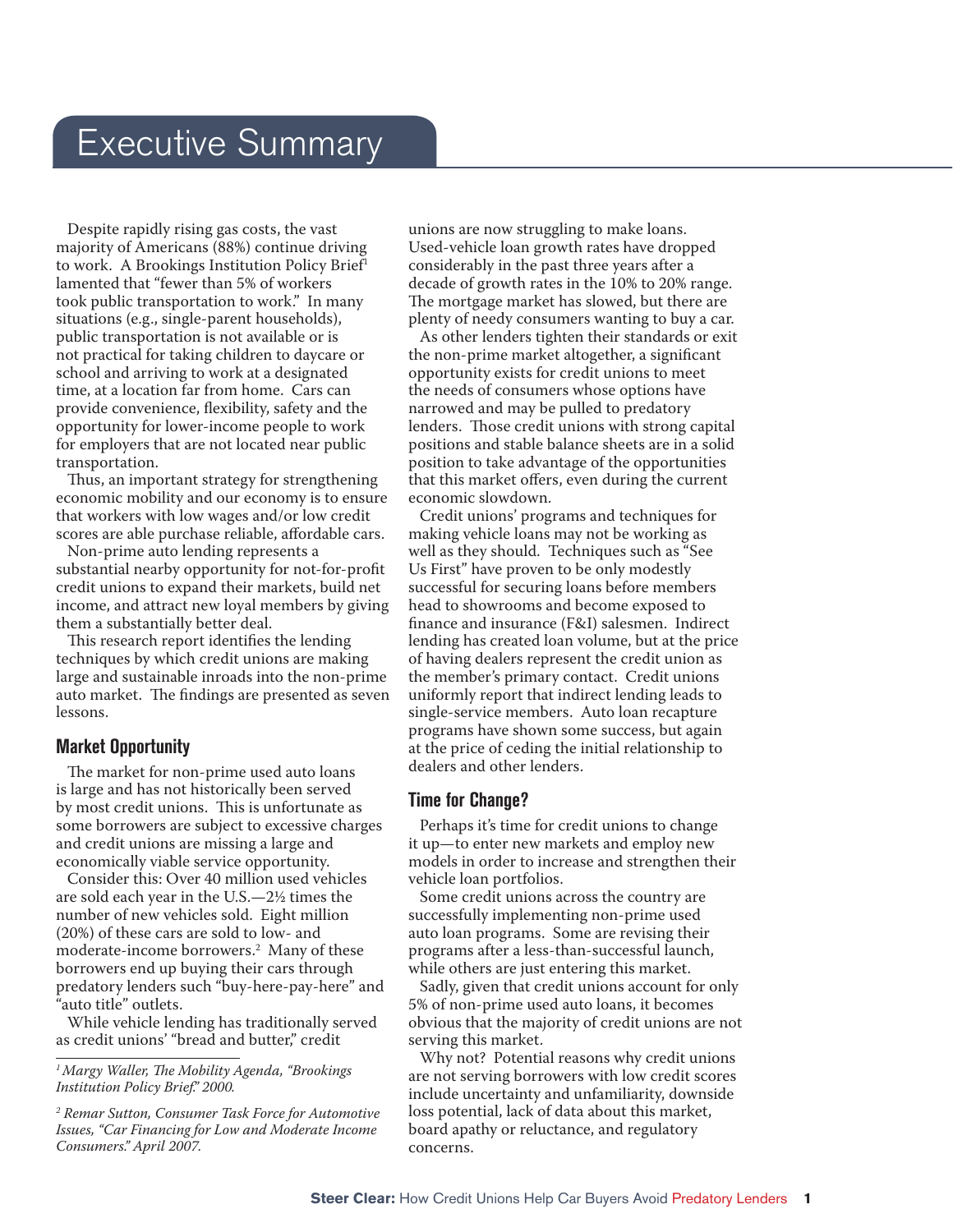#### **Why Serve this Market?**

So why should credit unions lend to more low- and moderate-income borrowers? Two principal reasons:

1) It's good business. Survey responses that form the basis of this report demonstrate examples of used auto lending programs that have proven successful — both in terms of providing affordable car ownership for non-prime borrowers and sustainable business strategies for credit unions.

2) It's credit unions' mission. Federal credit unions and many state credit unions are chartered with a statutory mission to serve "people of modest means." And even where state credit unions do not have this mission expressly written in their charter, it is implicitly written in their history. All credit unions in the U.S. are memberowned, not-for-profit cooperatives established as part of a movement to provide consumers with more affordable alternatives to the for-profit banking industry and to put predatory loan sharks out of business. Whether this mission is written or unwritten, all credit unions to some extent are expected by lawmakers, regulators, consumer groups, foundations, the media, and the public to help people who are not being served by banks and who are vulnerable to predatory lenders.

#### **Learn from Innovators**

Now the question is: Can credit unions viably lend to more low- and moderateincome borrowers in a safe and sound manner?

This project focused on finding the answer from innovators. And it became clear that with sufficient information and properly designed programs, the answer is a resounding "Yes!"

Our surveys and interviews revealed many examples where credit unions have developed innovative loan products and features to meet the needs of non-prime used auto loan applicants—without sacrificing financial safety and soundness.

All of the credit unions and suppliers profiled in this report encourage more credit unions to engage in non-prime used auto lending. Our sources invite other credit unions to consider replicating or adapting their products to serve nonprime borrowers across America.

#### **Seven Lessons**

The information derived from credit unions and from suppliers that have developed products/ services to meet the needs of this market can be summarized in the following seven lessons learned:

#### LESSON 1: **Non-prime used auto lending is a fi nancially viable line of business.**

Given the pervasiveness of lenders charging excessively high rates in this marketplace, credit unions are able to price non-prime loans for risk and effort and provide members a better deal. Price + a lender that has the borrower's best interest in mind = a better deal. Credit unions' non-prime used auto loan rates, while necessarily higher than credit unions' prime rates, are significantly lower than what borrowers could receive from other lenders.

#### LESSON 2: **Reduce the underwriting gap by transferring traditional character lending techniques into an automated decisionmaking process.**

Old fashioned, high-touch character underwriting is effective for non-traditional borrowers, but the process needs to be more fully automated and efficient in order to effectively compete in this marketplace.

#### LESSON 3: **Get in front of dealers by assisting**  members in finding cars.

Whether through an agreement with a select few dealers, an online car buying service, or by sponsoring used car sales, this is a good way to maintain direct contact with borrowers and to ensure that members get good deals on reliable used cars. Credit unions can effectively steer members away from modern loan sharks.

#### LESSON 4: **Employ a "hard close" to cement bonds with members.**

Verify information, educate the borrower, and reinforce the value of membership when closing every loan. This process of documentation, education, and loyalty building provides a solid defense against the increased delinquency that comes with moving down the credit score scale.

#### LESSON 5: **Insure borrowers against events out of the realm of their control.**

From credit disability and credit life to guaranteed asset protection, mechanical breakdown insurance and debt cancellation, a successful low-score auto loan program will include protections for the borrower as well as the credit union.

#### LESSON 6: **Export risks by using available loan loss insurance products and guarantees.**

Default and collateral protection insurances exist to minimize the credit union's risk with non-prime borrowers.

#### LESSON 7: **Keep in touch with borrowers by allocating resources to monitor and collect the loan at the first sign of trouble.**

It's critical for credit unions to modify their existing collections processes to include "proactive collection." This is an aggressive but not abusive practice.

Credit unions are able to successfully enter (or re-enter) the non-prime auto lending market by incorporating the lessons above into loan programs designed specifically to meet the needs of emerging markets.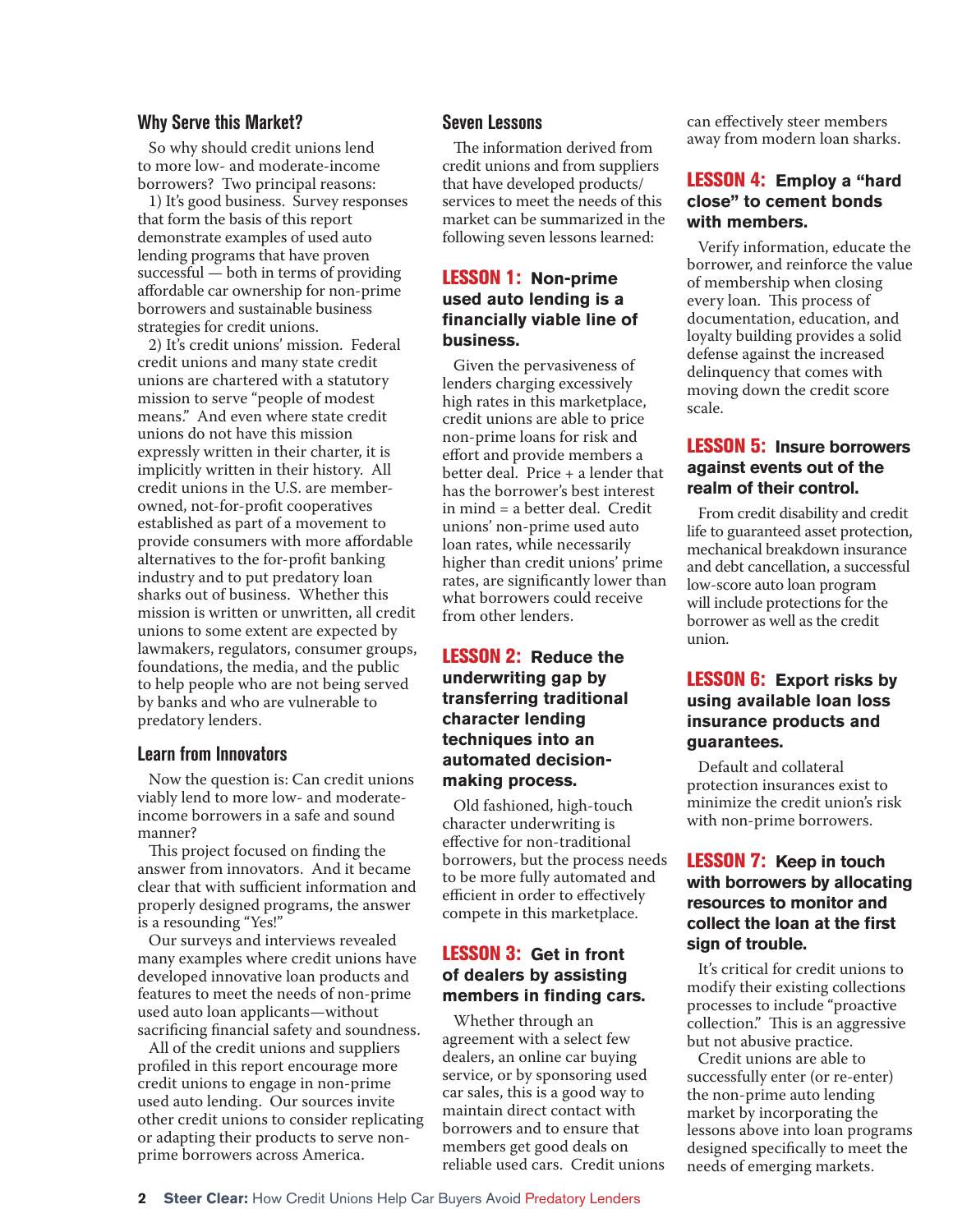### Method

*How Credit Unions Help Car Buyers Avoid Predatory Loans*  identifies credit union lending techniques that can successfully expand auto lending to nonprime borrowers. The research contained within this report was derived using qualitative methods and a self-selected sample. It is not statistically representative of all credit unions – but it does showcase innovative product features and practices that notfor-profit credit unions are using to assist members who might not otherwise qualify for vehicle loans.

#### **Targeted Auto Loan Survey**

In mid-December 2007, an invitation to take part in the National Credit Union Foundation's (NCUF's) Auto Loan Survey was e-mailed to the entire group of nearly 400 credit unions that have participated in NCUF's REAL Solutions® program to provide products and services to low-wealth and lowto-moderate-income households. An identical invitation was e-mailed to the entire group of Credit Union Development Educators (CUDEs), nearly 800 graduates of NCUF's immersion training in cooperative principles and credit union values.

In addition, on January 18, 2008, *Credit Union Times*  published a full-page article about the project as well as the survey URL.

Finally, on February 10, 2008, an invitation to complete the survey was e-mailed to 12,000 credit union executives representing all 8,400 U.S. credit unions.

In each instance, the invitation from William Myers, who was also serving as a REAL Solutions<sup>®</sup> Field Coach, specified that the survey was designed for

credit unions that were doing "innovative work with low credit score auto borrowers." So the population of interest for this project is limited to credit unions that are implementing innovative approaches to D and E paper auto loans. Each e-mail included a link to the online survey.

The survey instrument consisted of six multipleresponse questions, each with a set of pre-determined response categories, plus an "other" field to capture responses that didn't fit neatly into one of the categories. The six questions covered underwriting, car sourcing, risk mitigation, insurance, marketing, and partnerships. In addition, a final question asked whether the respondent's low credit score auto lending program was successful, and to describe lessons learned.

By March 10, 2008, a total of 251 responses had been received from credit unions of all asset sizes, fields of membership, and geographic service areas.

#### **In-Depth Interviews**

In-depth telephone interviews were then conducted with a dozen credit unions representing the various innovation areas identified in survey responses. These interviews gathered additional information about their non-prime vehicle loan programs. Many of the interviewed credit unions are profiled in this report.

Finally, in-person interviews were conducted with vendors that were frequently identified by survey respondents and interviewees to gather information about their product/ service offerings related to nonprime vehicle loans.

#### **What Do We Mean?**

For purposes of this report, the definition of:

► "Low credit score" is a FICO score (Fair Isaac Corporation's credit score) below 600.

u **"D-paper"** refers to loan applicants with FICO scores between 550 and 599.

u **"E-paper"** refers to loan applicants with FICO scores below 550, with thin credit files or no credit records at all.

u **"Low-to-moderate income"**  and **"low wage"** refers to households with annual incomes of less than \$40,000.

► "Emerging markets" is used in this report to refer to growing markets that have not been fully served by insured depositories: immigrants, youth, the unbanked, and low-income.

▶ "Non-prime" is used to redefine and emphasize the business opportunities that exist beneath "prime" and above "sub-prime." Non-prime has historically been lumped together with sub-prime—and thus depicted as a potentially dangerous market for regulated lenders to enter. Non-prime today is not exclusive to "lowto-moderate income" or "lowwage" borrowers. Non-prime can also include middle-income borrowers with other credit issues. Given the current credit crunch and the importance of obtaining credit to ensure transportation to work sites, all non-prime consumers could also be considered "people of modest means."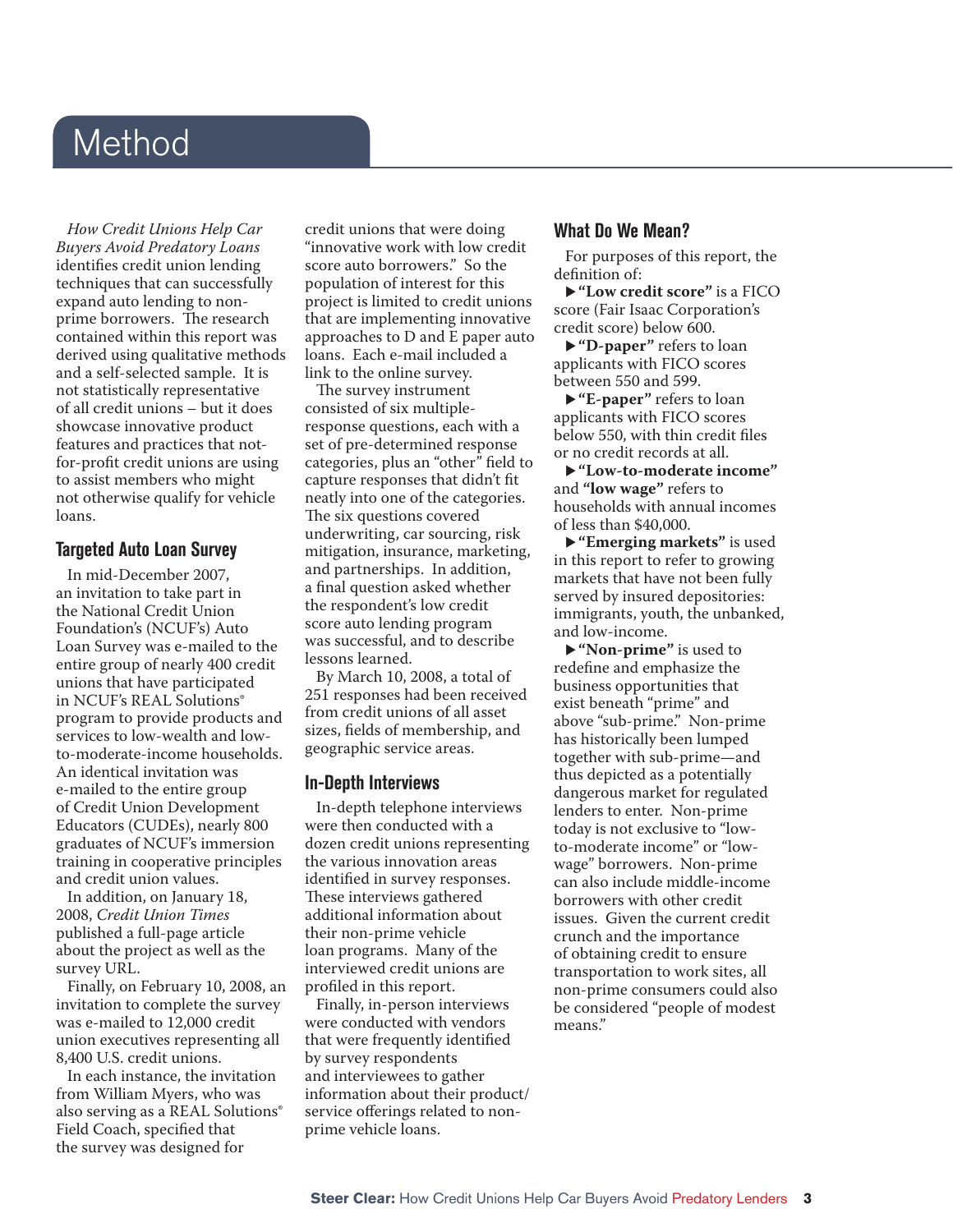### Market Analysis

Similar to the lack of affordable child care, lack of transportation is a common problem facing lowwage workers trying to get—and keep—a job. Improving job opportunities for all Americans is crucial to strengthening our communities. Unfortunately, not owning a car is increasingly a barrier to economic mobility.

According to Margy Waller, executive director of The Mobility Agenda:

*"Transportation is the secondlargest consumer expenditure after housing. Most American workers (88%) drive to work. Public transportation—when available—takes double the time of driving, and can be unreliable and unpredictable. In 2000, less than 5% of employees used public transportation to get to work, mainly in three large cities. Transportation is key to finding and keeping employment. In* 

#### FIGURE 1

#### **Distribution of Credit Union Loans**  (as of March 2008)



*recent years, as more jobs have moved to the suburbs, access to a car creates greater access to jobs. Reliable, flexible transportation allows consumers to earn more, to get better jobs, and to have more choices in terms of housing, schools, and activities. In fact, access to a car is positively correlated with an increase in work hours and higher earnings."*

Thus, an important strategy for strengthening economic mobility and our economy is to ensure that workers with non-prime credit can purchase reliable, affordable cars.

So, what is the fit between not-for-profit credit unions, car-buying, and non-prime auto lending?

#### **Used vs. New**

First of all, a huge opportunity exists for credit unions to increase their market share and portfolio of used car loans. Consider that over 40 million used vehicles are sold each year in the U.S.—more than twice the number of new vehicles sold. At year-end 2007, used auto loans represented 12% of credit union assets: \$92 billion.

Figure 1 depicts the distribution of credit union loans as of March 2008. Note that the credit union loan portfolio dollar distribution of used auto (17%) versus new auto (16%) loans is nearly identical.

With an average loan amount of roughly \$11,000, it takes considerably more used auto loans to match the dollar volume of new auto loans. But the potential market of used auto loans is also more than twice as large.

#### **Real Estate vs. Vehicles**

After many years of solid real estate loan business, the subprime mortgage loan debacle has caused the overall mortgage market to slow. Many homes decreased in value and as a result, the home equity market has diminished as well.

Real estate markets are likely to remain soft or to become unstable in the coming years. If credit unions shift now, well collateralized used auto lending could grow steadily.

The used auto loan market will be "hot," according to CUNA Economist Steve Rick in a May 2008 *Credit Union Magazine* article3 . And "even in a down economy, people still have to buy cars," reasons Barry Rose, Vice President of Insurance and Sales for Citadel Federal Credit Union's indirect lending credit union service organization, Member Financed Autos, LLC.

#### **Loans vs. Investments**

More important in the long term—and in any economic climate—will be finding ways to permanently rebuild credit unions' loan-to-share ratio. Credit unions' very name clearly indicates their purpose as cooperative lenders rather than as simple savings or investment clubs. Yet perhaps in part because credit unions have not tapped their potential to serve the non-prime auto lending market, credit unions' loan-to-savings ratio has hovered between 70% and 80% for decades. This means most credit unions could reallocate significant funds from investments into productive lending programs.

#### **Credit Union Auto Loans Skidding**

Eight million used cars (20%) are sold to low- and moderateincome borrowers. Credit unions captured 15% of the total U.S.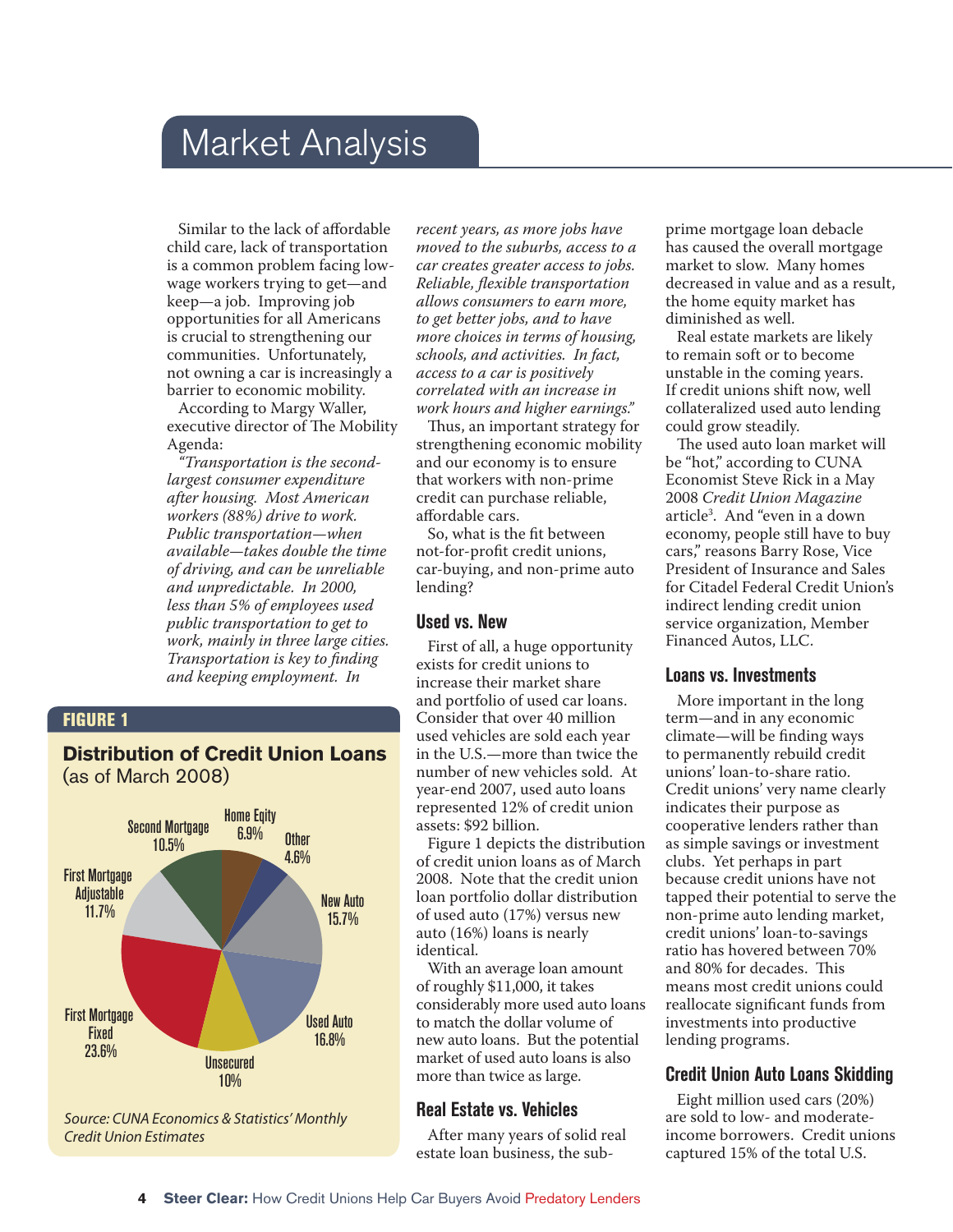auto finance market in 2007. But credit unions' market share for non-prime loans is a mere 5%. Sub-prime lenders (60%) and banks (30%) dominate the market.4

For the past three years, credit unions' used auto loan growth rates have averaged less than 1.7%. (See Figure 2.) Credit unions would certainly benefit from a jump start in used vehicle loans.

#### **Potential to Accelerate**

If credit unions would choose to approve loans for members with FICO scores below 600, their potential used auto market would immediately expand by 15%. Furthermore, if credit unions could find a way to underwrite borrowers without FICO scores, their non-prime market potential would grow by an additional 40%.

#### **Narrowing Options**

Unfortunately, the options available to consumers with nonprime credit have narrowed both with respect to the number of lenders willing to approve these loans, as well as the loan terms. Fallout from the subprime mortgage crisis is causing some lenders to tighten standards and step back from making nonprime loans.

In January 2008, more than 4% of sub-prime auto loans were 60 or more days delinquent, according to Fitch Ratings. This is an increase of 43% from January 2007 and the highest in 19 years. A recent article in Automotive News<sup>5</sup> reports:

*"The credit crunch is forcing many would-be consumers to buy cheaper models, or purchase a used vehicle instead. If customers with shaky credit can get loans at all, often they must make a bigger down payment, pay higher* 

*interest rates and accept loans of shorter duration."*

An *Automotive Fleet* article<sup>6</sup> reports:

*"Banks are reluctant to lend, even as their cost of funds declines, because they are short on liquidity, are more risk averse, demand a higher risk premium, and need to increase profits to rebuild balance sheets. Also, more lenders are putting caps on how low a FICO score they're willing to fund, often above the threshold of subprime borrowers."*

Yet another *Automotive News*<sup>7</sup> article reports that lenders are adjusting their sub-prime strategies by making fewer underwriting exceptions, working to acquire more prime borrowers to balance the risk of non-prime borrowers, and tightening loanto-value ratios.

Credit unions can fill the void in the non-prime market in ways that are financially viable—with appropriate

pricing, underwriting, and risk management.

#### **Concerned Consumers**

Yet today there are fewer options available for nonprime borrowers—those whose livelihoods could depend on a lender who is willing to give them a chance. Economic uncertainty, high food and energy prices, and

*4 Remar Sutton, Consumer Task Force for Automotive Issues, "Car Financing for Low and Moderate Income Consumers." April 2007. 5 Donna Harris, "Lenders shun subprime market," Automotive News. February 18, 2008.*

*5 Donna Harris, "Lenders shun subprime market," Automotive News. February 18, 2008.*

*6 Mike Antich, "Subprime Crisis Metastasizes to Fleet Resale Market," Automotive Fleet. April 21, 2008.*

*7 Rosland Briggs Gammon, "Lenders adjust subprime strategies to ease risk," Automotive News. November 12, 2007.*

#### FIGURE 2

## **Distribution of Credit Union Loans**  (as of March 2008) Source: CUNA Economics & Statistics' Credit Union Report, Year-end 2007 0 5 10 15 20 25 '94 '95 '96 '97 '98 '99 '00 '01 '02 '03 '04 '05 '06 '07

 **Steer Clear:** How Credit Unions Help Car Buyers Avoid Predatory Lenders **5**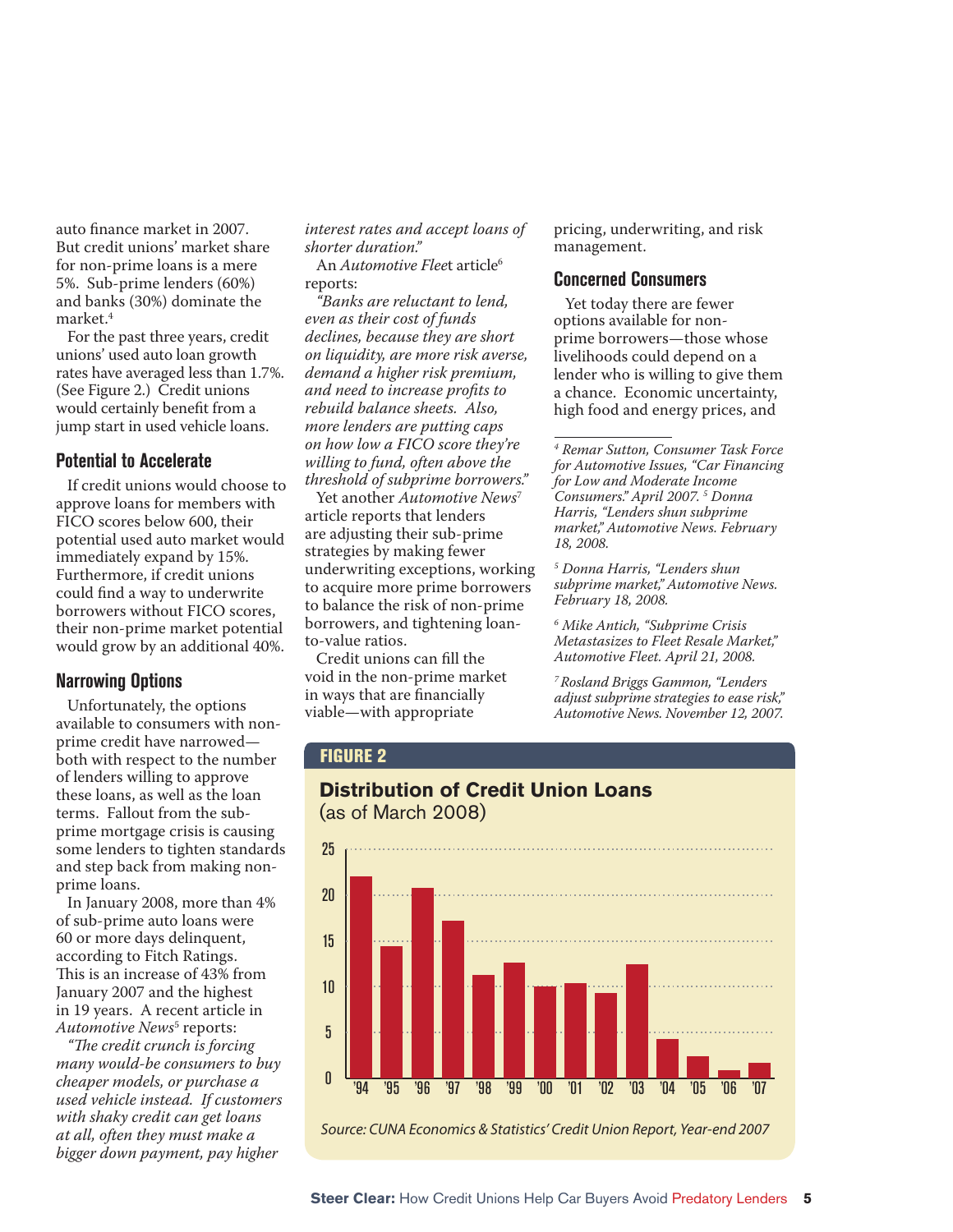#### FIGURE 3

#### **Consumer Concern About Ability to Obtain Credit**



Source: Synovate/GDNAuto Survey of Consumers, October 2007

less access to credit have caused some consumers to worry about their creditworthiness.

An October 2007 survey8 commissioned by GDNAuto revealed that one in three consumers are concerned that fallout from the sub-prime mortgage crisis will affect their ability to obtain credit for "something like a car loan." Even more disturbing: 4% of survey respondents reported that their ability to obtain credit "has already been affected." These survey results are illustrated in Figure 3.

As would be expected, some groups of consumers are more likely to be worried than others. Those *most* worried about their ability to obtain credit for a car loan include the very groups of people likely to possess low or no credit scores:

 $\triangleright$  consumers 18 to 34 years of age;

- $\blacktriangleright$  those who are not married;
- $\blacktriangleright$  those with children:

 $\blacktriangleright$  consumers with annual household incomes of \$25,000 to \$50,000;

 $\blacktriangleright$  those from Southern states;  $\blacktriangleright$  consumers who categorize themselves as a race/ethnicity other than white.

GDNAuto President Michael Sheridan said the survey "highlights the continuing need to offer lending to a number of cash-strapped segments." A majority of credit unions are in a position to do so in ways that will benefit new members as well as their credit unions.

#### **Predatory Competition**

Many of those who compete with credit unions in the nonprime auto market are doing borrowers no favors. The predatory nature of "buy-herepay-here" and "auto title" lending has been documented in the Aspen Institute's 2007 report, *Car Financing for Low and Moderate Income Consumers.*

The auto title loan process involves the borrower driving the vehicle to the title broker for the purpose of pawning the title but retaining the car. Often, the borrower must present the vehicle's key to the lender to facilitate repossession, if necessary. Some states require the borrower to sign a power of attorney form so the lender has the right to transfer the vehicle title to the lender if the borrower defaults on the loan. In other states, the borrower sells the vehicle to the title lender in a sale/leaseback arrangement.

Buy-here-pay-here independent used auto lots use so-called "opportunity pricing." In reality, this means they base the price of the car on what the buyer can afford. Each buyer is first asked how much he or she can raise from friends and family for a down payment. The down payment amount usually covers

the dealer's entire vehicle cost. Then the dealer adds financing on top. For example:

 $\blacktriangleright$  The dealer purchases a used car with 100,000 miles for \$1,000.

 $\blacktriangleright$  The buyer is asked to put \$1,000 down and finance \$5,000.

 $\blacktriangleright$  If the buyer misses even one payment by one day, the car is repossessed.

Buy-here-pay-here dealers follow a standard operating model to turn over each car five times per year.

#### **Opportunities for Credit Unions**

A review of the non-prime used-car loan market reveals:

 $\blacktriangleright$  Consumers with non-prime credit scores need (and want) to own cars in order to improve their economic situations;

 $\blacktriangleright$  Credit unions need and should want to make more car loans, especially in this slowgrowth economic environment.

 $\blacktriangleright$  There is considerable room for credit unions to improve their market share of the vehicle loan market and to jumpstart used vehicle loan growth.

 $\triangleright$  As other lenders tighten their standards or exit the non-prime market altogether, a significant opportunity exists for credit unions to meet the needs of consumers whose options have narrowed and may now be limited to predatory lenders.

 $\blacktriangleright$  Those credit unions with strong capital positions and stable balance sheets are in a solid position to take advantage of the opportunities that this market offers, even during the current economic slowdown.

This report will go beyond temporary factors and present ongoing strategic reasons why credit unions should serve the non-prime market to ensure long-term viability.

*<sup>8</sup> GDNAuto is an online marketplace that enables dealers and lenders to package car loans so they can be sold as asset-backed securities.*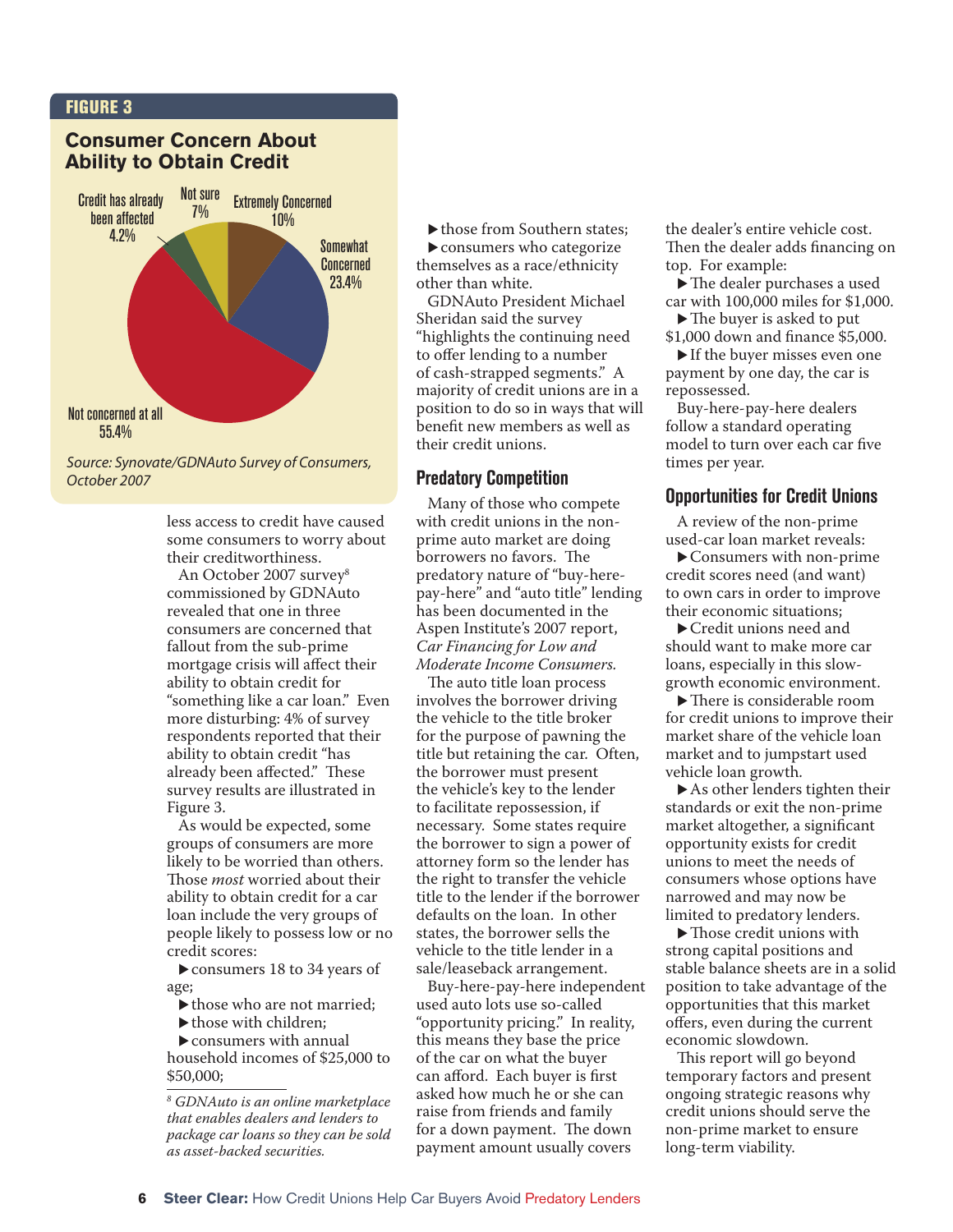### Lessons Learned

The surveys and interviews conducted through this project reveal many examples where credit unions have developed innovative loan products and features to meet the needs of non-prime used auto loan applicants without sacrificing financial safety and soundness.

The information derived from credit unions and from suppliers that have developed products/ services to meet the needs of this market are summarized according to seven lessons that contribute to a successful nonprime auto lending program.

#### LESSON 1: **Non-prime used**  auto lending is a financially **viable line of business.**

Credit unions frequently approach emerging markets with charity on their minds. This approach is limiting and counterproductive. There are most certainly financial opportunities in non-prime auto lending. After all, sub-prime financial service providers charge unseemly rates and accumulate over-the-top profits. When credit unions adopt a charity perspective, they have only a fractional percentage of their assets to engage. When credit unions build a viable business model, they have their full asset base to lend.

#### **Risk-Based Lending**

One existing credit union practice that can be used for reaching consumers with lower credit scores is riskbased lending—where the loan rate charged depends on the borrower's credit rating in order to match the anticipated risk with an appropriate interest rate.

In 2007, James Nastars, Senior Vice President of Lending at University Federal Credit Union (UFCU) in Austin, Texas, presented a research paper<sup>9</sup> on his credit union's two-year experience with a pure riskbased lending auto program that features:

 $\blacktriangleright$  loans priced according to credit risk for those with credit scores as low as 420;

 $\blacktriangleright$  encouraging members to come to the credit union to get a loan approved *before* they go to an auto dealer;

 $\blacktriangleright$  loans underwritten to mitigate the lender's credit and collateral risk;

 $\blacktriangleright$  a full understanding by the borrower of the loan terms and his/her obligations under the loan agreement;

 $\blacktriangleright$  a collections process that includes quick identification and

*9 James Nastars, "Analysis of Sub-Prime Lending Program," University Federal Credit Union*

resolution of failing loans.

The UFCU analysis revealed that just under half of sub-prime applications are approved or "conditioned" for the borrower.

However, only about half of approvals are actually funded. Those that go unfunded do so because the borrower can't meet or is dissatisfied with the loan terms, or he/she obtains financing at the dealership.

Applications that were not approved initially were typically denied for at least one of four primary reasons:

 $\blacktriangleright$  excessive debt in relation to income;

 $\blacktriangleright$  lack of down payment, resulting in excessive loan-tocollateral value ratios;

 $\blacktriangleright$  previous negative car credit;  $\blacktriangleright$  lack of a previous relationship with UFCU.

These reasons reinforce UFCU's sound underwriting criteria.

Due to the higher rates determined by risk-based lending (as depicted in Figure 4A), UFCU

#### FIGURE 4A

#### **Spread Analysis for UFCU's Sub-Prime Auto Loan Program**

|                          | A+ paper | <b>E</b> paper |
|--------------------------|----------|----------------|
| Loan Interest Rate*      | 6.00%    | 17.00%         |
| <b>Cost of Funds</b>     | 2.25%    | 2.25%          |
| <b>Originating Costs</b> | 0.72%    | 1.32%          |
| <b>Servicing Cost</b>    | 0.32%    | 0.72%          |
| <b>Loan Losses</b>       | 0.03%    | 4.79%          |
| <b>Net Spread</b>        | 2.68%    | $7.92\%**$     |

#### *\*Assumes a 60-month term*

*Note: This example uses the interest-rate environment in place as of 12/31/06. At the time UFCU was charging 17% on E-paper loans, subprime lenders were charging 25% or more. Borrowers were still receiving a much better deal at the credit union.*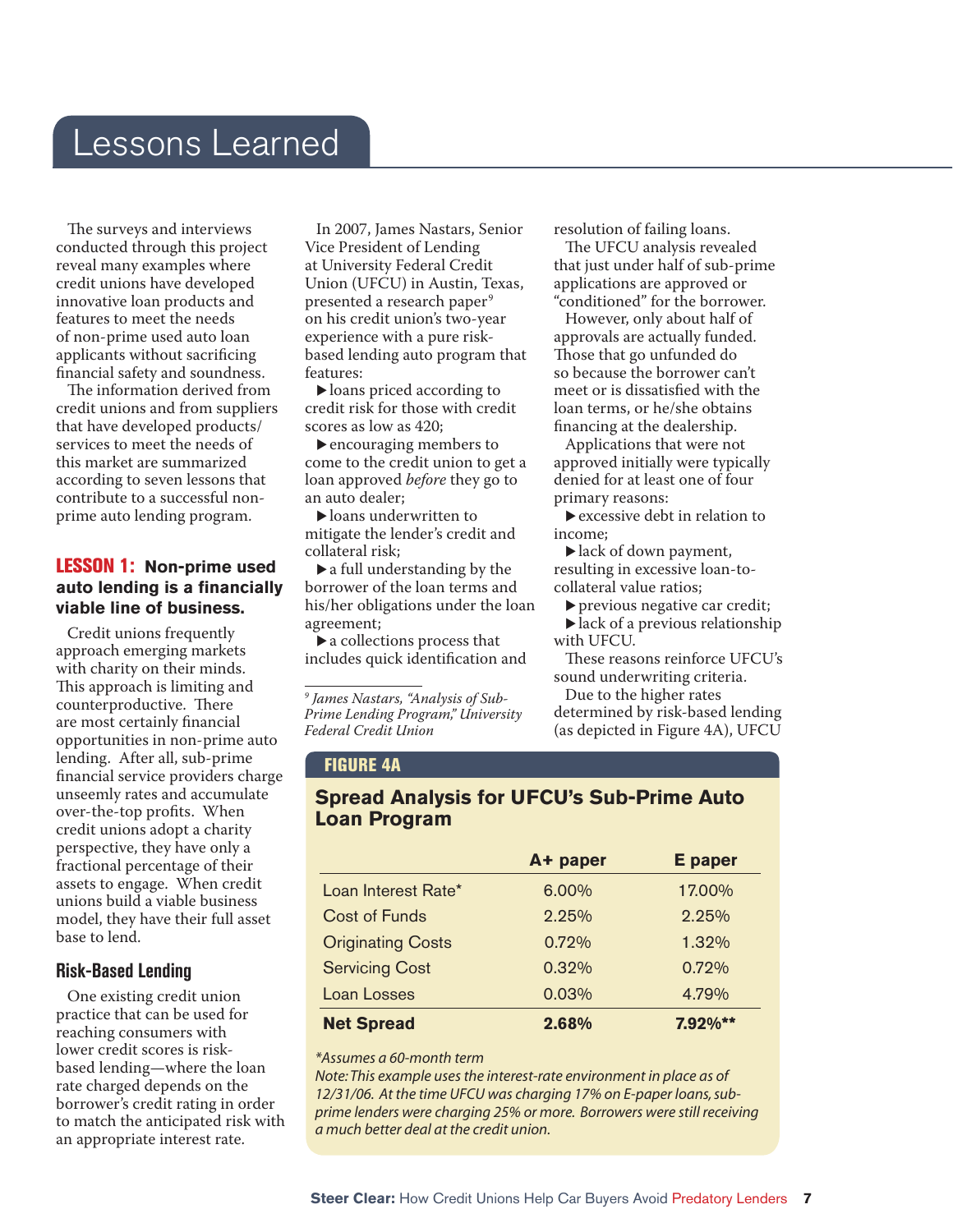netted more income on loans to low-score borrowers ("E-paper") than to high-score borrowers ("A+ paper). According to Nastars:

*"…the spread increases in the lower credit tiers in order to provide a reserve against future losses. In economic downturns, it is likely that sub-prime loans will go bad at faster rates than prime loans, as these borrowers do not usually have a secondary source of repayment. Higher margins are needed to fund reserves against such events."*

\*\* It should also be noted that this analysis took place during a period of strong economic growth. These E-paper loans were made before the subprime mortgage crisis and the unprecedented rise in gas prices. As Nasters predicted, net spreads on E-paper loans during economic downturns are typically much lower than the spread that UFCU netted in 2006.

Figure 4B illustrates what would happen if loan losses were to double on UFCU's E-paper loans: Net spreads would nearly even out with " $A+$ " loans. This explains the need to charge relatively higher interest rates on E-paper loans in order to build reserves to cover

future loan losses.

With sufficient experience, credit unions will be able to adjust rate premiums to reflect their loan loss rates.

#### **Risk-Based Lending Success Factors**

When asked about the success of their non-prime auto lending programs, some credit union executives took the opportunity to point out that these loans can be priced to cover risk and still offer a better deal for members. Others indicated that delinquencies and charge-offs are acceptable and manageable. Here are their comments:

▶ "Our portfolio yield is more" *than 120 basis points above our peers, and more than makes up for our (above-)average chargeoff s. It is a business strategy that both fulfills our social mission and has a positive fi nancial impact to the credit union."*

▶ "*We find that low-income members have a great sense of pride when they commit to these loans. Our delinquency rate is less than 1%."*

▶ "It has been successful with *delinquency and charge-off s better than industry [standards]."*

► "Loss ratios continue at the

#### FIGURE 4B

#### **If E-paper Loan Losses Double**

|                          | A+ paper | <b>E</b> paper |
|--------------------------|----------|----------------|
| Loan Interest Rate*      | 6.00%    | 17.00%         |
| <b>Cost of Funds</b>     | 2.25%    | 2.25%          |
| <b>Originating Costs</b> | 0.72%    | 1.32%          |
| <b>Servicing Cost</b>    | 0.32%    | 0.72%          |
| Loan Losses              | 0.03%    | 9.58%          |
| <b>Net Spread</b>        | 2.68%    | 3.13%**        |

*3% to 4% level. [It is] more than adequate to make this part of our portfolio productive."*

► "We have been able to save *the members money when they initially had the loan financed elsewhere and we can refinance that auto loan with the credit union. We normally can beat their rate by several basis points."*

• "We find that many times the *A paper quality borrower is slow to pay more than the D or E paper borrower, which is surprising. Members are so thrilled that the credit union gave them an opportunity to borrow—they work hard at keeping their payments current."*

► *"We have been able to provide members fi nancing with rates that are considerably lower than they would receive from other finance companies."*

u *"We have had record years of auto loan growth in this market and have learned some things along the way to improve it."*

► "We have seen some losses *higher than peer on our portfolio, but generally the interest rate earnings offset the losses.*"

u *"…we've been able to serve these lower score applicants at reasonable rates as compared to their other alternatives, all while keeping delinquencies/charge-off s in check."*

Given the pervasiveness of predatory lenders in this marketplace, credit unions are able to price these nonprime loans for risk and effort and provide members a better deal. Even during the strongest economies and lowest interest rate environments, car-buyers captured by predatory lenders will typically pay at least 7 percentage points more than the federal credit unions' statutory interest rate cap of 18%.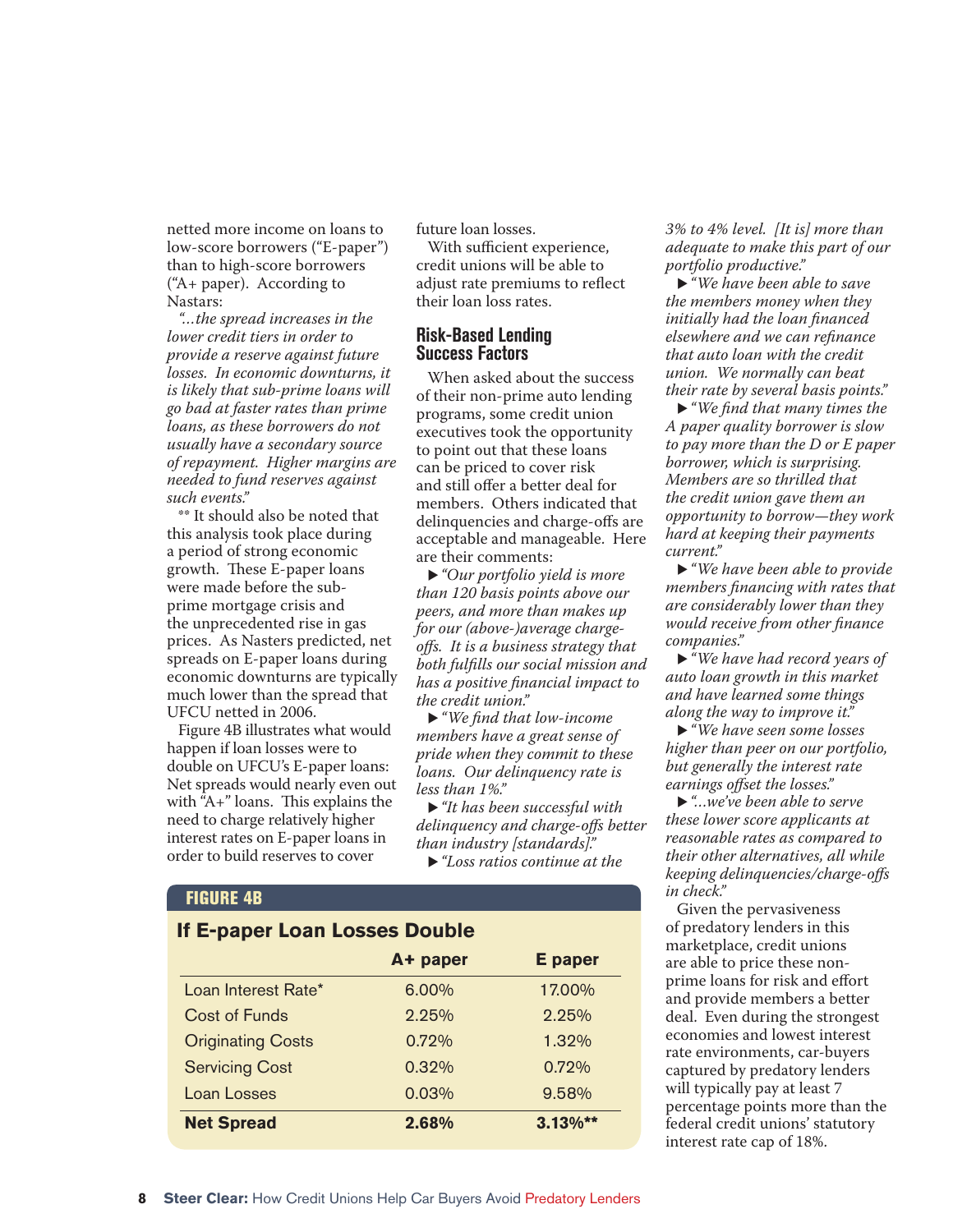Credit unions, as memberowned cooperatives, have a vested interest in helping members become better credit risks.

#### **Price + Lender with the borrower's best interest in mind = Better Deal**

The comments of one NCUF Auto Loan Survey respondent concisely summarized the assertion that non-prime auto lending does not have to be considered charity work:

*"Don't focus on just losses. Price for the risk taken, and the overall profi tability will be there even if losses are high."*

#### LESSON 2: **Reduce the underwriting gap by transferring traditional character lending techniques into an automated decision-making process.**

Prior to 1995 and the advent of credit scoring, credit unions used a form of loyalty relationship lending they called "character" lending. Credit unions historically maintained better than industry charge-off levels through a homogenous field of membership: knowing members, knowing employers and workplace policies, and using co-signers. Credit unions do recognize the value of their own data and relationships with members. Old fashioned, hightouch character underwriting is effective for non-traditional borrowers.

Character lending allows credit unions to build an underwriting basis that goes beyond the credit score. At credit unions that responded to NCUF's Auto Loan Survey, the most important underwriting criteria (other than credit score) are:

 $\blacktriangleright$  a good relationship and

history with the credit union,  $\blacktriangleright$  a good payment history on auto loans,

 $\blacktriangleright$  stable employment and residence,

 $\blacktriangleright$  and payroll or other automatic payment.

(See Figure 5.)

#### **Character Lending Success Factors**

The link between character lending and successful non-prime auto loan programs is illustrated by the following comments from NCUF Auto Loan Survey respondents:

► "We do not make loans based *on credit score alone. We look at* 

*the 'whole picture' when making a credit decision."*

▶ "*…over the years, we have built a reputation—both through the membership and our indirect dealers—that we will not discount any application solely due to their credit score. We will always consider 'character' and circumstances before making an underwriting decision."*

► "We underwrite based on *judgment, then price the loan based on the risk it presents."*

• "The key is to evaluate each" *individual on their own merit."*

u *"We look at each applicant's qualifi cations, no matter what their credit score, and try to fi nd a way to make the loan and educate the member when appropriate. The credit score is* 

#### FIGURE 5

#### **Underwriting Criteria for Non-Prime Auto Borrowers**



Source: National Credit Union Foundation (NCUF) Auto Loan Survey, March 2008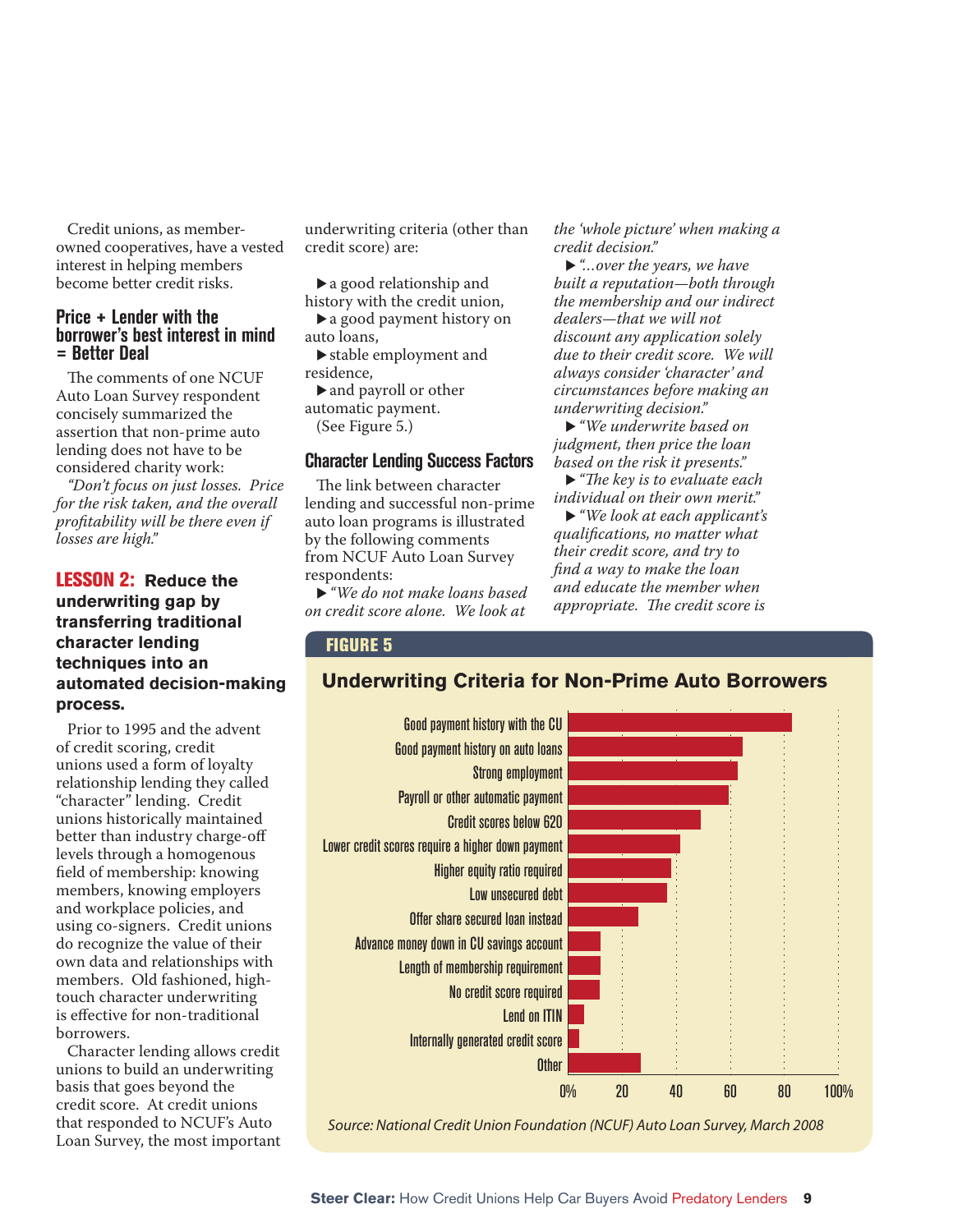#### *a tool used primarily for pricing, not decision-making."*

This lending process is similar to situation-specific financial education, where the loan officer serves as a consumer advisor to the member. The member is educated on credit scores, debt ratios, auto buying and how to maintain a strong, positive relationship with the credit union. Using this approach, credit unions try to thoroughly understand why the credit score was low, pay attention to positive or negative movement in the score, and evaluate what plans the member makes to improve their situation. This hand-holding also acts as a risk mitigation measure.

This approach can be extended from going over the credit report with borrowers, to building a budget, to car-buying workshops, to assisting the members in reviewing the paperwork from a dealer.

Bad marks on the credit report are treated seriously. Tax liens and medical debt must be in repayment. Some credit unions track the borrower's credit score twice a year. Weak records trigger the need for higher loanto-value ratios or a co-maker.

There are drawbacks to character lending: long processing time, and a need for specially trained and experienced loan officers. This is another reason why loan rates need to be higher to cover costs of lending to non-prime borrowers.

Since character lending is based on close relationships (as with "friends, neighbors, and co-workers"), it has not been practical to expand to new markets. While over 80% of credit union survey respondents use expanded loans processing, less than half of the

survey respondents apply these techniques to low credit score borrowers.

There is no doubt that credit scoring is a quick, useful and consistent tool to assess the risk of loan applicants. Introduced in 1995, credit scoring quickly became prevalent among lenders due to many attractive features: It's fast, uniform, and inexpensive; simplifies pricing; encourages competition, and is not subjective or discriminatory.

However, there is evidence that credit scores can be affected in part by the borrowers' income, not just their likelihood of repayment.

#### **When Income Drives Credit Scores**

Corey Stone, CEO of Payment Reporting Builds Credit (PRBC), presents two situations that suggest income could drive credit scores—even for consumers with identical repayment performance on loans:

1. The percentage of available revolving credit line utilization is an important factor in credit scores. A lower utilization makes for higher scores because it means you can tap lines to make payments in the short term. Income is an important factor that lenders use in extending and augmenting credit lines, so a consumer with higher income is more likely to have

#### **Alternative Credit Bureau Profile**

#### **Payment Reporting Builds Credit (PRBC)** *www.prbc.com*

Thin-file consumers-those with little or no credit history make up an estimated 35 million to 50 million adults in the U.S. This represents about 20% of the adult population. Youth, immigrants and emerging markets typically fall into this "thin-file" category.

Payment Reporting Builds Credit (PRBC) is a service designed to enable lenders to better evaluate these thin-file applicants who have little or no recent credit history. PRBC acts as an "alternative credit bureau" that tracks rent and other payments such as utilities, phone, cable, and wireless that are not considered by the main credit bureaus. This alternative allows potential borrowers with little or no credit history to build a credit file.

Fair Isaac recently announced a collaboration with PRBC to collect, verify, and score rental and bill payment data with consumers' approval. The collaboration combines PRBC's verified data with FICO® Expansion® Score data and analytics. The companies promise to deliver a more complete and accurate assessment of applicant risk —one that meets Fannie Mae, Freddie Mac, and HUD requirements. Their goals are to address several problems for lenders, and help qualify creditworthy customers among the large no-hit/thin-file group.

The combination of a FICO Expansion Score with PRBC bill payment data could help uncover signs of risk that would otherwise go unnoticed.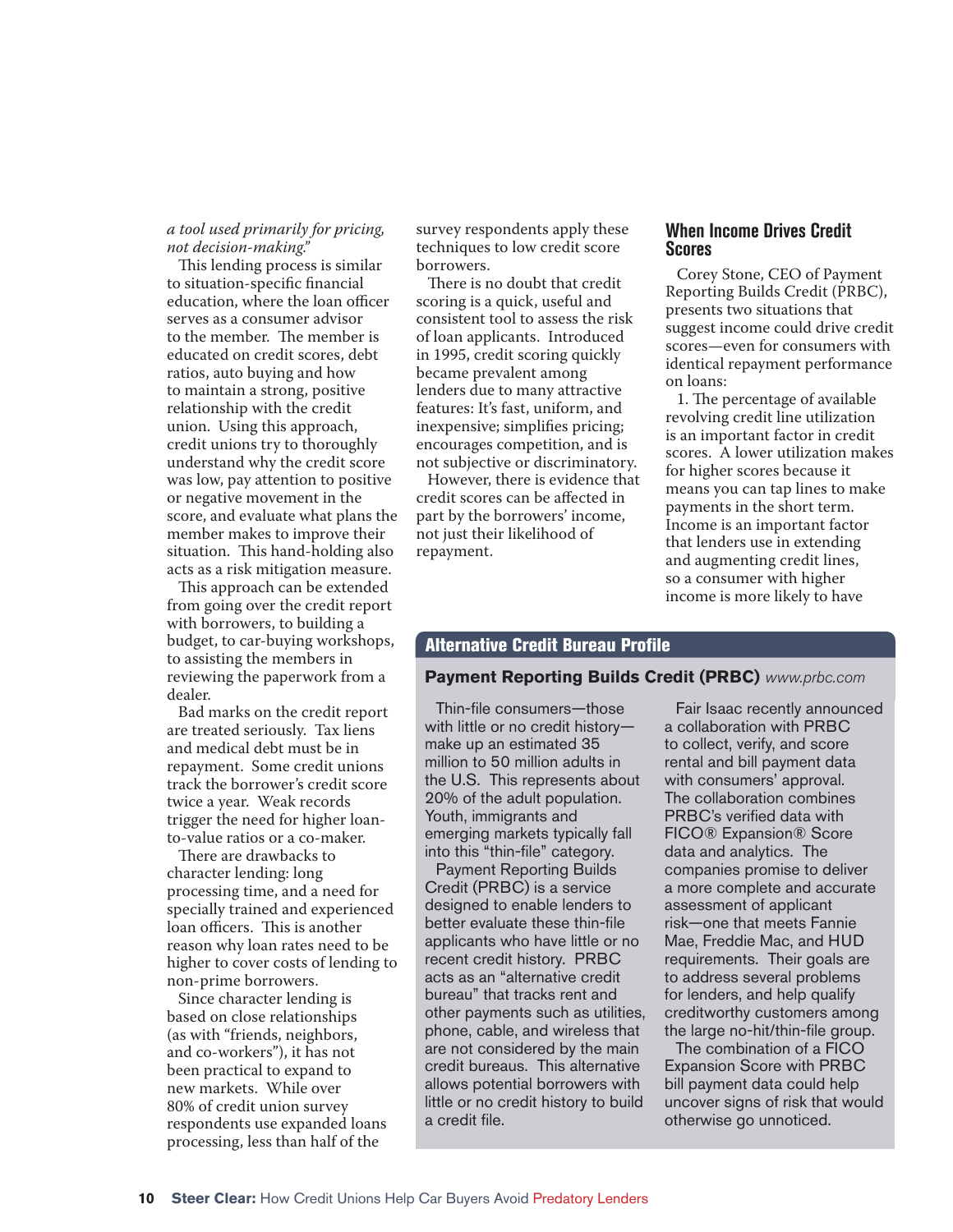higher available lines and lower utilization rates. (This is true on a percentage basis, if not in absolute dollars).

2. The number of trade lines is an important factor in credit scores—the more the better, up to a point. In general, higher income people are more likely to receive unsolicited offers of credit. In turn, higher income people can support more active trade lines. For example, a person who has enough income to support a car loan plus three active credit card accounts will probably have a higher score than someone who can only support a car loan and one active credit card account even though they have the same overall utilization rates.

#### **Automating Character Traits**

The trick for credit unions in non-prime auto lending will be to automate the use of its traditional underwriting process—character traits included—to supplement credit scores, or to evaluate and subscribe to bureaus that gather a wider spectrum of consumer data.

Several credit bureaus and scoring agencies are trying to offer scores to assess credit risk among people with "thin files." Among the products available:

 $\blacktriangleright$  eBureau from Experian;

▶ FICO Expansion Score from Fair Isaac;

- ▶ L2C from TransUnion;
- $\blacktriangleright$  Market Max from Equifax;
- $\blacktriangleright$  RiskWise from LexisNexis.

This is good news. All of these products are intended to devour as wide a range of data as possible to make up for missing bureau data. This includes receipts from rent, layaway payments, utilities, and online bill payment data.



A recent paper from the Center for Financial Services Innovation suggests that alternative credit

scores offer the potential to reliably measure the credit risk represented by far more

#### **Alternative Lending Solution Profile**

#### **Forum Credit Union / Capital Lending Strategies, LLC**

Assets: \$1.06 Billion Members: 103,789 Location: Indianapolis, IN **Contact: Steve Mundell** Website: *www.forumcu.com*

Forum Credit Union has developed a non-prime auto lending partnership with Capital Lending Strategies, LLC, of Irving, Texas.

The credit union is leveraging Capital Lending Strategies' Alternative Lending Solution (ALS). This product intends to increase an institution's return on assets (ROA) by creating incremental direct and indirect auto lending opportunities. ALS combines the platform of its Internet-based, automated loan decisioning system with the benefits of a carrier rated "A" (excellent) by the A.M. Best rating agency.

The carrier's Collateral Value Insurance product claims to substantially protect the lender against financial losses resulting from repossession. The result, according to Capital Lending Strategies, is an

origination system featuring scalability, confidentiality, online decisioning, and 24/7/365 user-friendly accessibility, backed by a leading insurance provider.

Capital Lending Strategies (CLS) claims to be "one of the few companies in the country" that can provide Collateral Value Indemnity coverage on a loan-by-loan basis." CLS says this benefits both lenders and borrowers. Lenders have an opportunity to protect their assets while providing auto loans to borrowers that fall outside of their existing prime lending guidelines. Borrowers with less than prime credit ratings can finance their auto purchases through financial institutions.

CLS concludes that lenders like Forum Credit Union could "readily capture 30% to 60% of their current turn-down business," while reducing required loan loss reserves and increasing ROA.

ALS is available with virtually no "upfront" costs.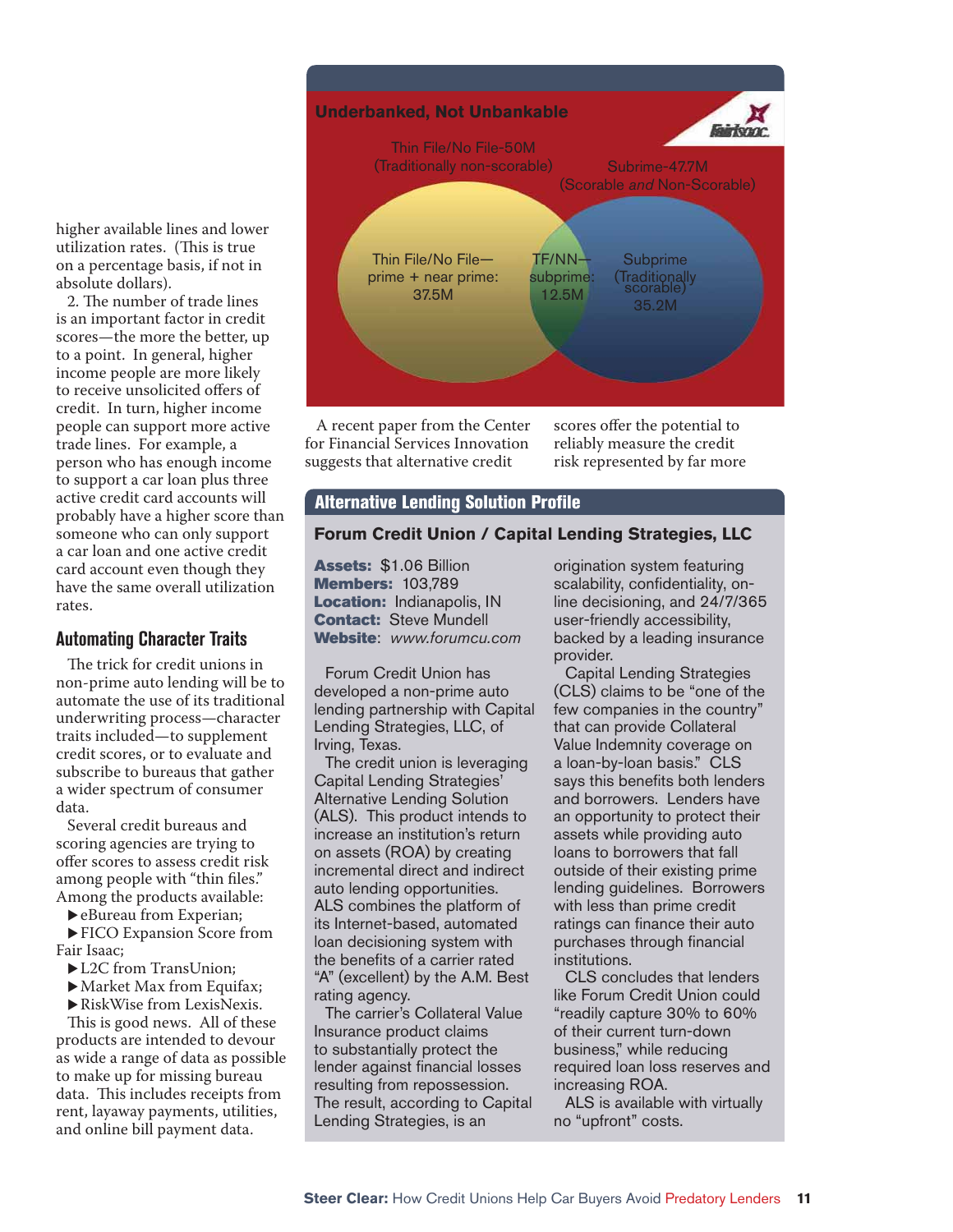#### **Second Look Loan Program Profile**

#### **Capital Lending Strategies, LLC**

*www.clstrategies.com*

As reviewed in Forum Credit Union's Forum Solutions Blueprint: Subprime Auto Lending, Capital Lending Strategies (CLS) provides software that takes a second look at loans that are declined by the credit union as prime loans. The average FICO approved by this method is into the 600s, but loan decisions are made for FICO scores of as low as 500.

FICO analysis is done by Mercer RFI. Additional data reviewed includes proof of income and proof of residency. There are eight credit tiers in the matrix built by CLS, with categories including debt-toincome and loan-to-value.

The process flows from the dealer, who sends an application to the credit union. The credit union gets the application. If declined, the full file automatically passes to CLS staff at the credit union. If CLS approves the loan, it

individuals than can be assessed with traditional data.

Credit unions have used nontraditional credit criteria in the past, and continue to do so. But, these systems are not compatible with the time frames required to be competitive, especially with indirect lending.

#### LESSON 3: **Get in front of dealers by assisting**  members in finding cars.

One way to recapture or maintain direct contact with members is to assist them in

is funded by the credit union. CLS purchases CUNA Mutual Group's Lenders Protection (profiled in this report under Lesson 6).

The dealer prepares a package (proof of income, mileage of car) and sends it to CLS to confirm terms. The credit union services the loan.

Of the loans initially rejected by the credit union, CLS is able to approve about 50%. About 25% of those approvals are accepted and closed by the dealer and the borrower.

Competing loan-decisioning systems include FIData, Appro, SWBC, CRI and Agon.

Car dealers are also building systems to bring this type of finance back under their control. (See *www.dealertrack. com*.)

Typically, credit unions expect acquisition fees of \$700 to \$1,200 from dealers. As the risk increases, the net yield is higher.

finding cars. This can begin as an extension of financial counseling. According to one NCUF Auto Loan Survey respondent, "We do review purchase agreements and will help negotiate sales price, especially with dealers that have excessive markups which impact loan-to-value."

Passive approaches include offering a Carquotes website (*www.carquotes.com* or *www. pricehub.com*). Credit unions may assist members with online price assessment of the cars they are trading and the cars they are

purchasing, so that members can negotiate intelligently and confidently.

Credit unions will sell repos and returns of leasing from their parking lots. As depicted in Figure 6, several credit unions have relationships with local dealers to provide promotions and referrals in exchange for a fixed mark-up for members. More ambitiously, a few sponsor credit union owned dealerships.

Car buying services through Credit Union Service Organizations (CUSOs) are a fast growing option. Here, credit unions eliminate the middleman by establishing a credit union owned CUSO to work together to identify quality used cars with pre-arranged pricing. Existing programs include, but are not limited to:

▶ Credit Union Direct Lending (CUDL) (*www.cudl.com*)

▶ CU Fleet (marketed under the Central State Mortgage (CSMC) umbrella of CUSOs) (*www. cufl eet.com*)

United Buying Service (*www.*) *ubs4cars.com*)

Motor Vehicle Certification Program (*www.mvcp.com/intro. php*)

Cars for Members (*www.*) *carsale.com*)

Auto Resource Center (*www.*) *cucompanies.net/pages/auto\_ about\_us.asp*)

▶ Autoland (*www.autoland. com*)

Another NCUF Auto Loan Survey respondent wrote, "We recently partnered with Enterprise and introduced a program called SmartBuys. The program is specifically targeted to low- and middle-income members to assist them with locating a reliable and economical car."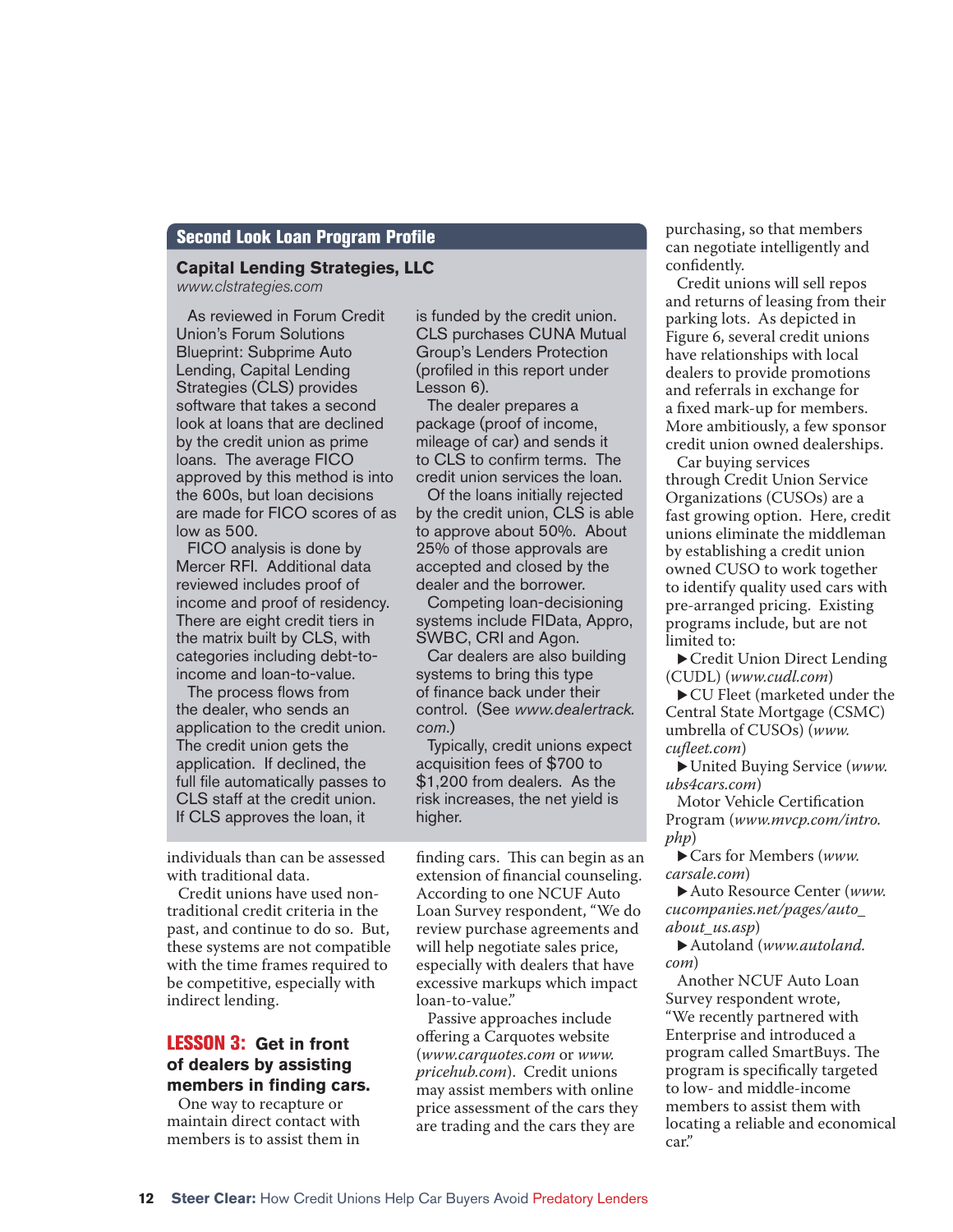#### **Indirect Lending**

Indirect lending generates an almost religious passion among credit unions on both sides of the issue. Some believe that credit unions have to do indirect lending to make enough loans to survive. Others believe that letting someone come between the credit union and the member is contrary to credit unions' mission.

One point is undeniable: Indirect lending accounts for 40% of credit unions' auto lending. According to CUNA Mutual Group, about 63% of

#### FIGURE 6

#### **Types of Assistence Offered to Help Members Find a Car**



Source: National Credit Union Foundation (NCUF) Auto Loan Survey, March 2008

> credit unions participate in indirect lending programs. These

loans account for 80% of net auto loan growth.

Indirect lending does not get in front of dealers – but it does put credit unions in a position to get in front of borrowers they otherwise would not have an opportunity to reach with auto loans. Indirect lending dealerships in effect become mini-branches, which increases the credit union sales force.

However, when new members go to dealers first, the credit union is a nearly invisible wholesale lender.

Converting indirect borrowers to full service members is not easy.

#### **Credit Union Finance Company Profile**

#### **SELCO Community Credit Union**

Assets: \$784 Million **Members: 77,324** Location: Eugene, OR **Contact: Douglas Grout** Website: *www.selco.org*

In June 2006, SELCO Community Credit Union established a separate finance company called The Lending Outlet to expand the credit union's target market and steer borrowers away from predatory lenders and predatory loans. Although The Lending Outlet looks like a finance company location and has a different feel from the credit union, the business offers the same rates as the credit union.

The look and feel of The

Lending Outlet has attracted a new type of member for SELCO. About one-third of the loans derived from this company are in the D and E category. Interestingly, the business has also attracted about \$1.5 million in platinum paper—borrowers with good credit but who may not have a trusting relationship with mainstream financial institutions.

#### **The Lending Outlet**

(finance company of SELCO Community Credit Union)  $\blacktriangleright$  728 members  $\blacktriangleright$  48% of members generated from The Lending Outlet have

household incomes below \$40,000. This compares to 34% of SELCO's regular membership.

- $\blacktriangleright$  39% have a share and loan only.
- $\blacktriangleright$  43% have a checking account.
- $\blacktriangleright$  71% are homeowners.

 $\blacktriangleright$  Average deposit balance: \$853

 $\blacktriangleright$  Average loan balance: \$12,625 (10.95% weighted average rate)

 $\blacktriangleright$  2007 loan production: \$7.5 million in loans; 627 new members; \$54,110 in loan losses

 $\blacktriangleright$  Average number of accounts per member: 2.77

 $\blacktriangleright$  Average annual net income per member: \$170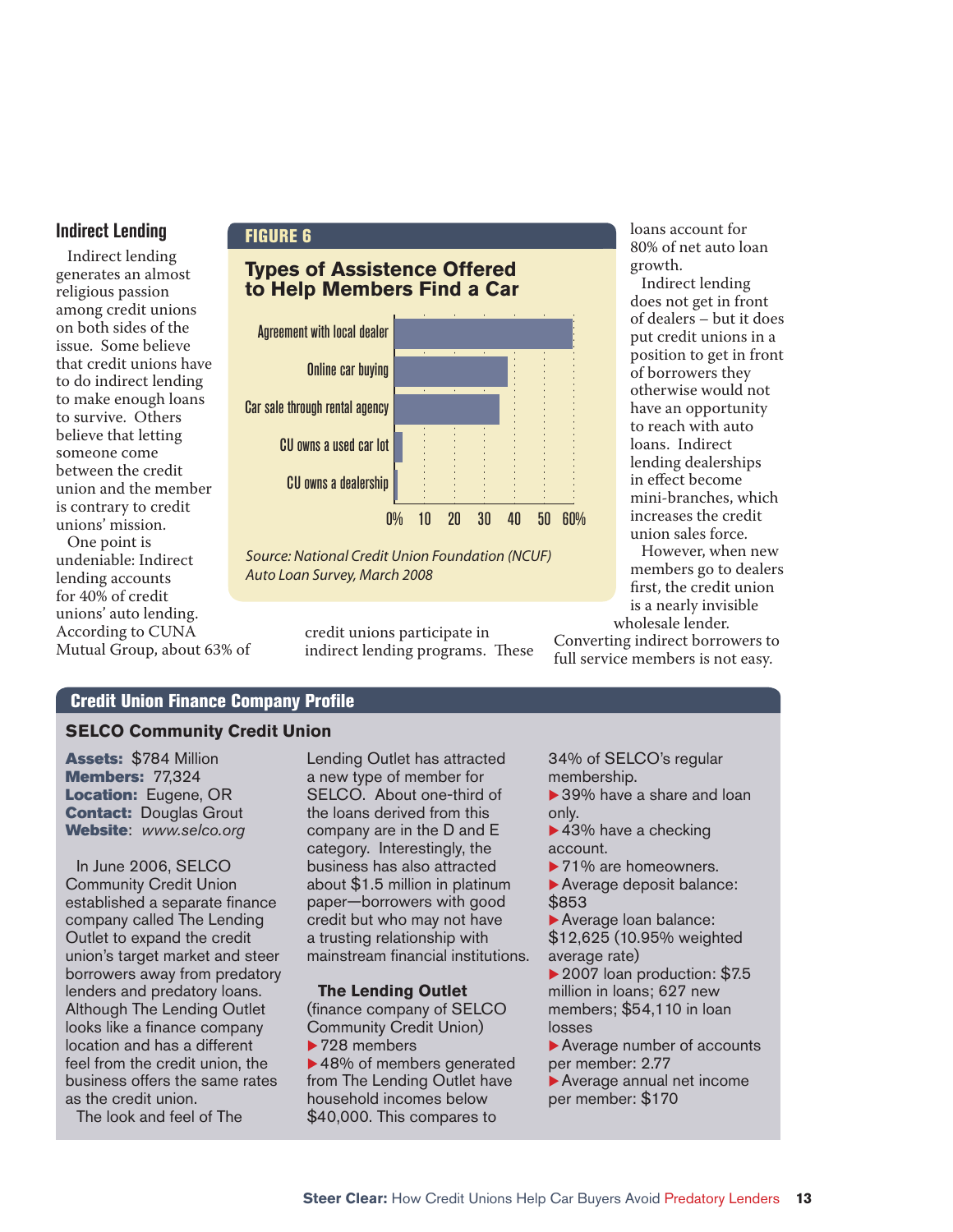#### **CUSO Profile**

#### **Credit Union Direct Lending (CUDL)** *www.cudl.com*

Credit Union Direct Lending (CUDL) was established to provide point-of-purchase lending for the credit union community. CUDL has grown to become the nation's largest point-of-sale and indirect lending network owned by credit unions. Today, the CUDL network of credit unions and dealers serves nearly 18 million credit union members nationwide.

CUDL's most popular product is the AutoSMART program, a web-based interface designed to increase credit union member satisfaction by

simplifying the buying process and getting members the best price when they buy a vehicle. The AutoSMART program also allows for co-branding opportunities.

Other CUDL services include back office indirect lending, web-based ASP solutions, and insurance for lost or stolen vehicles.

CUDL GAP™ offers a guaranteed auto protection product, which can be made available to credit union members at the auto dealership or directly at their credit union. When a member's

vehicle is lost or stolen, CUDL GAP ensures that both the member's investment and the credit union's investment are protected.

CUDL Financial Services is a sub-prime program to auto dealerships, accessible through the CUDL platform. Members and non-members who do not qualify for credit union financing may qualify for CUDL Financial Services. This program promotes competitive financing with the same speed and convenience of the CUDL system.

#### **Rental Car Sales Program Profile**

#### **Schools First Federal Credit Union/ Enterprise Car Sales**

Assets: \$7.5 Billion Members: 376,789 Location: Santa Ana, CA **Contact: Shelly Berryman** Website: www.schoolsfirstfcu. *org*

#### **SmartBuys**

Partnerships are another way for credit unions to expand their offerings to members. Case in point: the "SmartBuys" program that Schools First Federal Credit Union has developed in partnership with Enterprise Car Sales. In a six-month pilot at one branch, the SmartBuys program provided 12 members with access to "low cost, reliable vehicles."

Based on its success, Schools First Federal Credit Union (formerly Orange County Teachers FCU) is planning to roll out the program in two additional branches this year. In this partnership, Enterprise will provide brochures and marketing materials, while the

credit union has dedicated one team member to "keeping the hype," stocking brochures, and communicating the story.

The SmartBuys program allows the credit union to keep three vehicles on the property priced \$1,000 to \$1,500 below Kelley Blue Book value. (For example, a recent selection of cars included a 2007 Chevy Cobalt at \$9,999, a 2007 Chrysler Sebring at \$13,999, and a 2007 Dodge Grand Caravan at \$15,499.)

The program is specifically targeted at low- and middleincome members to assist them with locating reliable and economical cars. Enterprise works to ensure the quality of each car by first conducting a 109-point inspection by an ASE-certified technician. Each vehicle comes with a sevenday repurchase agreement so that it can be returned for any reason—no questions asked. After the first seven

days, Enterprise guarantees car buyers' continued satisfaction by including a 12-month / 12,000-mile limited power train warranty and one year of roadside assistance.

#### **TRIP—Timely Repayment Incenti**ve Program

Another innovation for non-prime borrowers is a program called TRIP (Timely Repayment Incentive Program). TRIP allows all non-prime borrowers to improve the rate on their loan by .5% after 12 on-time payments. This is an opportunity for borrowers to automatically adjust their loan to the best rate that was available at the time their loan was originated (assuming a maximum risk up-charge of 50 basis points at origination). The earned interest rate reduction allows a greater percentage of each payment to go toward the principal.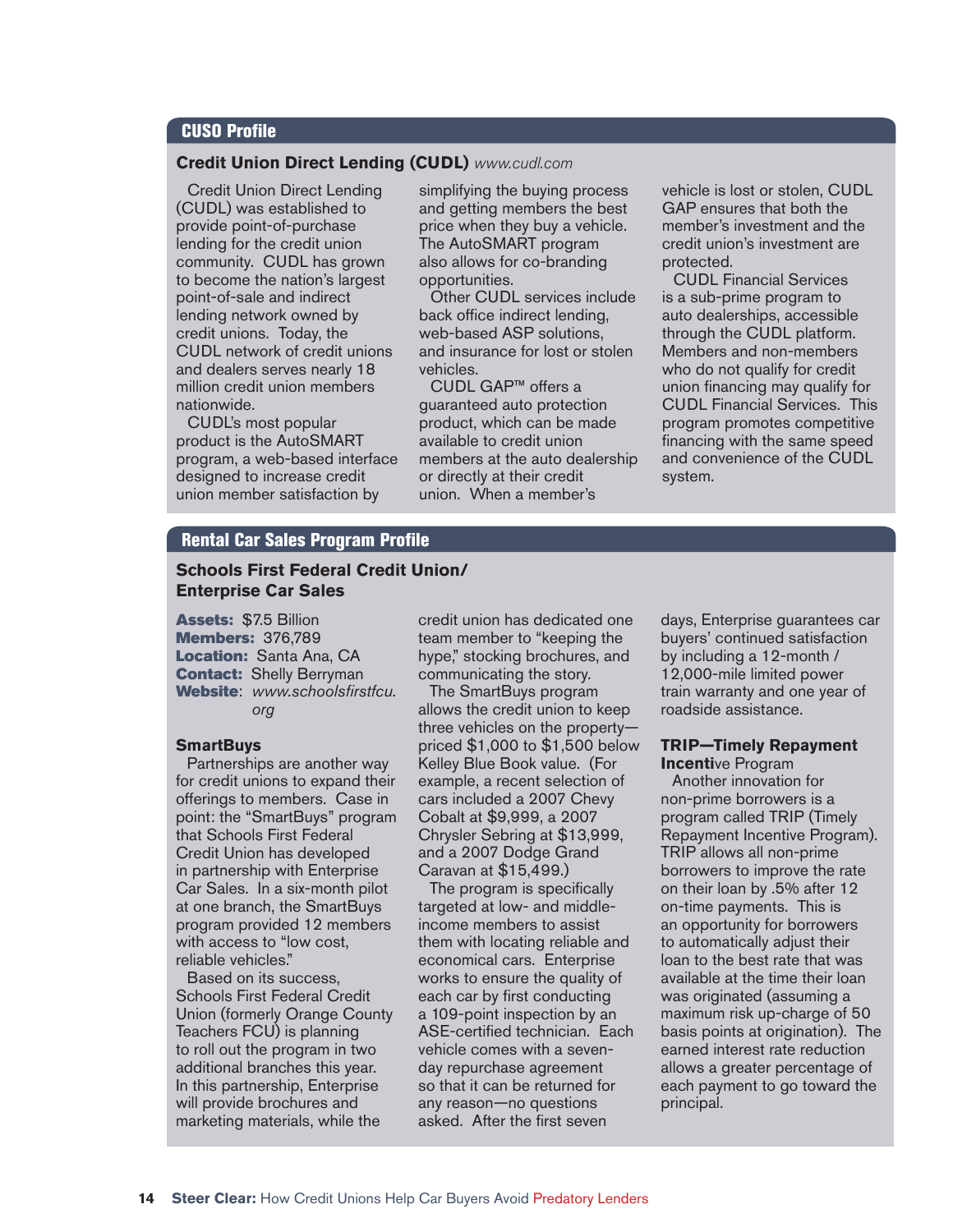#### **Credit Union Partner Profile**

**Enterprise Car Sales** *www.cuautodeals.com/ www.enterprisecarsales.com*

 Enterprise Car Sales has partnered with credit unions for decades, providing used vehicles and guaranteeing that credit unions will get the financing. Today, Enterprise works with more than 1,000 credit unions across the U.S. to develop a successful plan to help drive credit union auto loan volume.

Partnerships with Enterprise are developed on a case-bycase basis. They usually focus on marketing strategies that range from providing basic marketing brochures to larger promotional events where Enterprise places cars on-site

Many credit unions accept indirect borrowers as single service members.

Remar Sutton, with the passion of a converted car dealer, opined that credit unions will never be able to capture the ethical side of this financing market in partnership with dealers. CUNA Mutual Group figures show that credit union members are 37% more likely to repay than those who become members via the indirect route.

Indirect lending necessitates quick decisions and funding—10 minute turnaround. It thereby increases reliance on fully automated lending.

The longstanding bank model for indirect lending was to underwrite the dealership through a floor plan commercial loan. The commercial banking relationship with the dealer provided some recourse and discipline to lessen indirect

for members to view.

Enterprise offers haggle-free pricing and sells 120 makes and models of vehicles priced below Kelley Blue Book value. Vehicles from Enterprise are typically one to three years old. Each vehicle undergoes a 109-point inspection before being listed as one of nearly 8,000 cars available for sale online and in 178 car sale branches throughout the country. Each vehicle comes with a limited power train warranty, roadside assistance, and a seven-day repurchase agreement.

fraud exposure. However, credit unions usually do not have a commercial loan relationship with the dealer.

#### **Regional Differences**

There is an astounding variation in regional auto markets, based on the amount of market share credit unions control. Where credit unions are bit players, credit unions pay dealers for referrals. In areas where credit unions dominate the market, dealers pay credit unions a loan loss reserve. (One credit union calls this their "acquisition fee: \$495 from dealers to reserve for loan losses").

It's as if in some areas a customer pays for goods at Wal-Mart and, and in another area, Wal-Mart pays the customer to take the goods. Similarly, in some regions, an 80% loan-tovalue (LTV) ratio is standard, while in others, credit unions are not getting loans unless they go to 125% LTV.

Is indirect lending worth the price? Credit unions have found success on both sides of this line in the sand.

#### Saver's Loan Program Profile

#### **Fitchburg ME Federal Credit Union**

Assets: \$25 Million Members: 3,174 Location: Fitchburg, MA **Contact: Barbara Goodwin** Website: *www. fi tchburgmefcu.com*

Fitchburg ME Federal Credit Union has developed a savings program for low credit score borrowers or borrowers who can't get a co-signer. This includes young people without credit.

In most cases, the vehicle purchased is a used car. The savings program allocates

10% of the loan payment into a dividend-bearing account, which is secured until the loan is paid. The loan is pledged into the savings account and the savings earns dividends at a low rate (e.g., 0.5%).

Loans are for a 10-year maximum term with a 90% loan-to-value ratio. Usually a five-year loan will be paid back in four or 4-1/2 years.

Fitchburg ME FCU also participates in the Enterprise Car Sales program profiled under Lesson 3 in this report.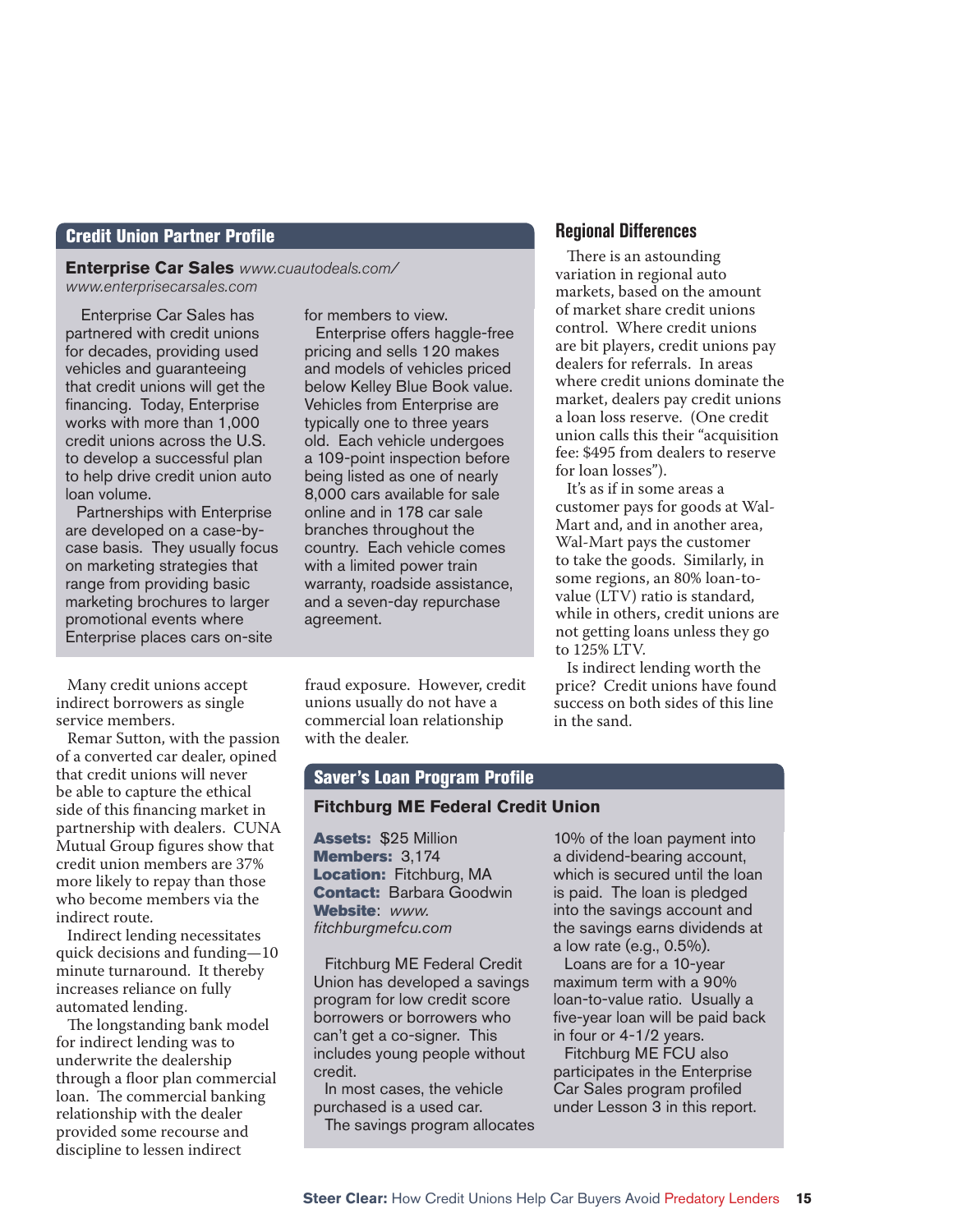#### LESSON 4: **Employ a "hard close" to cement bonds with members.**

About half of responding credit unions found a "hard close" to be an effective way to improve loan repayment performance. Since dealers come between members and the credit union during the sales process, a hard close allows the credit union to cement bonds with members and get them started on the right foot.

To employ a hard close: When members are ready to sign for a loan, take some extra time to:

 $\blacktriangleright$  Thank them for their business;

 $\blacktriangleright$  Verify information in their loan application;

 $\blacktriangleright$  Review and confirm that the members understand loan terms and consequences such as the monthly payment amount, date due, insurance requirement, late fee and penalties;

 $\blacktriangleright$  Reinforce the value of membership by explaining that the credit

union is willing to assist if/ when there are problems so the members should stay in contact with the credit union;

 $\blacktriangleright$  Cross-sell appropriate products such as direct deposit and automatic payment.

Credit union representatives witness the signature, and detailed information about the collateral is

collected, including a picture of the vehicle.

This documentation and education process provides a solid defense against the increased delinquency that comes with moving down the credit score scale.

#### **"Hard Close" Success Factors**

Several NCUF Auto Loan Survey respondents mentioned the significance of hard-closing the loan as a key to the success of their program:

▶ *"A strong loan closing is very important."*

▶ "A need to gain a firm *commitment from the borrower at closing (i.e., the hard close) [is a lesson we learned]."*

▶ "*We always educate our members about credit scores and budgeting. Lesson: Closing the loan properly is a must."*

• "The pre-close counseling" *includes awareness of what the financing means to them* 

#### FIGURE 7

#### **Insurance Coverages for Non-Prime Auto Lending**



Source: National Credit Union Foundation (NCUF) Auto Loan Survey, March 2008

*fi nancially and for the future…. We commit that if they pay us, they can depend on future auto loans as long as we can see positive fi nancial management eff orts. Th ey see us as a partner in their fi nancial success."*

u *"Close the loan hard at time of closing. Also we tell member[s] that building credit with us will help them for future needs."*

#### LESSON 5: **Insure borrowers against events out of the realm of their control.**

Ninety percent of credit union respondents to the NCUF Auto Loan Survey offer member-paid insurance coverage(s).

Credit disability and credit life are the protections most commonly offered, followed by guaranteed asset protection (GAP) loan deficiency or residual value insurance, and mechanical breakdown insurance (MBI) or extended warranties. In addition,

> some credit unions offer debt cancellation products to cover events such as divorce, injury, and/or loss of job. (See Figure 7.)

These coverages particularly benefit lowerincome borrowers who are less likely to be covered by other private insurance policies.

#### **Insurance Success Factors**

Some credit union executives suggested that one key to the success of their non-prime auto loan programs is borrower insurance: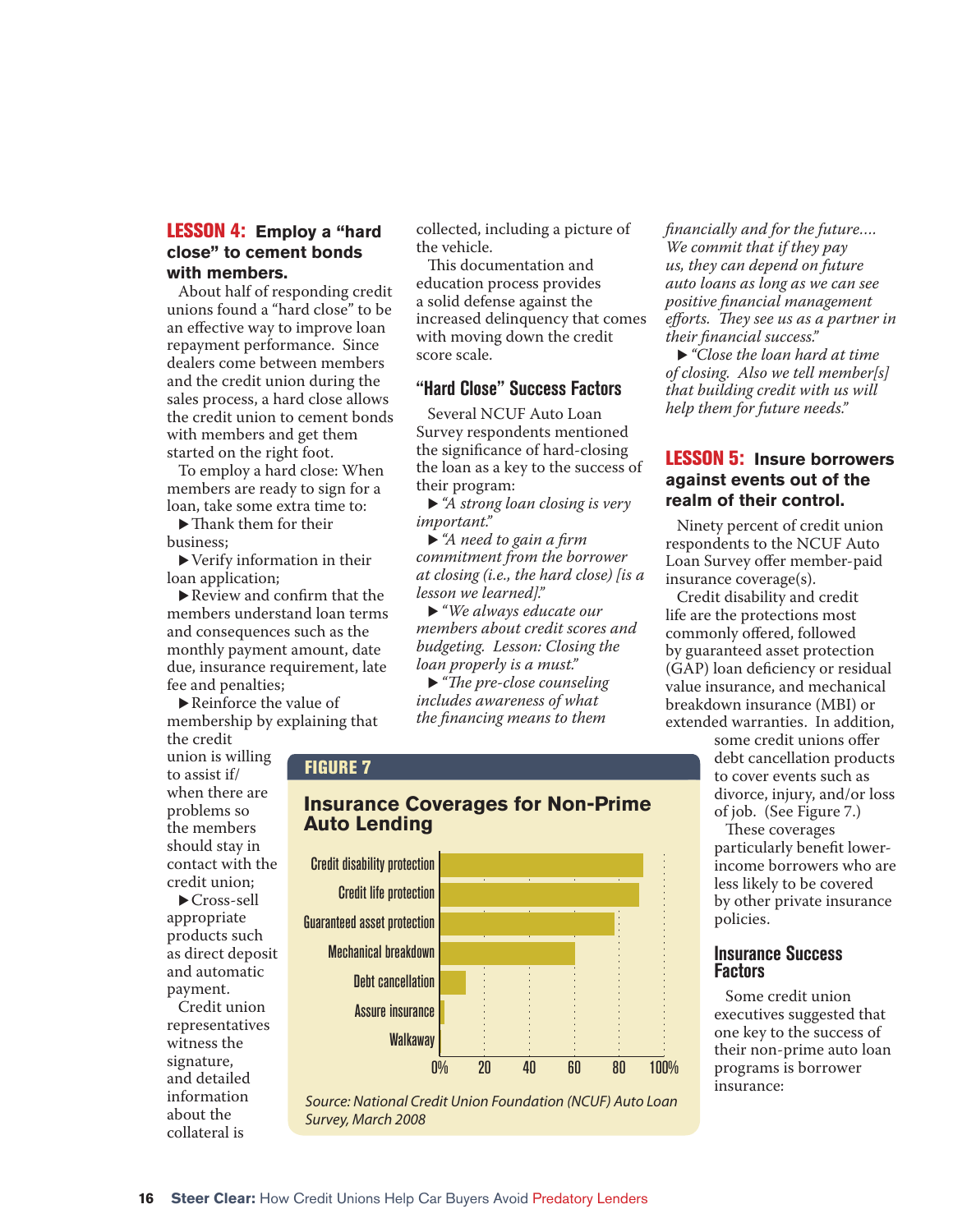#### FIGURE 8

#### **Primary Causes of Default Among Loan Financing Programs with a Loan Component**



*breakdown insurance because they cannot afford the repairs later."* ▶ "GAP insurance is a definite"

► "*Get them to take mechanical* 

*[to have] these days."* ▶ "We push for ... acceptance

*of disability, GAP and life insurance.…"*

▶ "*We also implemented [the] same loan payment with or without insurance. We simply extend the term of the loan to cover the cost of insurance protection. So far, members don't mind the extra payments as long as the payment fits their monthly cash flow/budgets."* 

According to a recent survey of low-income car ownership programs, the most prevalent causes for non-prime borrower defaults are losing a job, budget constraints, and car failure. (See Figure 8.)

All of the write-offs identified in Figure 8 (except for the third related to budget constraints) are losses that could be insured with the aforementioned products.

Credit unions wishing to engage in this higher-risk profile market can build a combined package of insurances that make the net income of these non-prime auto loans more predictable. These coverages primarily protect the member, and secondarily the credit union. Nonetheless, CUNA Mutual Group has found that the more insurance products on the loan, the better the loan performs.

There is an opportunity for credit unions to provide a package of finance and insurance that offers each borrower a car with the assurance that payments are only required when the car works and the member has a job.

Source: National Credit Union Foundation (NCUF) Auto Loan Survey, March 2008

#### Concept in Motion

program covers:

 $\blacktriangleright$  physical disability;

**Walkaway Protection** *www.walkawayprotection.com*

U.S. credit unions now have access to programs that allow drivers to walk away from their lease or loan when certain circumstances occur. One such package is offered by Walkaway, a Canadian company that now serves U.S. credit unions. A standard Walkaway

 $\blacktriangleright$  involuntary unemployment;

- $\blacktriangleright$  loss of driver's license due to medical impairment;
- $\blacktriangleright$  self-employed personal bankruptcy;
- $\blacktriangleright$  international employment transfer.

An elite Walkaway program provides more protection by covering:

- $\blacktriangleright$  temporary lay-off from a fulltime, non-seasonal job;
- $\blacktriangleright$  mental health disability;
- $\blacktriangleright$  accidental death.

#### **Credit Union Insurance Profile**

#### **Tropical Financial Credit Union**

Assets: \$721 Million Members: 66,136 Location: Miramar, FL **Contact: Jim Wagy** Website: *www.tropicalfcu.org*

To protect against losses, Tropical Financial Credit Union (TFCU) offers two forms of insurance—credit life and credit disability—for the majority of the loans in its \$220 million portfolio. Underwritten by Minnesota Life, the insurance pays in full with no fees or additional costs if the borrower passes away or becomes

disabled.

Each insurance policy adds approximately \$20 to \$30 to the monthly payment of the loan.

The optional insurance has been widely used by TFCU's members since 1991. About 80% of TFCU's auto loans include either credit life or credit disability.

The credit union has found that credit-challenged borrowers generally like the product, because they don't usually have much insurance.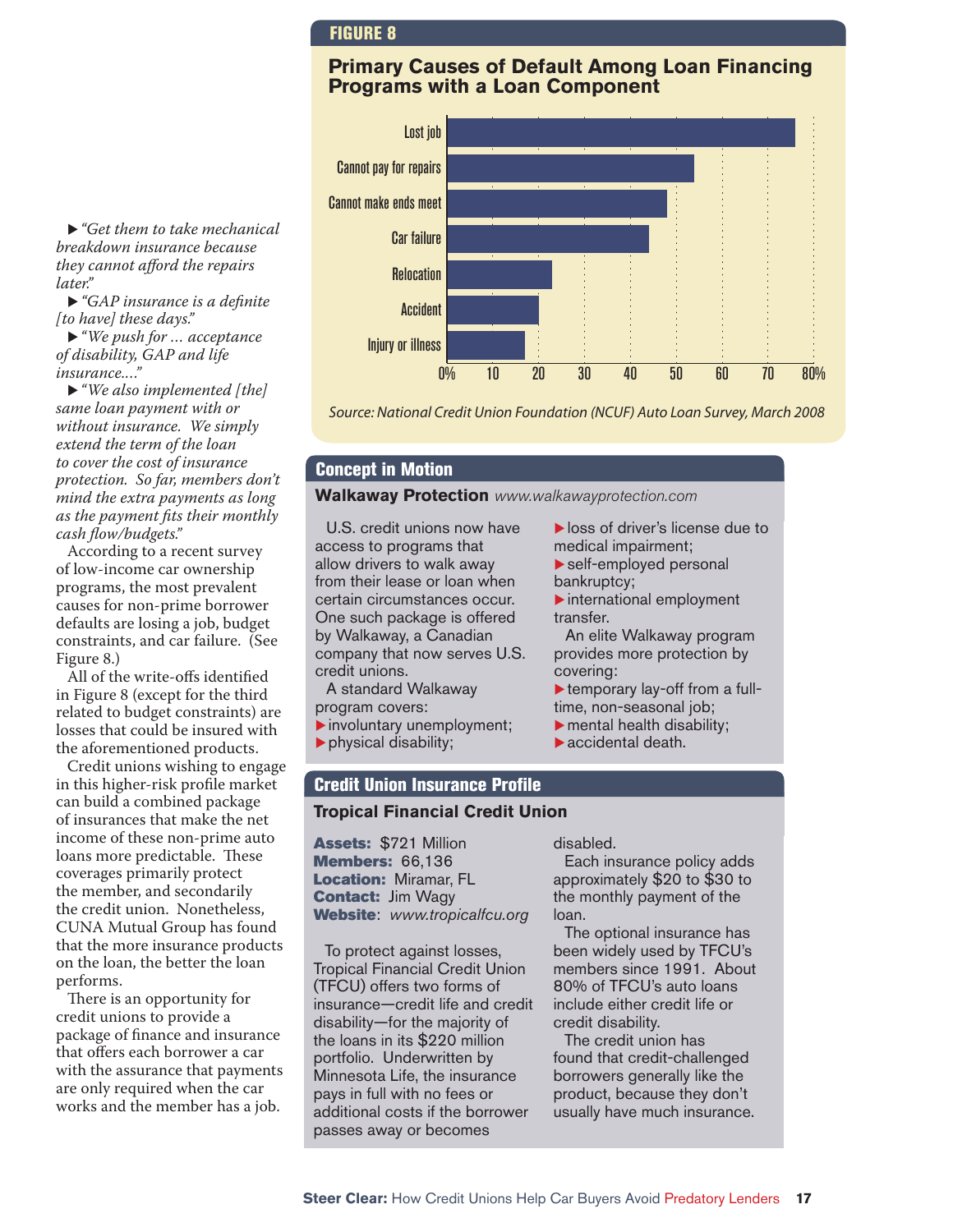#### **Preferred Dealer Profile**

#### **Coastal Federal Credit Union / CUDL**

Assets: \$1.8 Billion Members: 170,000 Location: Raleigh, NC **Contact: Peter VanGraafeiland** Website: *www.coastalfcu.org*

At Coastal Federal Credit Union (CFCU), four out of five auto loans come through indirect channels. So developing solid partnerships and offsetting risks from borrowers who may never visit a credit union office are high priorities.

In 2003, CFCU became the first credit union in North Carolina to use the Credit Union Direct Lending (CUDL) programs profiled under Lesson 3 in this report. CFCU estimates that there are

approximately 500 dealers in its operating area alone. Realizing that 500 dealers may be overwhelming for members, and that the majority of CFCU's loans come from a small pool of dealers, the credit union developed a "preferred dealer" relationship with approximately 30 dealers in the area.

The preferred dealer arrangement allows the dealership to upload a flyer of deals and offers directly onto CFCU's website, building a closer relationship between the credit union, members, and the dealership.

Protection against loss is especially critical for indirect loans, as indirect borrowers are less likely to build a connection with or loyalty to the credit union. To mitigate losses, CFCU insured itself with Lenders Protection from CUNA Mutual Group. (See the Lenders Protection Profile.)

Lenders Protection charges a technology fee for the service (in the range of 2% to 3% of the total amount financed). However, CFCU believes the fee is well worth the offset in risk. CFCU originally used Lenders Protection for loans with a credit score of 640 and below. But starting in February 2008, the credit union decided to have Lenders Protection cover its entire portfolio.

#### **Lenders Protection Profile**

#### **Lenders Protection** *www.cunamutual.com*

Lenders Protection is a web-based technology from CUNA Mutual Group that delivers instant decisions and loan alternatives to members.

Lenders Protection offers 72-month loan terms and 125% loan-to-value, plus rebate-able add-ons. Coverage applies both to current model year vehicles and models up to seven years old.

To ensure that each borrower receives a competitive interest rate, the cost of insurance is calculated based on the risk each individual borrower presents—not on a blanket rate across all eligible loans.

Loan decisions with Lenders Protection are made through an Internet-based insurance decision system. If the applicant meets the insurance criteria, the system communicates back to the loan officer the appropriate deal structure, including the suggested contract interest rate and loan term. This contract interest rate enables the credit union to recover the cost of the program and build a reserve to cover uninsured risks.

The lender pays CUNA Mutual Group an upfront fee, which is recovered as the loan is repaid. Should the borrower pay off early, a partial premium refund is available.

In cases of default, Lenders Protection pays the difference between the loan balance and the greater of:

(a) 80% of the wholesale trade value of the vehicle at the time of default, or

(b) the amount for which the credit union has sold the repossessed car. (Repossession is a prerequisite for

submitting a claim.)

Lenders Protection also pays up to 60 days interest to give the credit union time to repossess and sell the vehicle.

The intent is for credit unions to manage and pool the risks of default on direct and indirect loans.

The insurance costs a credit union between 2% and 22% of the loan value, depending on the risk evaluation.

About 60% of premiums are paid out to cover losses. The average loss on a non-prime auto loan is \$7,000.

Competitors in this market include Ameriquest, Capital One, and Triad at Ford Motor Company (which approves FICO scores from 525-580).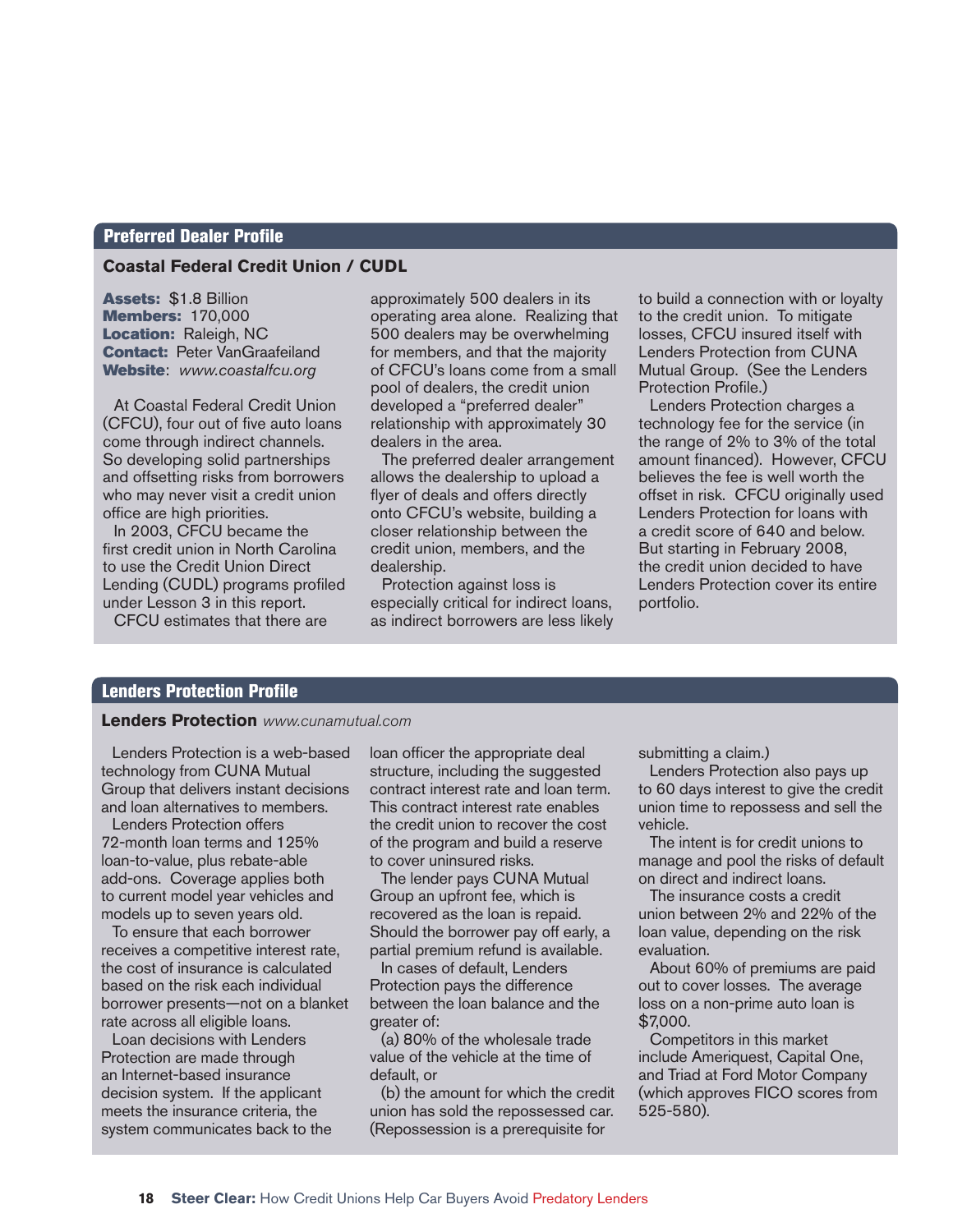#### LESSON 6: **Export risks by using available loan loss insurance products and guarantees.**

Different sets of coverages protect the credit union directly. Default and collateral protection insurances exist to reduce the credit union's risk.

A completely different approach is envisioned by the corporate credit union network with Charlie Mac and its CARPooL program. Such loan sale and



#### **Non-Profit Profile**

#### **Opportunity Cars** *www.opportunitycars.com*

Opportunity Cars is a network of more than 150 non-profit organizations dedicated to increasing private automobile ownership for low-wage working families to support their ability to find and retain quality employment, and to improve their overall well being.

Several credit unions have partnered with Opportunity Cars organizations to export risks and receive certain guarantees. Potential partnership configurations are outlined here:  $\triangleright$  Opportunity Cars can offer a partial guarantee to a credit union in the event of a deficiency after repossession.

**Opportunity Cars could** set a guaranteed earnings rate for a mutual fund type pool of loans, based on its writeoff experience. (This means Opportunity Cars would "profit" if defaults were lower.)

 $\blacktriangleright$  A credit union could provide floor plan inventory finance as working capital (i.e., the credit union underwrites Opportunity Cars).

 $\blacktriangleright$  A credit union could finance fixed assets of Opportunity Cars.  $\blacktriangleright$  A credit union could set a binding agreement to finance a second car upon timely repayment of the Opportunity Cars loan.

 $\blacktriangleright$  A savings component could be added to the loan to build an insured depository account.  $\blacktriangleright$  If Opportunity Cars offers tiers of service, a credit union could begin by financing the top tiers and move down as it gains experience and confidence.

Opportunity Cars organizations help approximately 10,000 low-income families with their transportation needs each year by using one or more of the following approaches:

 $\blacktriangleright$  Providing a car;

Providing a low cost loan;

 $\blacktriangleright$  Matching consumers' savings for car purchases or down payments.

When programs are providing cars directly to families, some of the cars are provided at no or low cost. Others are sold using a tiered pricing model and supported by technical assistance. About half of Opportunity Cars programs have financial institution partners.

Each program is different. Many rely on donated cars, but some programs purchase cars from dealers, at auctions, or through government fleets.

Organizational funding comes from different sources including Job Access and Reverse Commute, Temporary Assistance for Needy Families, Community Service Block Grants, the Office of Refugee Resettlement, private foundations, and revenues generated through car sales.

Opportunity Cars organizations offer an array of additional services to help ensure their clients' success. At the start of the relationship, they either directly deliver or make referrals to partner organizations that deliver support services including financial counseling, assistance with insurance, and car maintenance workshops.

Pre-qualifying could include requiring employment or a commitment for employment, possession of a valid driver's license, or review of the driving record. If a car buyer is receiving a car loan, the program may help ensure the borrower receives an affordable and reliable car by arranging for the car to be inspected, determining the fair market value, checking the car history, or providing assistance with online auto shopping.

After the sale, Opportunity Cars organizations may provide other services including ongoing repair and maintenance training, a warranty or service agreement, and in some cases, an escrow for repairs in the financing.

The average Opportunity Cars loan is \$3,200 for a 24-month term with an 8% interest rate. The down payment is accomplished through a \$2,400 grant. The delinquency rate is 7%.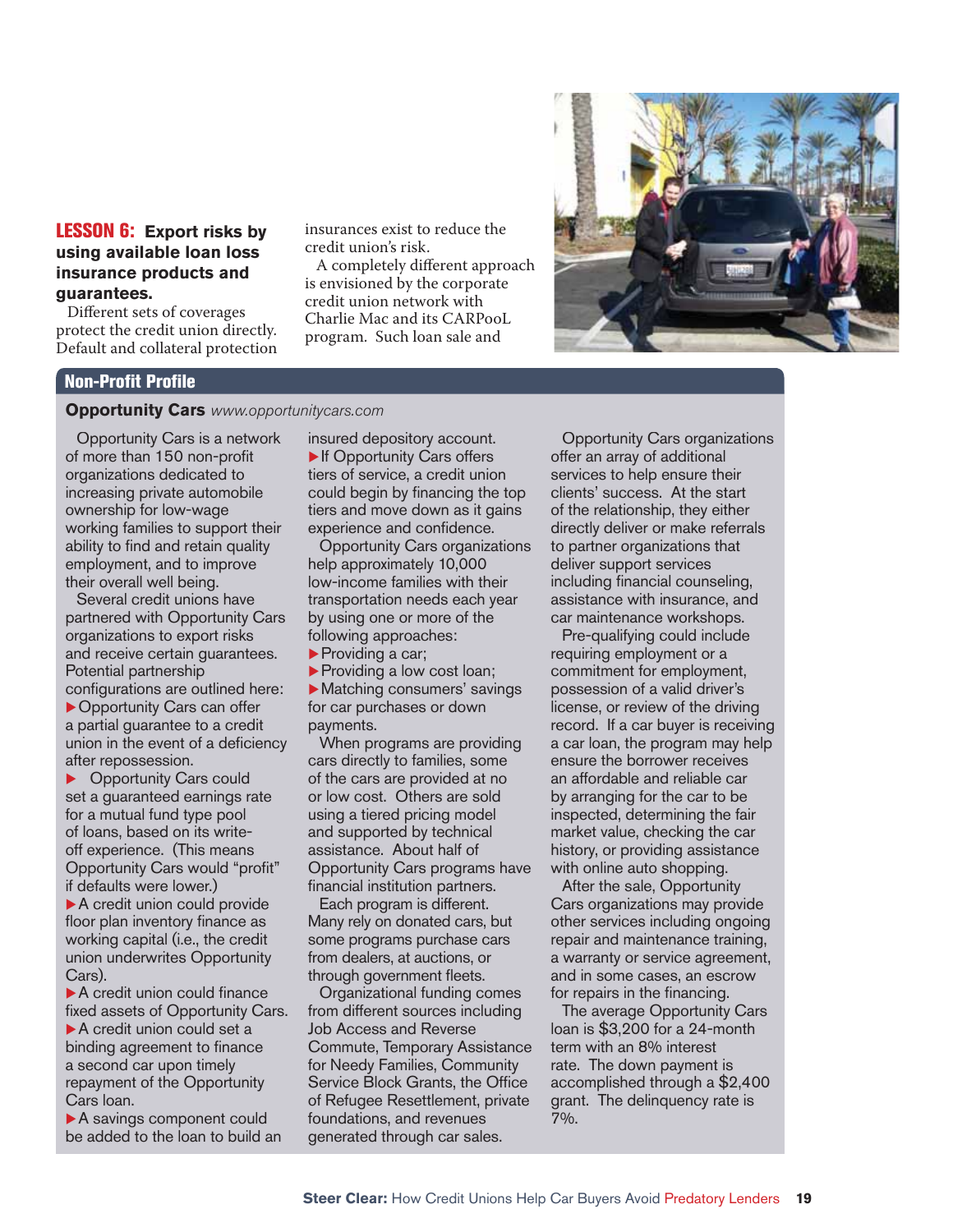participation programs enable credit unions to sell auto loans to a credit union-focused secondary market investor, while retaining the servicing.

Another approach is the National Federation of Community Development Credit Union's PRIDE program, which will absorb 25% of the losses when participating credit unions engage in aggressive outreach lending.

LESSON 7: **Keep in touch with borrowers by allocating resources to monitor and collect loans**  at the first sign of trouble.

Across the board, credit unions recognize the benefits of modifying the collection process when originating non-prime auto loans. Loans based on lower credit scores will receive attention more quickly when collecting (e.g., on days 1 to 15) and repossessing (e.g., on days 30 to 60). (See Figure 9.)

The practice of "proactive" collection" is aggressive, but it's not abusive.

#### **Collections Success Factors**

The following comments from credit union executives help to illustrate the importance of continual monitoring,

#### FIGURE 9



Source: National Credit Union Foundation (NCUF) Auto Loan Survey, March 2008

early collections, and creating/maintaining open communications with non-prime borrowers:

▶ "*[We utilize] continuous monitoring of lower tier delinquency performance and open communication with our collections group to ensure that credit granting guidelines are refl ective of loss experiences."*

u *"[Our program] has been successful because we monitor it on a regular basis."*

▶ "We also feel that collection *calls need to be done immediately (within seven days from delinquent account) instead of waiting to call them after 30 days past due."*

► "We always try to work WITH" *the member at all levels, and by keeping in touch, we have been able to keep our delinquencies down. But the most important thing is to keep at it before it becomes too big to work anything out."*

▶ "Good tracking and *monitoring is the key to a successful program."*

▶ "You have to get in touch" *with [delinquent non-prime borrowers], sometimes at one day past due."*

▶ "*We work with members for payments when issues create late*   $p$ *ayment. Repossessions benefit no one. Collections department personnel speak to them. We tell them about the credit union diff erence and that we are taking a chance on them that other fi nancial institutions would not take."*

▶ "Our institution offers a *delinquent borrower a \$25 prepaid card for visiting the collector in person. The focus is on healing the breach and restoring member loyalty and good will."*

### **Risk Mitigation Techniques for Non-Prime Auto Lending**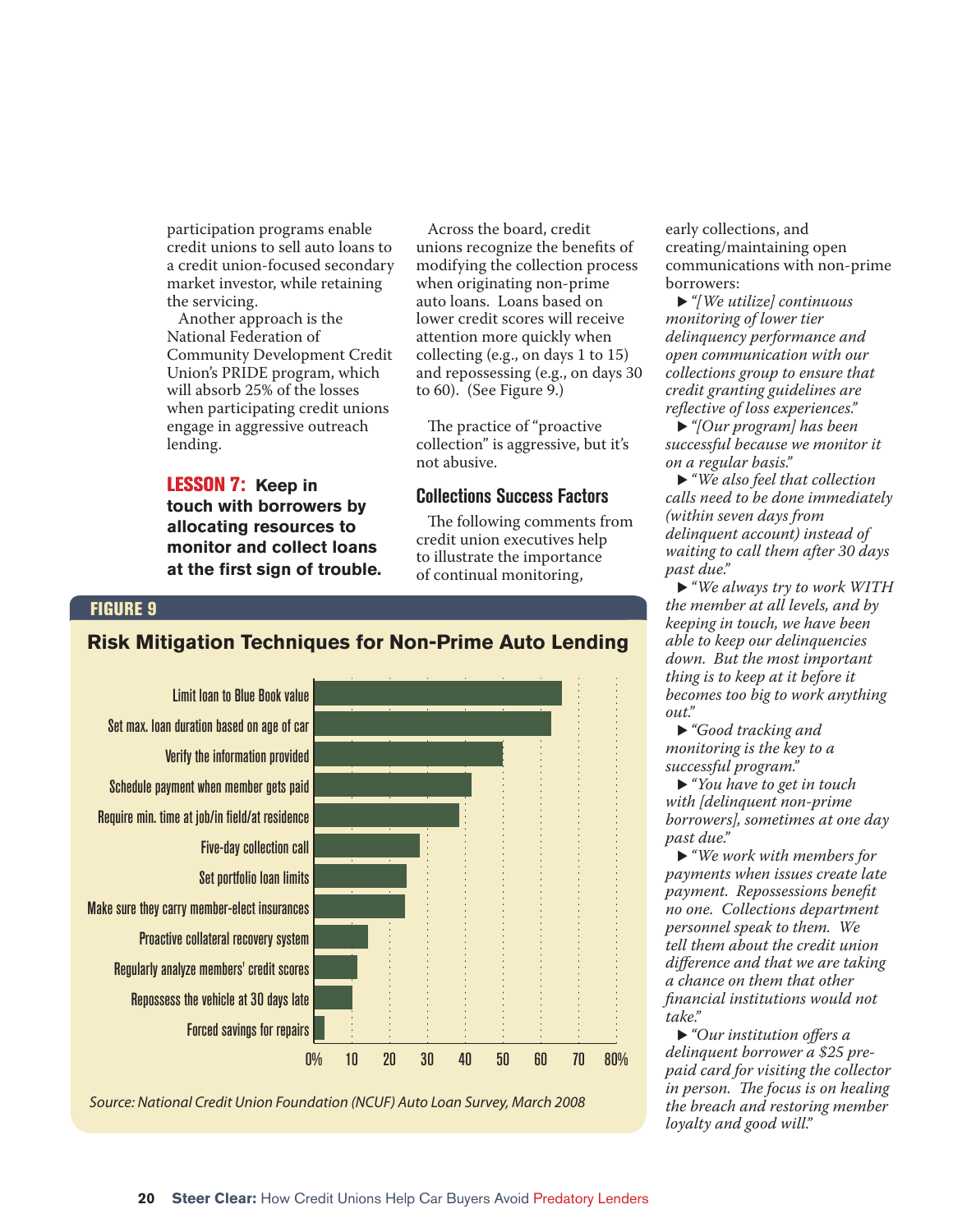#### Effective Collections

#### **Billings Federal Credit Union**

- Look for ways to say "Yes"
- 25% of portfolio is C&D borrowers (<620)

#### Two Simple Collection Steps:

- #1 Call delinquent accounts on Day 1;
- #2 When accounts become delinquent, take action quickly!

#### **Direct Lender Profile**

#### **Billings Federal Credit Union**

Assets: \$64 Million Members: 8.034 Location: Billings, MT **Contact: Tom Boos** Website: *www.billingsfcu.org*

#### Lending Overview

 $\blacktriangleright$  \$23 million portfolio  $\blacktriangleright$  2,471 auto loans on the books **Focuses on direct loans** (88% of the portfolio)

With 15% of car loans in the "D" category, Billings Federal Credit Union has figured out how to serve riskier borrowers through relationship building.

By focusing on the direct lending channel, relationship building and loyalty to the credit union's mission begins in the initial interview process. The message for high-risk borrowers at Billings FCU is that "we're willing to help and work with you, but this requires a commitment."

Part of this commitment is financial. When pressed, the credit union has found that most people will be able to

come up with a down payment. As a result, Billings FCU's riskiest loans have, on average, an 80% loan-to-value ratio.

Limiting the loan-to-value ratio helps mitigate losses. But losses do occur, and they can cause discomfort for credit union boards. An early strategy for engaging the board is to clearly communicate the reward for taking on additional risk. Although Billings FCU's charge-offs are higher than the norm (0.6% in 2007), the net yield – 110 basis points above peer group average – more than makes up for these higher charge-offs.

If a loan defaults, dedicated and focused collections and follow-up tactics are necessary. Billings FCU pays much more attention to borrowers with low credit scores. This improves their ability to keep the loans current. For "C" and "D" paper, the credit union's collection department will call on day one of the delinquency, whereas it will let "A" and "B" borrowers slide for 15 days.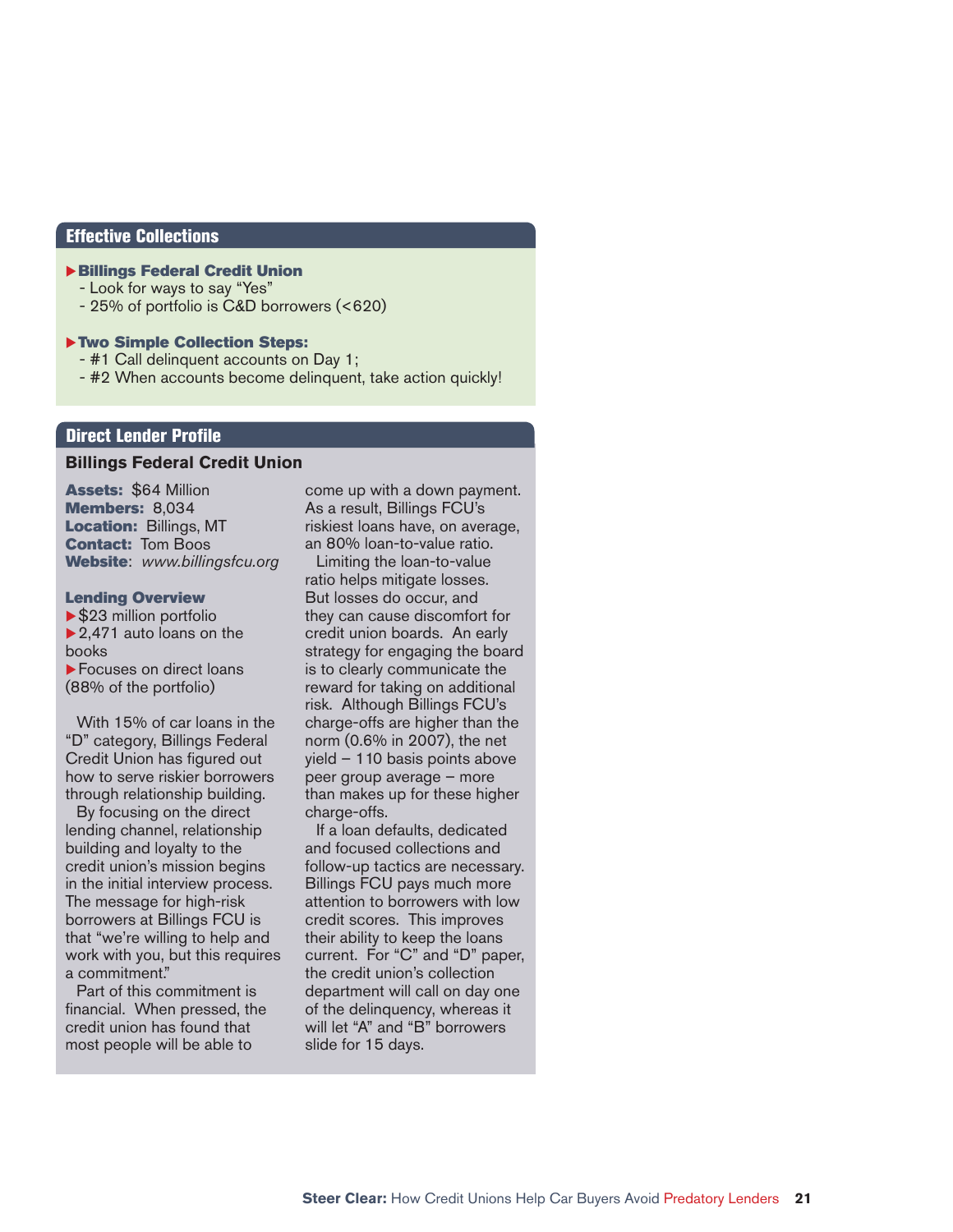### **Other Observations**

#### **Marketing Practices for Non-Prime Used Auto Loans**

Many of the successful ideas revealed in the NCUF Auto Loan Survey are simple revisions in the way products are presented to members. The ideas reviewed in this section are generally product features and marketing approaches, rather than full lending products and processes.

Credit unions should consider utilizing the following marketing approaches when designing and promoting a non-prime auto loan program:

1. **Lower Interest Rates,** and interest rates tied to additional factors besides credit scores, are constant credit union themes.

2. **"See Us First"** is a popular attempt to get to members before the finance and insurance salesman does (at dealers without credit union partnerships). Sadly, even when members leave the credit union with a car purchase check in hand, half of approved borrowers are recaptured by a dealer.

3. **Auto Recapture** guarantees that the credit union will refinance loans from other institutions to a lower interest rate, often without a credit analysis, as long as members have paid "as agreed" for some period of time. Some credit unions pay members a \$50 premium for refinancing.

4. **Timely Payment Reward** automatically lowers the interest rate when a member pays ontime for 12 to 24 months.

5. **Basic Transportation Program** is a bundle of services (used car, small loan, insurance premium financed) for car owners with modest means.

6. **Re-branding** is an ambitious approach to build a branch that

looks like a finance company location, with a name different from the credit union. This concept has also been successful in reaching non-members with payday lending and checkcashing services.

7. **First Time Auto Loans** are loans to 16-year olds with a parent/guardian co-signer … or in another case, for military members only.

8. **Second Car Loan** is a clever follow up. Recent reports from the payday lending industry indicate that customers only stay with them for two years because a life event (e.g., new job, marriage, relocation) moves them to a different set of services. Credit unions, by engaging in the nonprime market, can assure that the next set of services is at a credit union by putting in place "step-up products" to ensure a continuous service pathway for migrating members.

9. **Saver's Loan** puts 10% of each payment into a dividendbearing account, which is secured until the loan is paid. This can be marketed as a repair reserve or a down payment for the next car. Hybrid, linked, and bundled products build the cross-sell into the product.

10. **Marketing to Non-prime Borrowers** is handled through store branches, through dealer referrals, by staffing a desk at the dealership, and of course, by word of mouth referrals from other members.

11. **Premium Promotions** have been successful. A free gas card and a free mechanical inspection are two examples.

12. Say "No" Better. The adverse action process itself does not do justice to the not-forprofit cooperative credit union mission. Each loan denial is an

opportunity to meet the member with a counter-offer; a counteroffer can be developed for every situation. No matter what the financial situation of the member, there is a financial step in the positive direction right in front of them. Opportunities Credit Union in Burlington, Vermont, uses a tag line, "We don't say no, we say 'when." That statement expresses their intent to turn loan denials into opportunities for both the credit union and nonprime members.

#### **Accepting Market Segmentation, Not Discrimination**

Unfortunately, some credit unions hesitate to promote non-prime vehicle loans to the distinct market segments that those loans are designed to serve. For example, as one respondent explained, "When [we] market, we market to all our members."

Verbatim comments from credit union survey respondents reveal that significant confusion exists between market segmentation and discrimination. Some credit unions believe that adherence to democratic principles means that they must treat all members the same—with no special deals, and no targeted approaches.

To suggest a non-controversial counter-example, a credit union wouldn't want to promote mortgage loans to middle school students. When you want to hit a target, you have to aim. When you want to reach a person, you have to talk to them in ways they find compelling. This discriminatory mindset must change and evolve before a credit union will be able to successfully serve untapped and underserved consumers.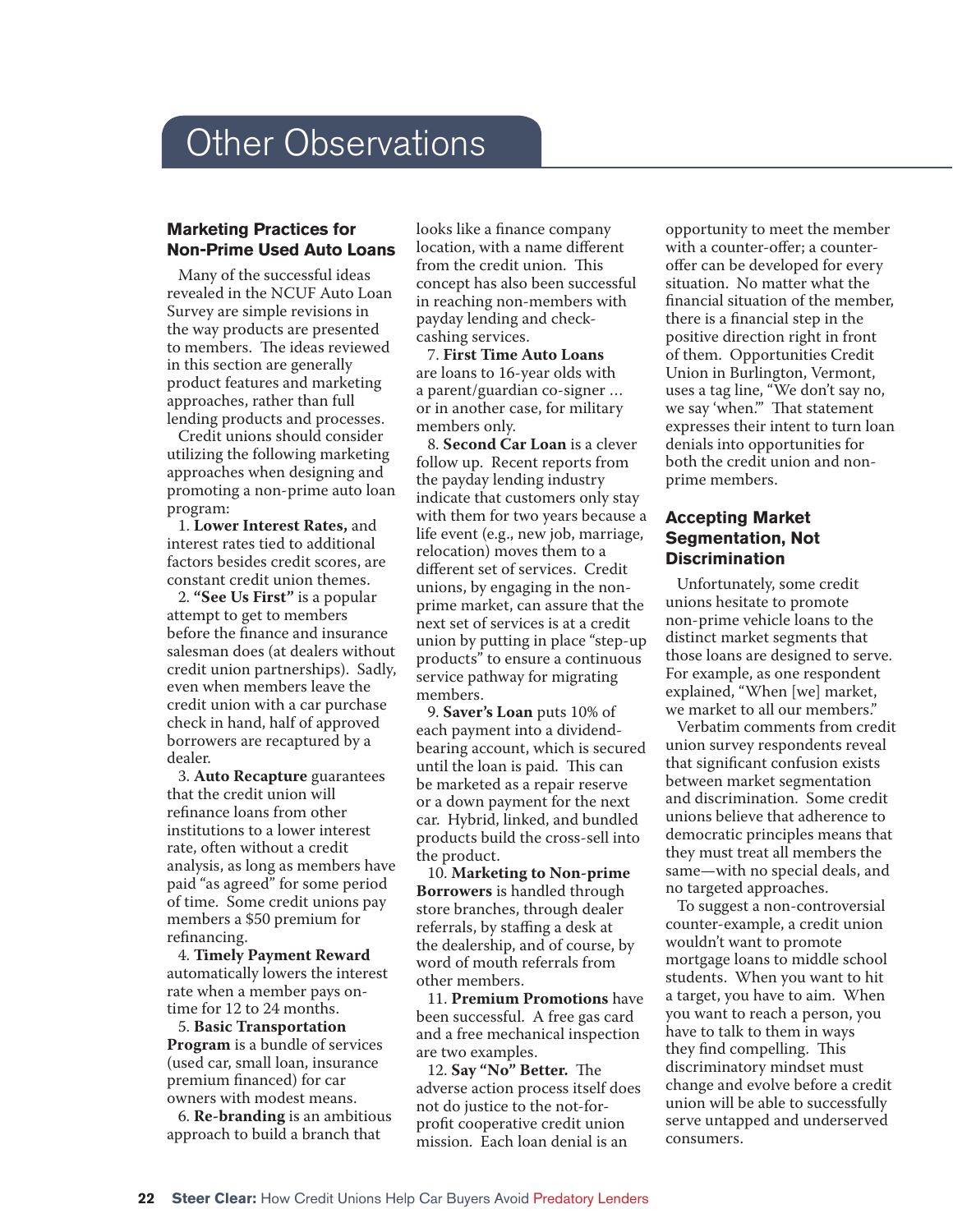That said, it will take time for some to change their institutional culture. One survey respondent lamented, "As a traditional 'A-paper' shop, we've found it difficult to change the mindset of the loan decision-makers." Attention has to be invested in justifying the focus on emerging markets and on training staff and the board on how to respond.

Along with any opportunity comes risk. In order to minimize the risk, successful credit unions adapt their products and practices to the market. In addition, successful credit unions use targeted marketing tactics to reach this segment of members and potential members with information about new loan programs designed especially for them.

Even as credit unions use risk-based pricing, non-prime borrowers have access to relatively better deals than prime borrowers could receive at credit unions when compared to their alternatives. Case in point:

 $\blacktriangleright$  During the interest rate environment of late 2006 / early 2007, non-prime borrowers had access to 17% auto loan rates at credit unions. Other auto lenders were charging non-prime borrowers 25% or more.

 $\blacktriangleright$  At the same time, prime borrowers had access to 6% auto loan rates at credit unions. Yet auto dealers and other lenders were enticing prime borrowers with financing as low as  $0\%$ (under certain conditions).

#### **Partnerships with Product/ Service Suppliers**

*John Weiser, author of*  Untapped—Creating Value in Underserved Markets*<sup>1</sup>*<sup>0</sup> , conducted seven years of

research and market testing with innovative companies seeking to successfully serve underserved markets. Weiser notes, "If we had to put everything we have learned into a nutshell, we would say that the most important

overarching success factor is to create value for the community at the same time as you create value for business." In order

to create that mutual value, Weiser found that more than two-thirds of the companies that had successfully tapped underserved markets had "formed a partnership with an organization that brought new knowledge, skills, resources, or connections to their effort. Frequently, these organizations were drawn to working with the companies because they were seeking to create community benefits rather than trying to make a profit themselves."

During the course of this project, it became apparent that not-for-profit credit unions that developed non-prime auto loan programs tend to rely on business partnerships for integral program components. Those businesses utilized most frequently have been profiled throughout this report.

The most popular partnerships regarding non-prime auto loans are for providing financial counseling. More than 85%

*10 John Weiser, Michele Kahane, Steve Rochlin and Jessica Landis, Untapped—Creating Value in Underserved Markets, 2006.*

of NCUF Auto Loan Survey respondents work with BALANCE, Accell, or a consumer credit counseling agency.

#### **Potential Partnerships**

Less than a third of survey respondents report more substantial and far-reaching partnerships. The most obvious opportunity for partnerships

> is with nonprofit auto programs. The vendor profile of Opportunity Cars under Lesson 6 in this report suggests some avenues to explore… perhaps just to learn how this market works.

Interestingly, there was no mention in the surveys of peerto-peer (P2P) lenders (e.g., Zopa and Prosper) which present a largely unanswered challenge to credit unions. Perhaps there is room in the marketplace for a "mutual fund" model for P2P lending where credit unions would offer the underwriting technology and a sophisticated web application interface. The interface could provide potential investors with underwriting information. Investors could then build their personal loan policies (e.g., two years of employment, credit score above 600, etc.). Credit unions could originate and service the loans. This would be an appropriate activity for a CUSO.

Overall, credit unions have a plethora of partnerships to explore and consider, including those designed to share expenses, share knowledge, and build referrals.



**Days Rachie** Jesica Lande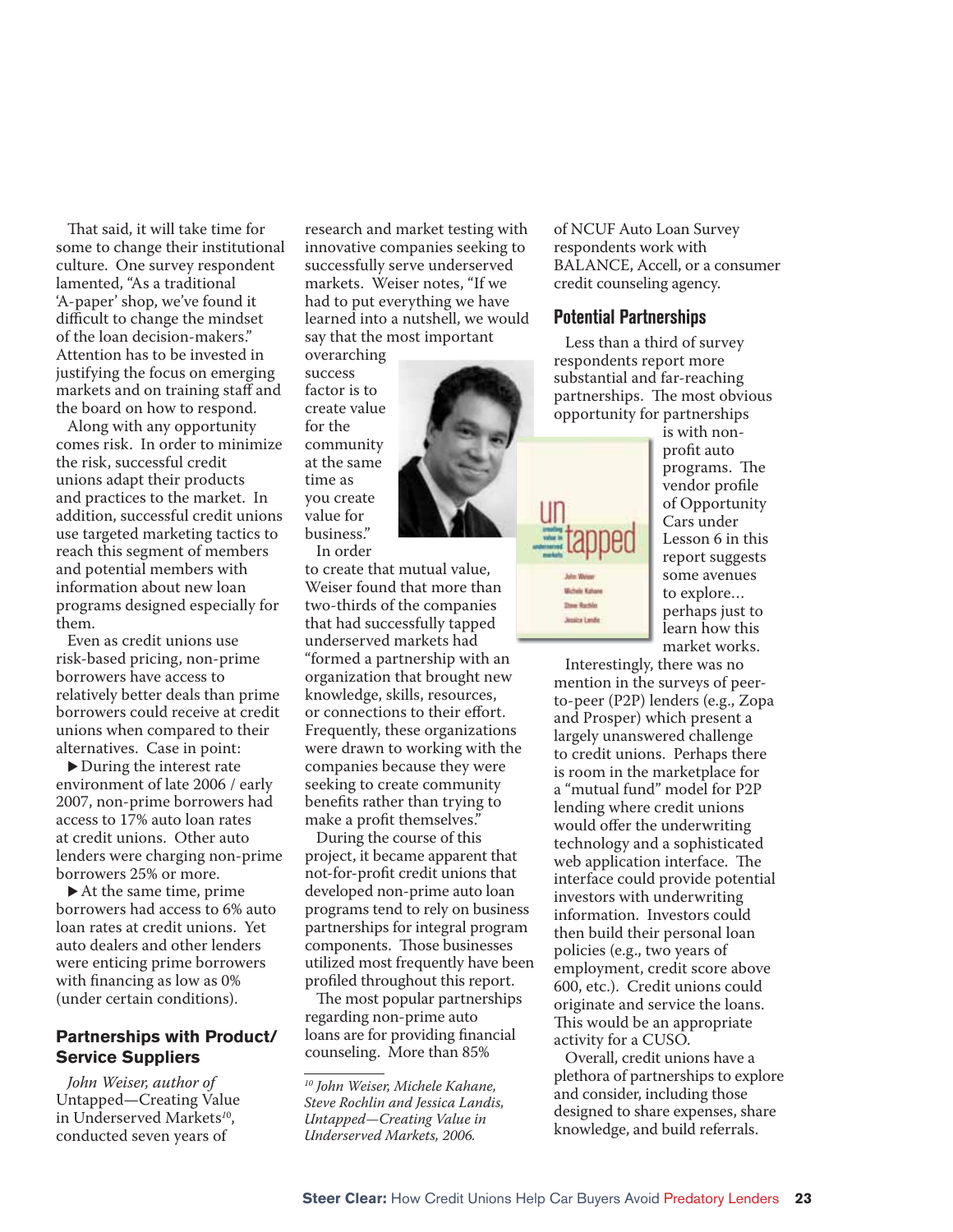### **Concluding Comments**

Part of the excitement of working with emerging markets is that no one has all the solutions for success.

#### **Experiment!**

Much of the current work is experimental.

"We built it, but they didn't come" is an all-too-common excuse for credit unions that have tried to enter new markets. Experience shows that account acquisition is the hardest part of the process of expansion.

#### **Use Failure as a Path to Success**

Among credit unions that have tried and eventually succeeded, a familiar theme is, "It turned out differently than I imagined – *but it was worth it!"*

Make sure to think of each product as an experiment that provides data about what works and what doesn't. This way, no products end as failures—just opportunities that open in hitherto unexpected directions.

#### **Revise, Don't Reverse**

Nobody gets a new market right on the first try. You must allow time to track outcomes and to revise policies and procedures.

#### Strategize...

- Strategize at the board level
- $\blacktriangleright$  Philosophical change from "the old days"
- $\blacktriangleright$  Define your appetite for risk
- $\blacktriangleright$  Get buy-in from front line staff  $\blacktriangleright$  Goals:
	- Live your mission
	- Serve more members
	- Increase loan/share ratio
	- Increase net yield on portfolio
	- Develop loyalty

But make program changes through policy, not through drift. Once you have a policy in place, follow it or revise it.

NCUF Auto Loan Survey respondents overwhelmingly agree that once you stretch the boundaries, you "don't lend outside of policy."

One credit union several years ago started offering auto loans with an escrow for savings. Members' response was extremely positive. However, the implementation had a small flaw: the escrows could be breached for unusual car expenses or down payments with approval by the CEO. The credit union found that escrow withdrawal management was taking a significant amount of time, decided that the program was not a full out-of-the-box success, and dropped the program rather than investing in modifications and improvements.

#### **Set Limits**

Starting out, credit unions should consider setting portfolio limits, perhaps based on capital and staying within agreed parameters until the institution has gained experience.

Set aside a loan loss reserve for the program based on your board's perception of the value of the experiment and the risk capacity of the credit union.

Set a sunset date on the product with a specific date to present new data and revised proposals to the board.

#### **Reap Rewards!**

Besides reaching new members and achieving financial success, many credit unions rejoice in the positive member comments and experiences when they deliver

credit union services to markets previously served by sub-prime lenders:

▶ "We have reduced our denial *rate by 50% in the last six months."*

u *"Members are grateful to have a low-interest loan."* 

► *"It is a business strategy that* both fulfills our social mission and *has a positive fi nancial impact to the credit union."*

▶ "We find that low-income *members have a great sense of pride when they commit to these loans."*

u *"People with low credit scores who do get a loan here tend to come back to us first when they are car shopping again."*

▶ "*We realize that when we help these type[s] of members, they will be loyal forever."*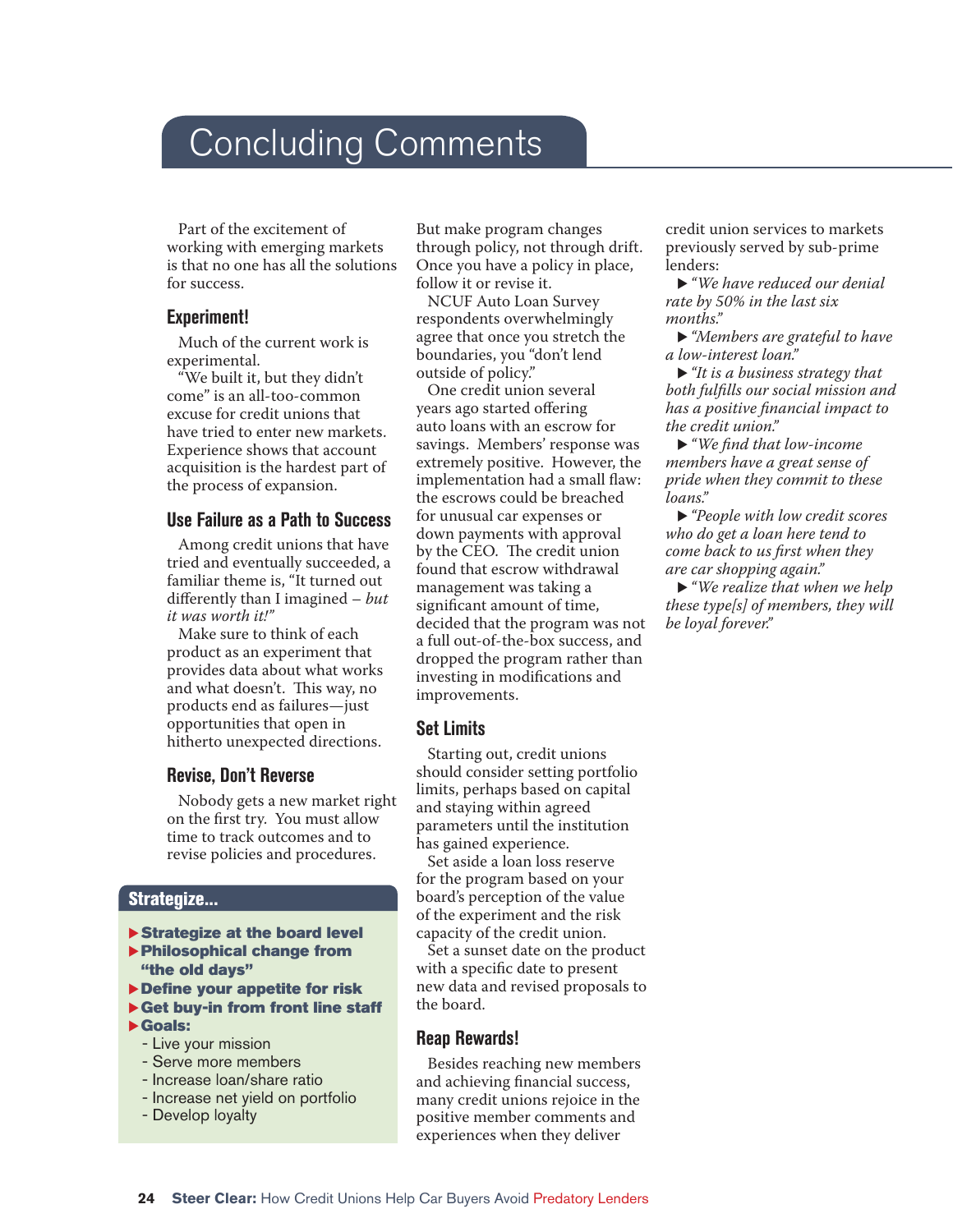### Next Steps

The word "opportunity" came up many times in the surveys and interviews for this report. What can be done to move credit unions to expand non-prime used auto lending to build net income and to serve members by giving them a substantially better deal?

#### **1) Get the Word Out!**

Share this report with credit unions. The National Credit Union Foundation and state credit union leagues, through the REAL Solutions® program, can market this report directly to credit unions and to the trade press, speak on this issue at conferences, and feature these ideas on their websites. A short brochure and PowerPoint would be useful.

A bolder approach would be to build a Steer Clear nationwide branded product that gives credit union identity to non-prime used auto lending.

#### **2) Build a Toolkit**

Operationalize the research. Build a "How to" toolkit. Make it easier and quicker to implement non-prime used auto lending. This toolkit would delve down deeper into each of the seven lessons.

#### **3) Fill in Gaps**

Encourage vendors, including CUSOs, to fill in the product gaps: insurance, loan guarantees, automated underwriting, secondary market, etc.

#### **4) Replicate and Collaborate**

Identify suitable partners and build a replicable model for partnerships with non-profit car programs. Collaborate on a



platform that would match credit union products to non-profit client needs.

#### **5) Document Results**

Collect data to document and analyze credit unions' non-prime used auto lending. Organize a pilot project to study in detail the results and profile one or more credit unions.

#### **6) Design New Non-Prime Products**

Research other products that could be added to the non-prime portfolio of credit unions. For example, the REAL Solutions® process includes original insights into financial markets (e.g. the value of emerging markets), research on opportunities in those markets, identification of credit unions already engaged in best practices, and (working through the leagues) sharing product approaches and case studies with credit unions interested in implementing new products.

Determine what other needs

credit union members have, and build a project to design products to meet these needs. Products that appear to be on the close horizon for emerging markets include prepaid cards, mortgage triage products, and microenterprise.

Opportunities to increase market share and vehicle loan volumes, while fulfilling credit unions' mission to improve the financial situation of people of modest means, should drive credit unions to help car buyers "steer clear" of predatory loans.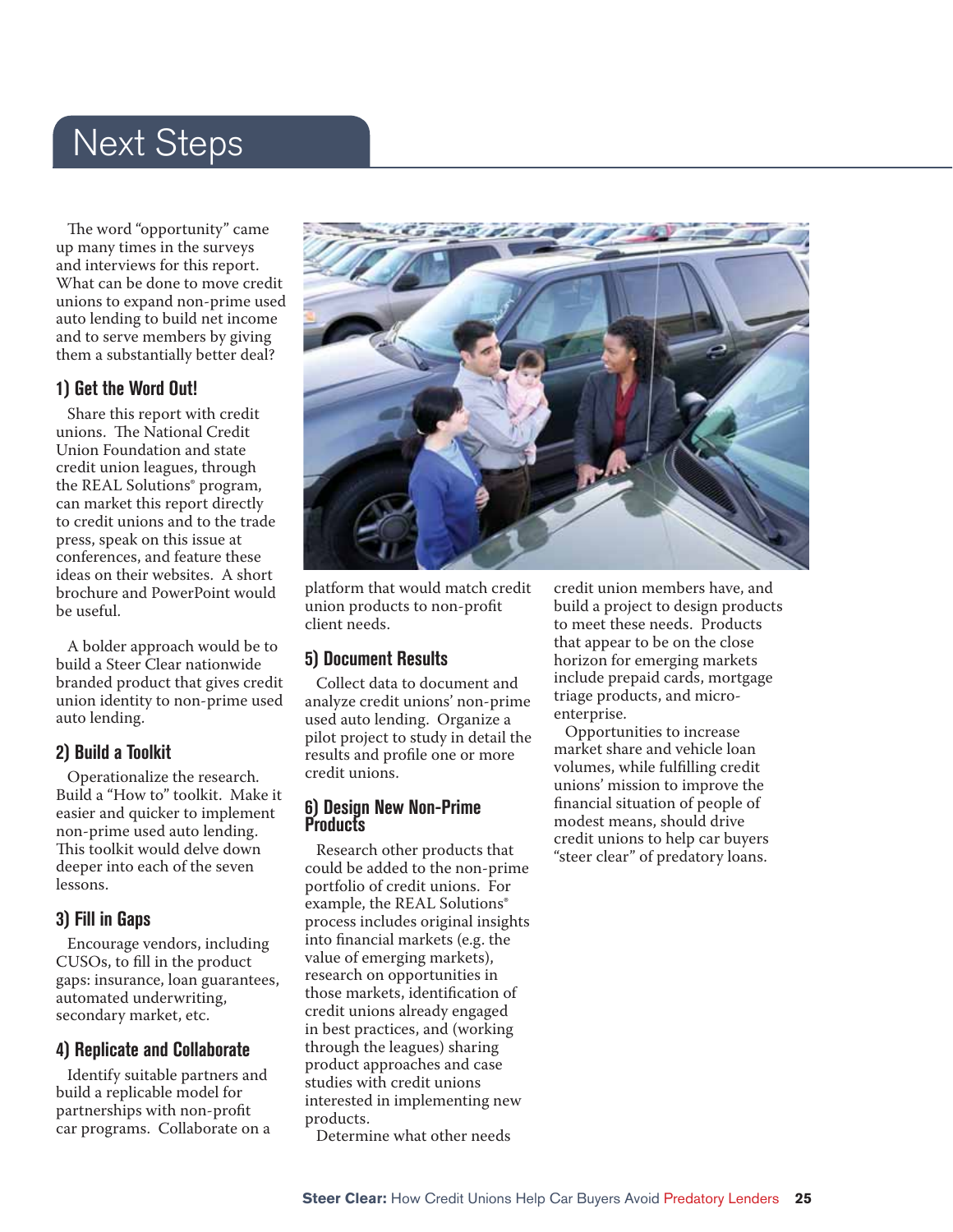### References

Annie E. Casey Foundation. Pursuit of the Dream: Cars & Jobs in America. Documentary DVD. February 2008. *http://www.aecf.org/MajorInitiatives/FamilyEconomicSuccess/PursuitoftheDream.aspx* 

Nastars, James A. 2007. *Analysis of University Federal Credit Union's Sub-Prime Lending Program*.

National Economic Development and Law Center (NEDLC), and the Annie E. Casey Foundation. June 2007. *Low-Income Car Ownership Programs*—2006 Survey.

Opportunity Cars Resources. *http://www.opportunitycars.com/Articles/index.htm.*

Schneider, Rachel and Arjan Shutte. 2007. The Predictive Value of Alternative Credit Scores. November 26. Center for Financial Services Innovation. *http://cfsinnovation.com/research-paper-detail.php?article\_id=330262* 

Sutton, Remar. April 2007. *Car Financing for Low and Moderate Income Consumers*. The Consumer Task Force for Automotive Issues, and The Aspen Institute.

The Mobility Agenda—Car Ownership and Financing. *http://www.mobilityagenda.org/carfinancing* 

Waller, Margy. 2005. *"Auto-Mobility: Subsidizing America's Commute?"* Washington Monthly. October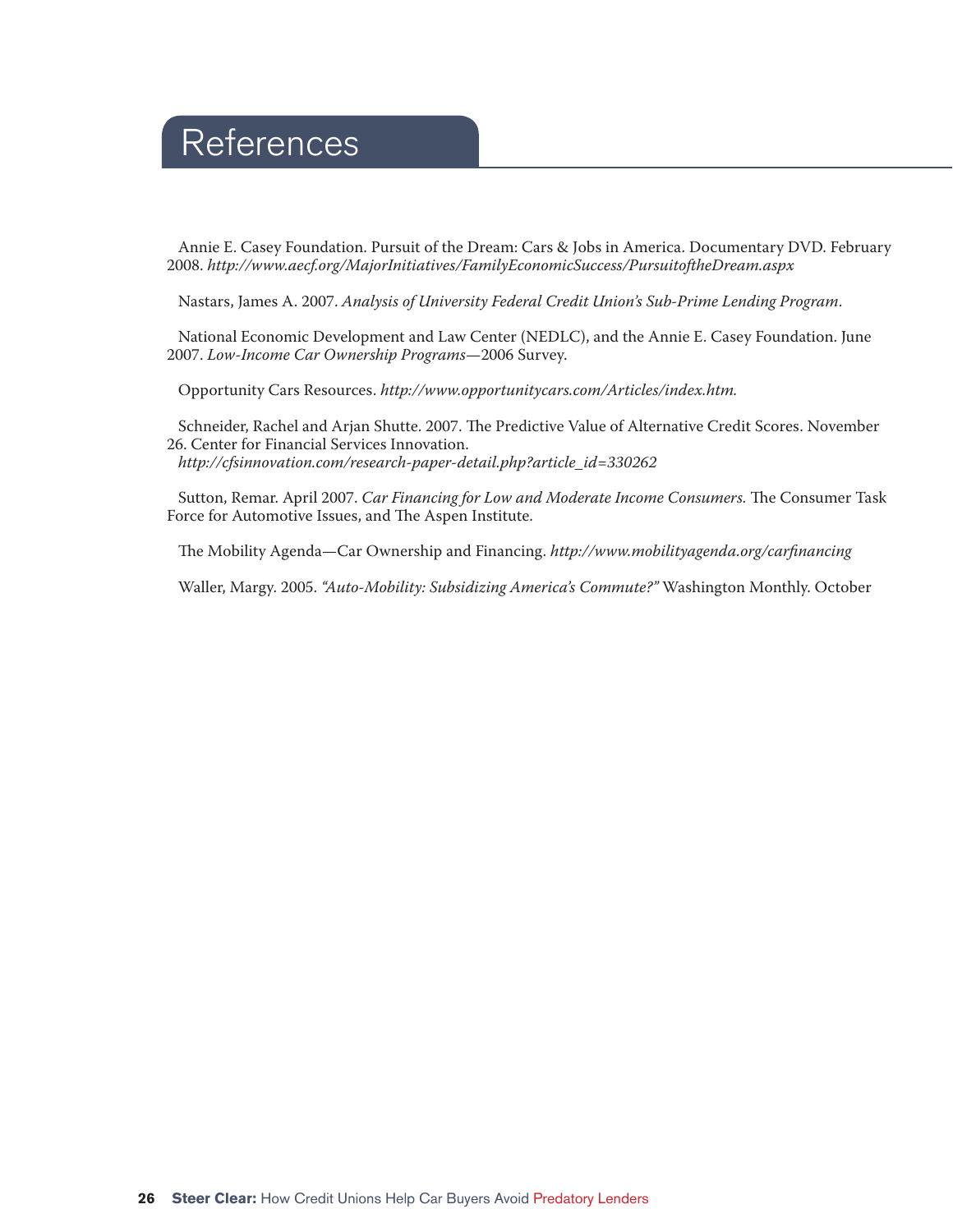### About the Author

William Myers is Senior Fellow of the Aspen Institute, focusing on the Economic Opportunities Program. He also serves as a Field Coach for REAL Solutions®, the signature program of the National Credit Union Foundation.

Mr. Myers founded Alternatives Federal Credit Union and was its CEO through mid-2007. From its inception, Alternatives successfully focused on serving emerging markets through innovative products and partnerships. Noted innovations include a volunteer income tax preparation site, five youth credit union branches, small business training and lending, volunteer-staffed financial planning, and Individual Development Accounts.

Mr. Myers continues his work researching, consulting, and speaking on innovative product design and partnerships. His most recent projects include payday lending models, pre-paid cards for emerging markets, a scale and sustainability study, and a pilot using backoffice consolidation as a merger alternative.

Mr. Myers is a graduate of Cornell University. He has twice co-facilitated Credit Union Development Education, the training program funded by the National Credit Union Foundation to teach cooperative principles and credit union values in the modern marketplace.

He has served on the boards of the National Federation of Community Development Credit Unions and the Opportunity Finance Network. He has also served three initiatives of the Credit Union National Association: the Federal Credit Union SubCommittee, the Renaissance Commission, and Project Differentiation. And he is currently the List Manager of the Community Development Banking listserv.



#### William Myers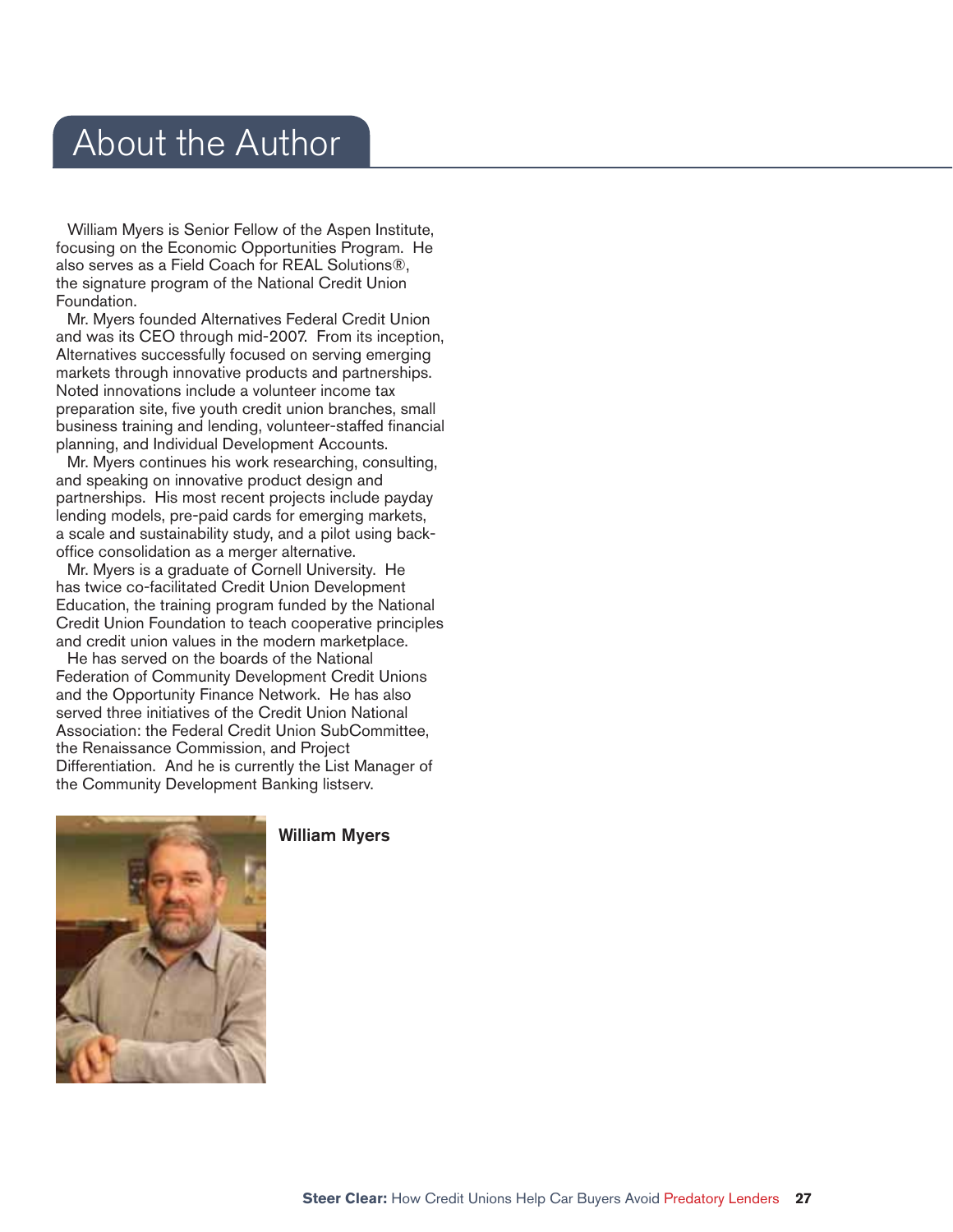## Appendices

#### **Survey Invitation Letter**

*As part of a pilot program involving the National Credit Union Foundation's (NCUF's) REAL Solutions® program, The Annie E. Casey Foundation, and The Aspen Institute, we are surveying credit unions for their innovative work with low credit score auto borrowers. Working together, we believe we can substantially increase auto lending to low-wealth and modest income working families and grow credit unions.* 

*We appreciate your assistance in helping us recognize the innovative work you are already doing by taking less than 10 minutes to complete this survey at http://tinyurl.com/2x3heh* 

*Thanks for your continued support of the National Credit Union Foundation and REAL Solutions®.* 

#### William Myers,

Field Coach, REAL Solutions® Senior Fellow, The Aspen Institute *wmyers@realsolutions.ncuf.coop* (607) 227-0934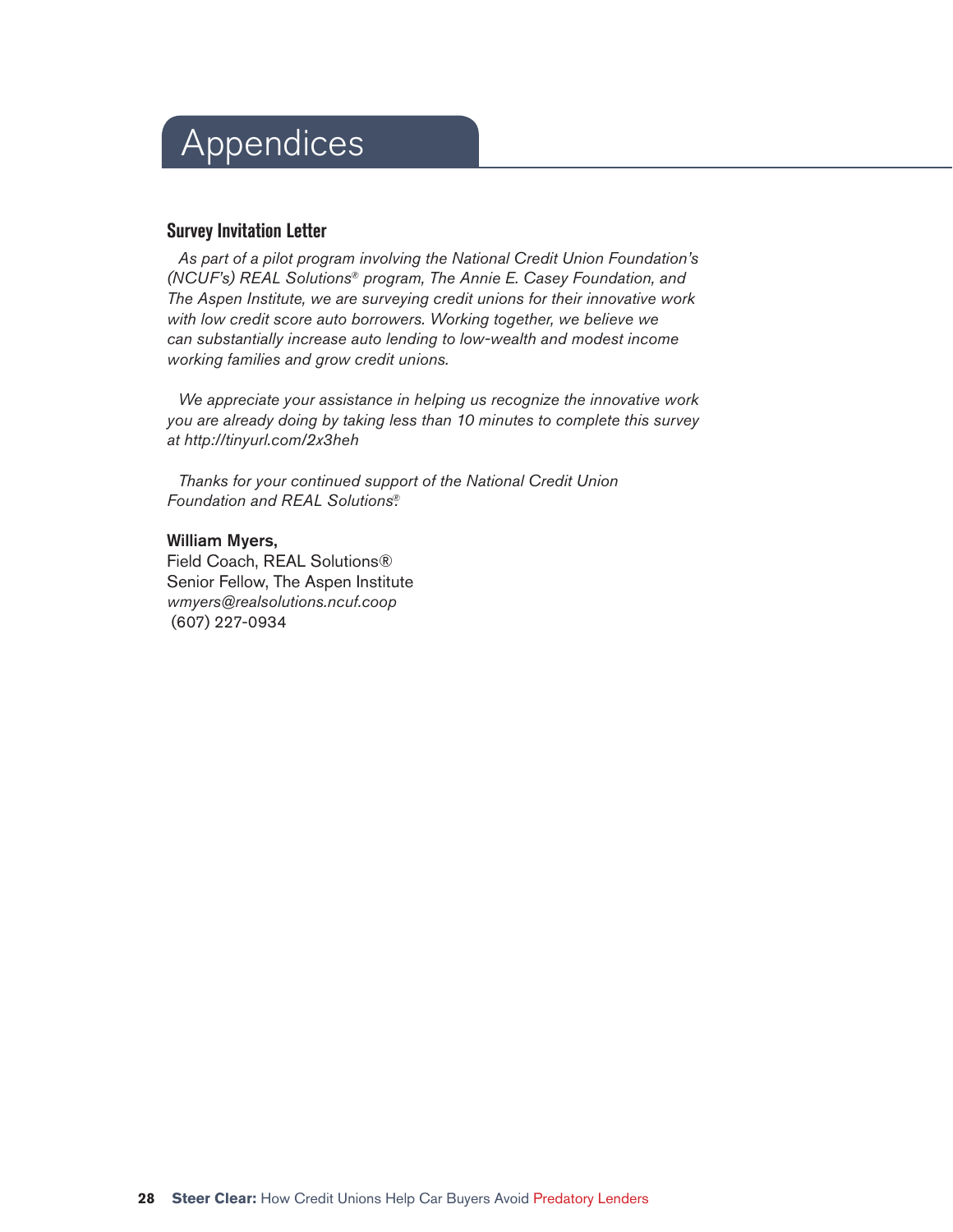#### **Results and Verbatim Comments**

### Credit Union non-Prime Auto Lending Study **Responses through 3/10/2008**

| <b>Answer Options</b> | <b>Response</b><br><b>Percent</b> | <b>Response</b><br><b>Count</b> |
|-----------------------|-----------------------------------|---------------------------------|
| Your Name:            | 99.6%                             | 246                             |
| Your Title:           | 98.8%                             | 244                             |
| Your Credit Union:    | 98.8%                             | 244                             |
| Your EMail Address:   | 99.2%                             | 245                             |
| Your Phone Number     | 98.0%                             | 242                             |
| answered question     |                                   | 247                             |
| skipped question      |                                   |                                 |

#### **Name and Contact information.**

The verbatim comments that appear on the following pages have been reproduced without editing. *This is meant to ensure that all survey respondents' thoughts are conveyed to you exactly as they were communicated to us.*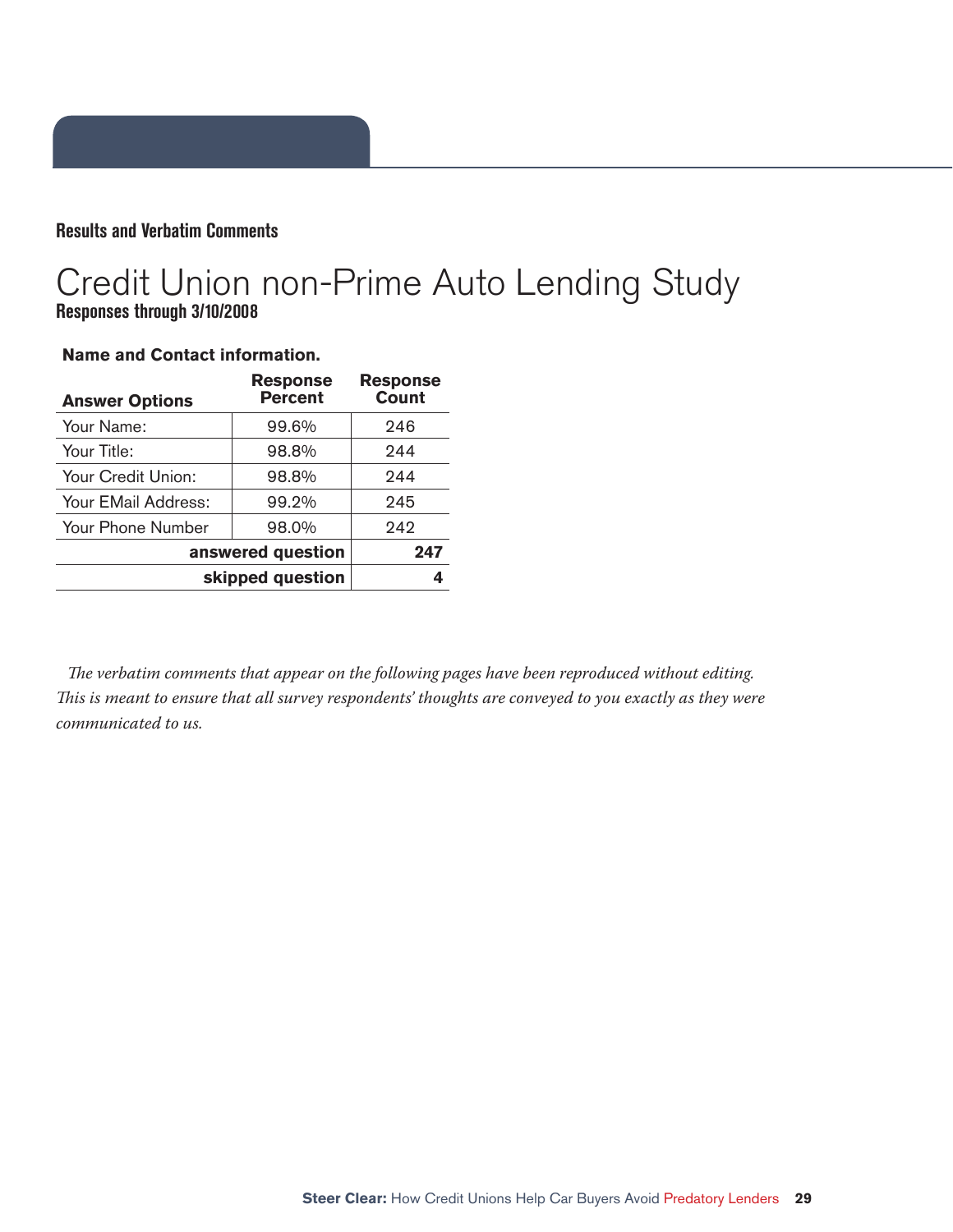### What underwriting criteria have allowed your Credit Union to safely extend its lending to low credit score borrowers?

| <b>Answer Options</b>                             | <b>Response</b><br><b>Percent</b> | <b>Response</b><br>Count |
|---------------------------------------------------|-----------------------------------|--------------------------|
| Good payment history with the CU                  | 82.7%                             | 206                      |
| Good payment history on auto loans                | 64.7%                             | 161                      |
| Strong employment                                 | 62.7%                             | 156                      |
| Payroll or other automatic payment                | 59.4%                             | 148                      |
| Credit Scores below 620                           | 49.0%                             | 122                      |
| Lower credit scores require a higher down payment | 41.4%                             | 103                      |
| Higher equity ratio required                      | 38.2%                             | 95                       |
| Low unsecured debt                                | 36.5%                             | 91                       |
| Offer share secured loan instead of auto loan     | 26.1%                             | 65                       |
| Advance money down in CU savings account          | 12.0%                             | 30                       |
| Length of membership requirement                  | 12.0%                             | 30                       |
| No credit score required                          | 11.6%                             | 29                       |
| Lend on ITIN                                      | $6.0\%$                           | 15                       |
| Internally generated credit score                 | 4.0%                              | 10                       |
| Other (please specify)                            | 26.9%                             | 67                       |
|                                                   | answered question                 | 249                      |
|                                                   | skipped question                  | 2                        |

- *A partnership with a non-profi t orgagnization called BonnieCLAC which provides assistance in locating cars, counseling to borrowers and a partial guarantee to the credit union in the event of a defi ciency after reposession - co-signer*
- *All of our Loans are risk based priced.*
- *Alternative payment histories, landlord, length of residency, employment*
- *automatic payments strongly encouraged, but not mandated.*
- *Checking relaltionship.*
- *Common sense*
- *CO-SIGNERS*
- *Credit Counseling prior to close of loan*
- *CUNA Mutual Lender Protection*
- *CUNA Mutuals Lender Protection Program*
- *Detailed information about the collateral in-*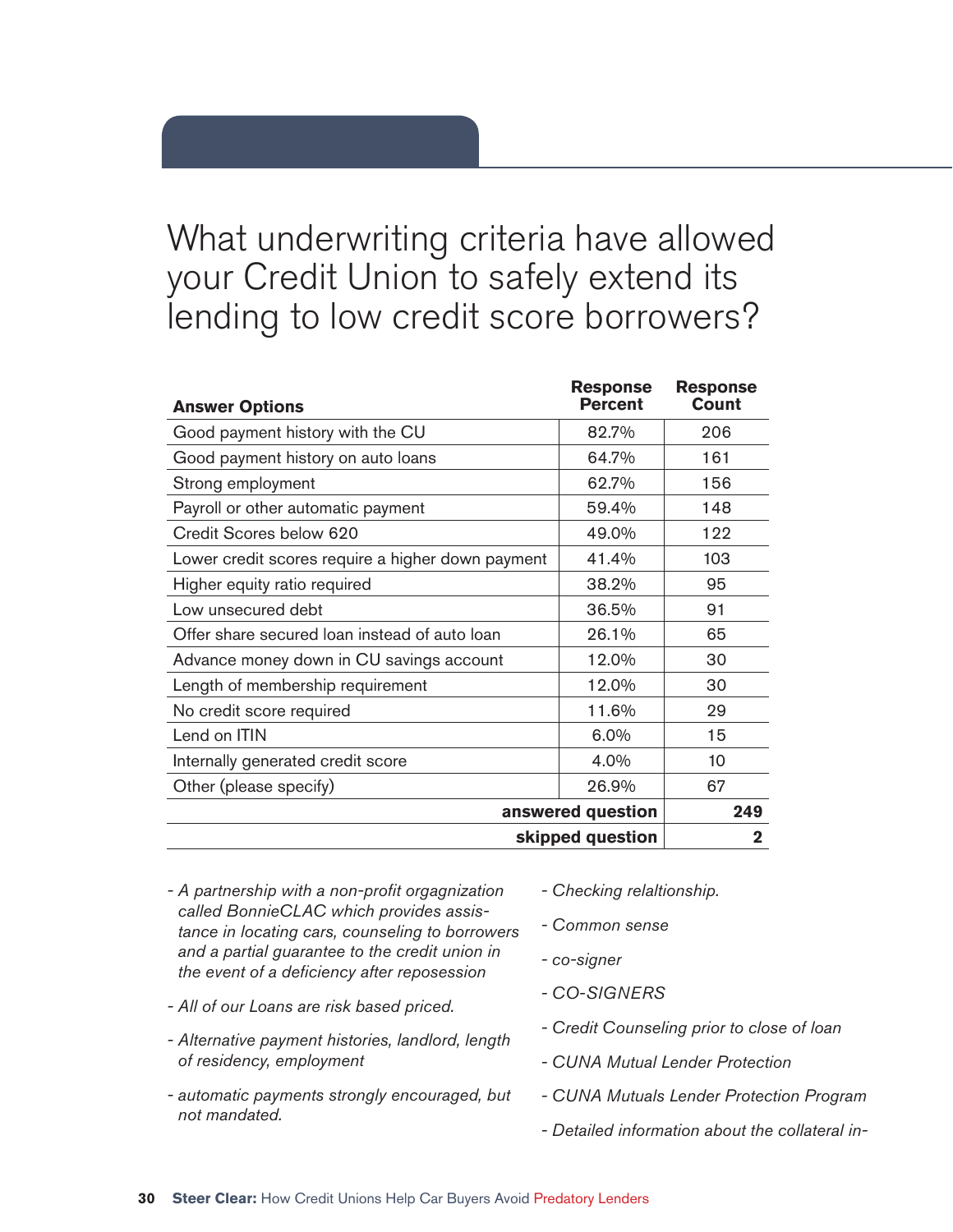*cluding taking a picture.* 

- *excellent disposable income and debt to income ratios*
- *go over their credit report with them. In visiting with them, we get a better understanding of their intent to pay. Sometimes we require a*  small loan history first.
- *grant unsecured consolidation loan for collection items and or to lower other payments to make loan possible to be within debt ratio limitation.*
- *Higher lending rates in a risk based program.*
- *If a member has a plan for a major purchases,and wants to reduce the amount*  of the financed by the credit. We offer special *share accounts for that purpose.*
- *If no credit score, then we ask for about an 80% LTV if no guarantor/co-maker is possible.*
- *Insurance for defaults on lower scores*
- *It is really a combination of the factors listed above. I'm not sure this is a clear picture. One person does not have to have all the factors I checked.*
- *Just providing opportunity. Each person is different - may have short term or long term employment. May have large or little down. May have some good credit or none at all. May be entering credit world or in it for 20 years. All depends upon person - but providing chance is what they need.*
- *Lender's Protection*
- *loan offi cer underwriting training to mitigate risks*
- loan officers decision loans based on mem*ber's income to debt, time of employment and residence, credit history trends, relationship with cu, and collateral. beacon scores serve*

*no purpose other than the pricing bases for the loan.* 

- *Low credit scores require a co-maker or shorter terms.*
- May offer a co-maker if first auto.
- *May require a qualifi ed co-signer.*
- *May require guarantor. Also will not fi nance sales tax.*
- *Min credit score requirement is 580. We can make exceptions when some of the above apply and with management approval.*
- *Minimum length of residence, income verifi cation on all loans, minimum 3 references, If BK, no derogatory after BK, no more then one*  repo/foreclosure, length in file 9 months, no *tradeline greater then \$5000 derog in last 12 months, tax liens \$2500+ must be in repayment, one year paid as agreed on a trade or auto, no private party sales and minimum \$500 down pmt.*
- *A program where new autos are deeply discounted by dealers which creates equity for the member along with extended warranties*
- *Our underwriting guidelines still allow a number of variables that - when added together - enable us to offer collateralized loans to members that have had credit problems in the past -- In other words, good seniority, length of time with us, member's willingness to take "ownership" (such as a good downpayment),*  etc. will allow the loan officer to make a posi*tive determination on the loan.*
- *Parent/guardian cosigner if NO credit Low credit scores due to BAD credit, we counsel them how to improve their score but do not do the loan.*
- *Payroll or automatic payments are voluntary and can be stopped at anytime. We do not weigh these payment types in our underwrit-*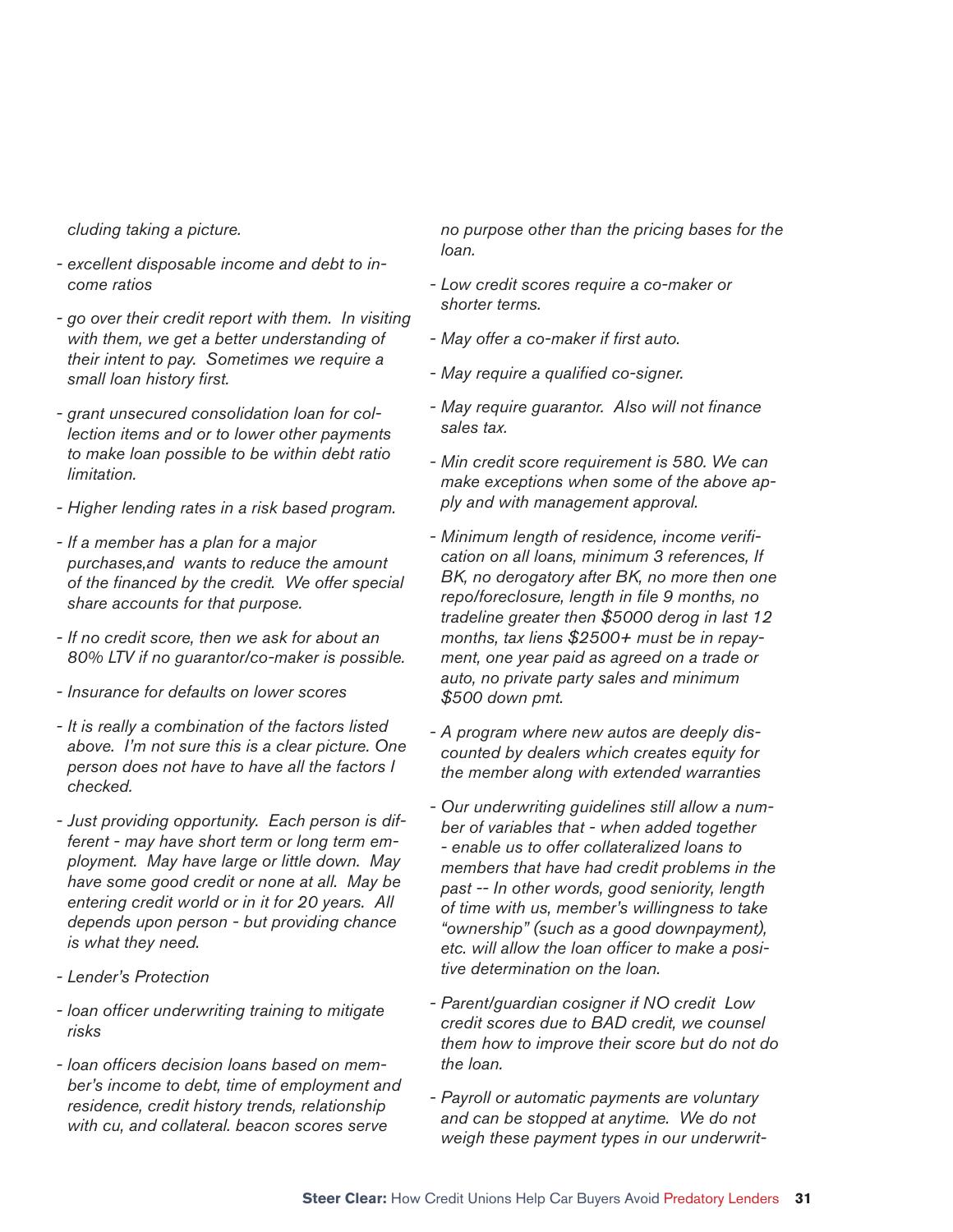ing. We also won't usually finance add-ons *such as MBI, GAP. We look for a strong LTV ratios so if we have to repo the vehicle, we are more apt to sell it with little or no loss. Also with thinking future repo, we look to see how attached they are to theie community. If they have been established in their community for some time and have family/friends/work ties to the community, they are less apt to skip.* 

- *Purchase a vehicle that is make sense for the borrower.*
- *Reduced LTV through a larger vehicle down payment with savings (member "buy-in" to the vehicle).*
- *Require collections to be paid; 6-12 mo. good payment history required on all credit obligations*
- *Require minimum 2 open tradelines with I1/R1 status and must be current for last 6 months. Minimim credit score of 500. Minimim annual*  income of \$20,000. We offer 100% financing *on a \$15,000 car, plus tax, Warranty and GAP. No cash down required. We limit term to 48 months.*
- *Requiring risk mitigating products such as Default Protection.*
- *RESIDENCY STABILITY NECESSITY VS. LUXURY AUTO INSURABILITY DEBT RA-TIO CO SIGNERS*
- *risk based lending*
- *«risk based lending imple- mentation*
- *Risk based pricing*
- *Special policies for credit scores in the D and E tier.*
- *Stability in residence and employment. Structure based on risk - less risk = less structure. high risk requires more structure to loan. We also track mbr's credit score twice a year and can trend their performance over 5 years. You*

*can determine whether the mbr has always had struggles or whether it was a more recent issue.*

- *This is a hard question to answer. When we evaluate a low FICO member, we look a the*  specific circumstances of each member. So *depending on the member, we may request use one or more of the requirements listed above. . IT is also important to note that we must separate between a member with a low FICO and a low-wealth/modest income family. A low FICO is generally one that has not paid their bills on time. Most low-wealth/modest income people have either no FICO score because they lack any traditioanl debts or have no Social sec. number.*
- *Thoroughly understanding why the credit score was low and taking into consideration how it may have improved and what plans were in place on the part of the member to improve it*
- *to obtain another loan with CU the mbr must have a positive payment record of 12 mo. or mot to receive and unsecured loan.*
- *Use non-traditional credit score from Trans Union*
- *use of Auto Title deposits to offset higher risk*  exposure also, direct verification of employ*ment, residence and other non-traditional credit references*
- *We also look to see if the member owns a home.*
- *We combine our internal signature value taking into consideration if the member has*  gone through our financial education program. Length of time on job or in the same field is *considered. How long they have lived at their residence is taken into consideration, income and some other things in addition to collateral value. The higher the risk, the shorter term of the loan. co-signers are also very good.*
- *We do not have a loan program specifi cally for low beacon scores. We do risk price our loans,*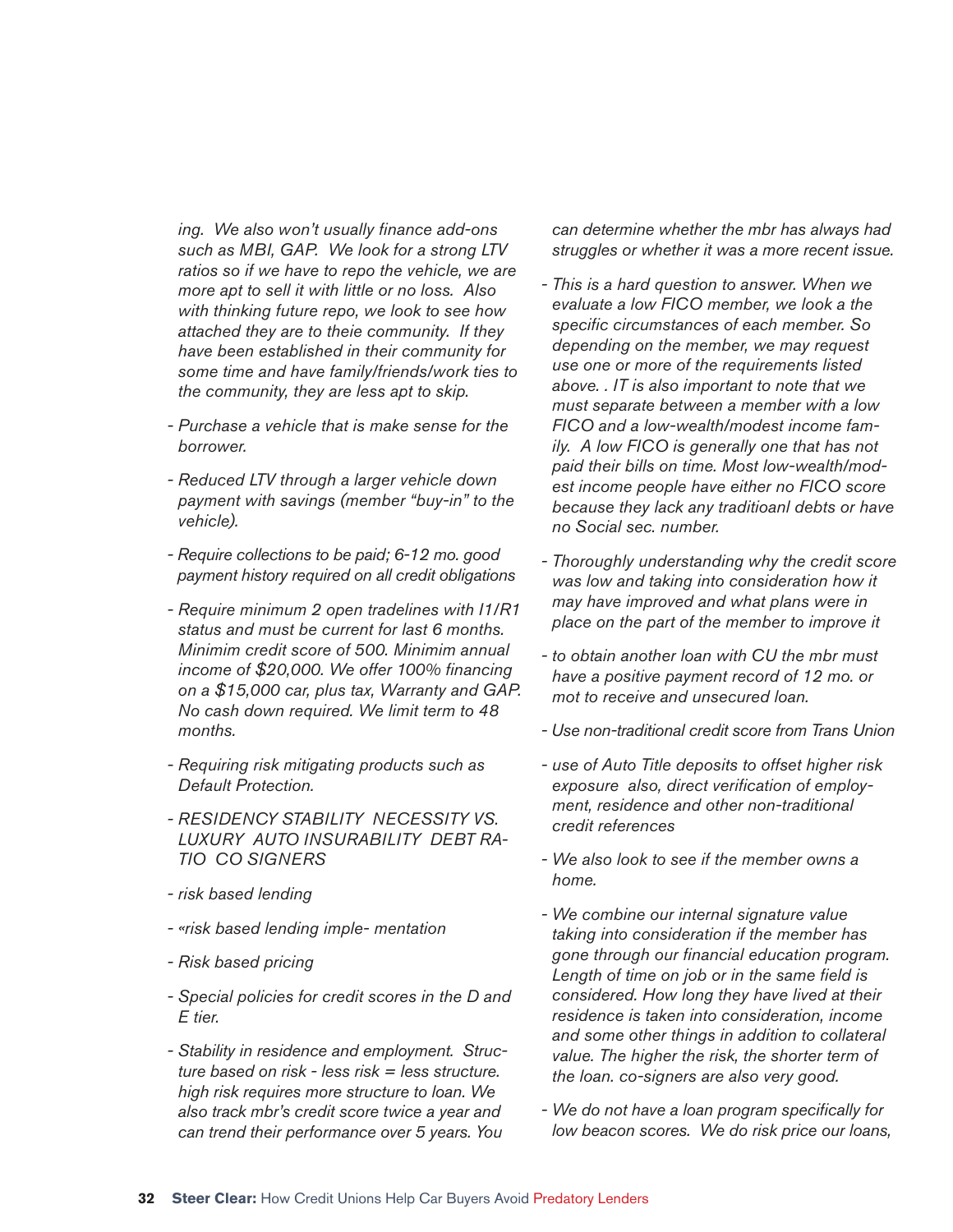*so members with a lower beacon naturally have*  to pay more down to obtain financing.

- *We do not make loans based on Credit Score alone. We look at the "whole picture" when making a credit decision.*
- *We frequently lend to persons with scores below 600. We rely on a strong employment history (most of our members are Federal employees) and a debit ratio that may not exceed 45% of gross earnings. Most of our members elect to repay via payroll deduction--although we do not require it, nor do we make it a condition of the loan. We choose not to do this because persons frequently transfer to another Federal facility and payroll deduction does not automatically continue if they leave.*
- We give board -appointed loan officers flex*ibility to look for ways of approving loans. We have no hard and fast rules for credit score or debt ratio.*
- *We have a "Savers" loan, which the member puts 10% of payment into a div baring account, which is secured until the loan is paid.. This may allow no co-signer, and a reduced rate*
- *We have a program referred to as our Basic Transportation loan. It is designed to help members with lower credit scores have transportation to and from work. Max loan amount is \$7500 and we limit the mileage on the vehicle to 75,000 miles. We will also include in the loan amount six months insurance premium if needed.*
- *We have also implemented a very competitve risk-based lending matrix.*
- *We have developed a program that requires minimum length of employment or membership, together with non-traditional personal attributes (including a background check) in exchange for a dependable vehicle (vehicle limitations are part of the program) at an affordable price and an affordable rate of interest.*
- *We have used non-traditional credit in the past. We request receipts from rent, layaway payments, utilites, etc.*
- *We just rolled out Lenders Protection through CUNA Mutual to help better serve these mem*bers with their automobile financing.
- *We look at the overall relationship with the Member. How long have they been a member, previous loans that paid as agreed, checking acct.,direct deposit are all positive factors in building low scored members.*
- *We pay special attention to stable employment, debt to income ratios, and loan to value.*
- *we qualify our borrowers on an income to debt ratio. We do not use risk base lending practices at this time.*
- *We underwrite all high-risk laon with Default insurance from Lender's Protection.*
- *When low scores are a result of lack of credit history we have used alternative sources to document payments as well as documenting diplomas from college graduation.*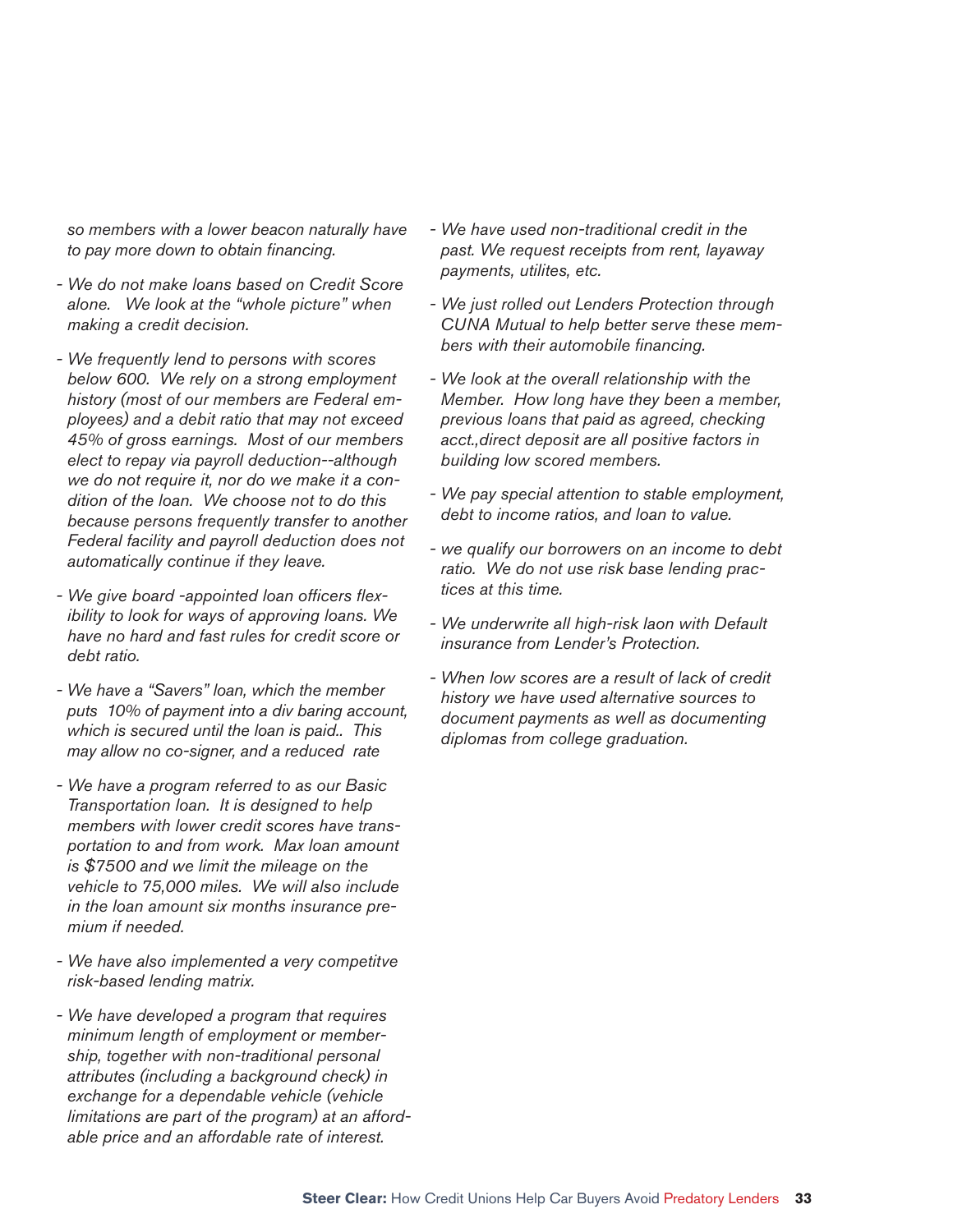## Do you assist members in finding a car?

| <b>Answer Options</b>          | <b>Response</b><br><b>Percent</b> | <b>Response</b><br><b>Count</b> |     |
|--------------------------------|-----------------------------------|---------------------------------|-----|
| Agreement with Local dealer    | 59.6%                             | 68                              |     |
| On line car buying             | 37.7%                             | 43                              |     |
| Car sale through rental agency | 35.1%                             | 40                              |     |
| Own used car lot               | 2.6%                              | З                               |     |
| Own a Dealership               | 0.9%                              |                                 |     |
|                                | Other (please specify)            | 105                             |     |
| answered question              |                                   |                                 | 114 |
|                                | skipped question                  |                                 | 137 |

- *a Special program involving dozens of local dealerships.*
- *Agreement with Enterprise Car Sale*
- *Auto Advisor Program*
- *Auto Advisor service through third party*
- *auto advisors*
- *Auto broker service*
- *Auto Broker utilized for the last 20 years!*
- *auto buying service*
- *Auto Expert*
- *Auto Sales by Dealers*
- *Car buying service companies (discounted pricing): United Buying Service Motor Vehicle Certifi cation Program*
- *Car buying service through CU owned CUSO*
- *Car buying services*
- *Car sales through sales agency. Auto buying service. We recently partnered with Enterprise*

*and introduced a program called SmartBuys.*  The program is specifically targeted to low*middle income Members to assist them with locating a reliable and economical car. I'd be happy to discuss further if you are interested.*

- *\_\_\_ "best price" and "best dealers" service*
- *Counsel members and also use a car buying service*
- *Credit Union Direct Lending*
- *CU Direct Lending, Autoland, local auto fi nder*
- *a local company where several credit union send reposessed vehicles.*
- *CUDL*
- *CUDL service*
- *Direct our members*
- *F2F CUDL on website*
- *Fleet Dealers in our area*
- *Generally speaking there is not enough time*  in a day for credit union loan officers to get in-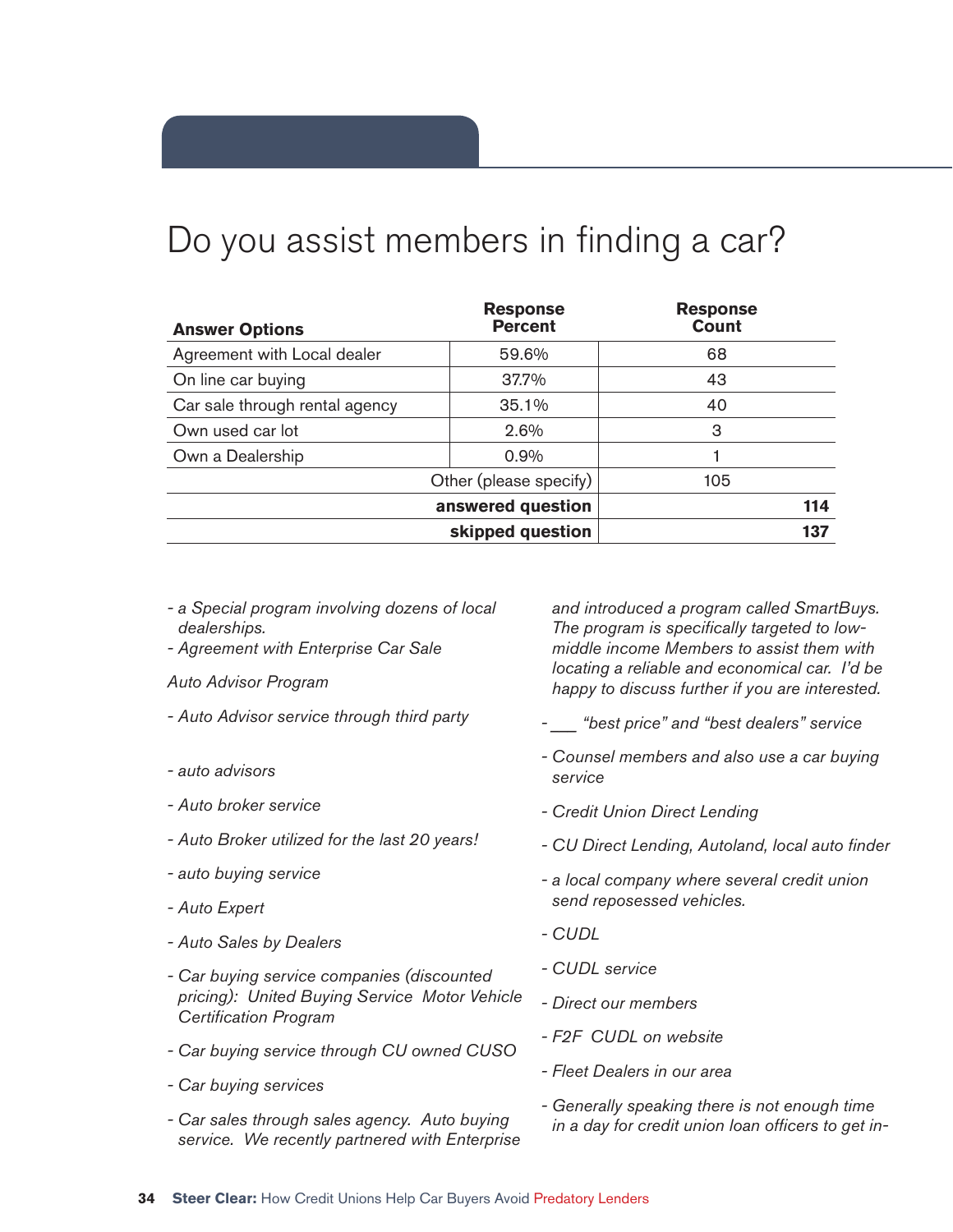*volved in the car buying process for a member, but they can certainly advise them to go anywhere except a dealership for the best deal.* 

- *Have refferal program*
- *If a member requests our help, we will speak to the car dealership in their behalf and attempt to negotiate the sale. We have written agreements with a few area dealers. However, we will personally speak to the sales representative at any dealership. Whether we'll intervene in a sale depends on how the car has been priced. Sometimes is so high above "retail" that we can't stand it, so we'll call and say "can you drop the price?" They usually do.*
- *Indirect auto program*
- *Indirect Lending CUSO*
- *Indirect Lending through Members Financed Autos*
- *Indirect Lending with dealerships, Auto Wholesale Direct Auto Brokers*
- *member fi nds auto*
- *N/A*
- *indirect relationships with all area dealers that will allow the member to contract at the dealership.*
- *no (13 responses)*
- *No we don't.*
- *No, we currently have no affi liation with any type of dealership in the area. Most members purchase cars from the owners.*
- *Non profi t BonnieCLAC does this for their clients. For those clients who have not completed their counseling program they have "loaner" cars that can be used in the interim.*
- *Not at this time but will by 2nd qtr 2008.*
- *Note: Used Car Lot: We have an agreement with a local dealer at our headquarters location to sell our repos and their good used cars.*
- *Occasionally we sell repos because we offer one rate fi nancing versus risk based on those loans.*
- *On-line resources*
- *Only through Indirect relationships*
- *Our indirect lending department will assist*
- *own a dealership ???? not sure what that means*
- *Partnership with social service agency to pro* $video$  *financial* counseling
- *use Members Auto Source Auto Purchasing Service through a FCU's CUSO.*
- *pre-approvals and assist our members with vehicle value information before they go to dealership.*
- *Pre-arranged pricing and auto locating through car-buying services and buyers club*
- *refer to local smaller dealer that sell for less*
- *Re-marketing of previously fi nanced vehicles(repo's) to buyers who do not meet regular guidelines.*
- *The credit union works with an Auto Buying Broker Service*
- *the local dealer offers vehicle buyer services in our branches and is CU owned*
- *a program which assists members with pre negotiated prices and follow up on pricing.*
- *Utilize CUDL's Auto Smart program to help borrowers identify potential dealers and vehicles*
- *We also have an Auto Resource Center which is a vehicle locate service. We have strong re-*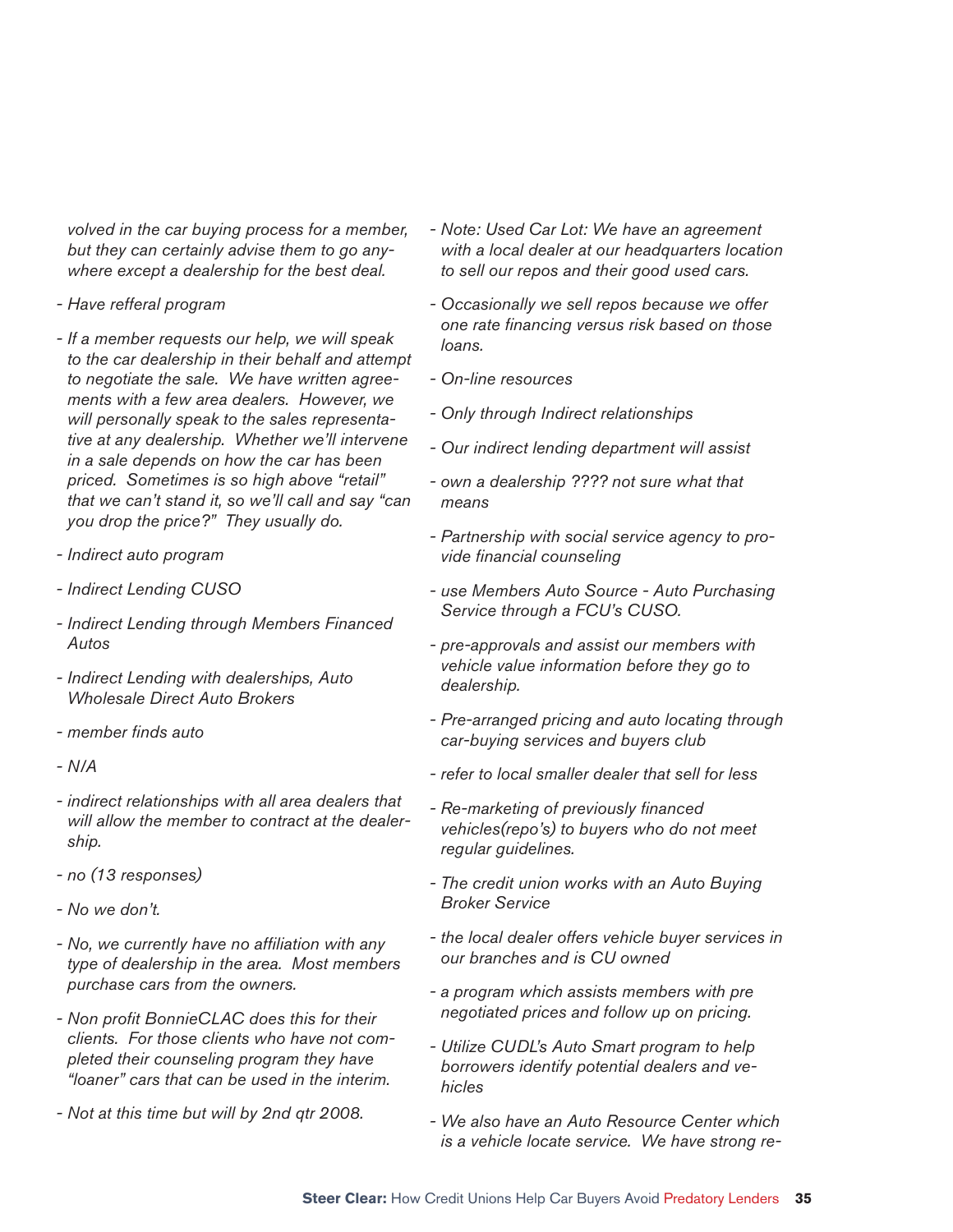*lationships with many area dealers and negotiate deals for our members. We also sell our off lease vehicles and have a strong relationship with a used car dealer.* 

- *We are a large indirect lender with over 250 participating dealerships.*
- *We are in the developing stages with our indirect program to offer online inventory with specifi c dealers*
- *We assist informing member with information as to the value of the vehicle. NADA & New car book.*
- *We do business with Enterprise (Rental), where they offer no haggle buying and under Kelly Blue Book prices. The credit union will also take 25 basis points off of the base rate*
- *we do carbuyer workshops in English and Spanish, and advocate on their behalf. For example, we recently fi led a NYS Attorney General complaint against a dealer who we believe is "packing" extended warranties, etc. on sales to Hispanic immigrants*
- *we do not assist in fi nding a car*
- *We do not assist members with vehicle location services. Our staffing does not allow for that.*
- *We do not assist the member in fi nding a car but we do review purchase agreements and will help negotiate sales price, especially with dealers that have excessive mark ups which impacts LTV.*
- *We do offer a car buying service through an auto broker that members have an option of using for a fee.*
- *We do refer to local dealer, however, do not have a written agreement.*
- *We fi nd the value of the car thru NADA and ensure that they do not pay more than the car*

#### *is worth.*

- *We have a car buying service for our members*
- *We have a car buying service that assists members in locating a desired car. We use dealers that are part of our indirect network and have agreed to give our members the best deal possible.*
- *We have a car buying service.*
- *We have a partnership with Enterprise. There are several sales lots in North Carolina that our members can visit.*
- *We have a program that includes dozens of used and new dealerships allowing purchases at cost plus.....*
- *we have an auto buying service at no cost to members.*
- *We have an Auto Scout,the member gets preapproved lets us know what they are looking for and he go looking and negotiate for the member.*
- *We have an Auto Scout,the member gets preapproved lets us know what they are looking for and he go looking and negotiate for the member.*
- *We have an indirect program with a local credit union. We purchase loans from them.*
- *We have our own in-house auto buying service*
- *We have referred members to a "car broker" who will help with purchase of japanese autos. He is known to many members and staff and has done a great, affordable service, so if the members asks for help we will suggest they contact this person. We also know certain dealers where members have been ripped off by poor quality cars and we will tell members if we see them looking at a car from one of those dealers - warning them of our concern and*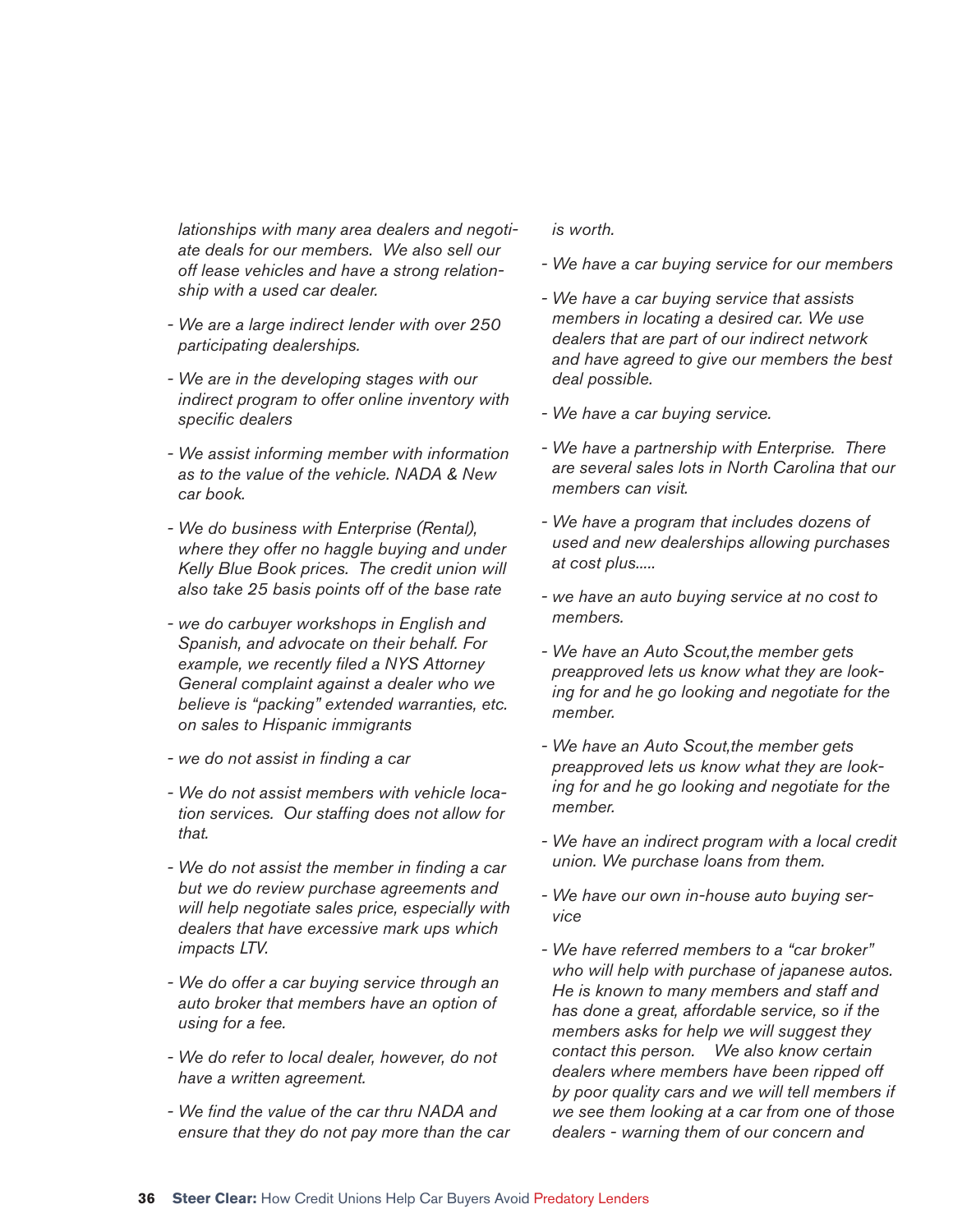*the experience of other members. We also will condition some loans on having the car cleared by one of two local mechanics that the CU trusts to give an assessment of the vehicle and the purchase price. Members have been very happy with this service. We also let members look at Consumer Reports information on vehicles and talk about and share information on gas mileage.* 

*We may recommend dealers that we have an Indirect relationship with, but we do not assist members in finding a car.* 

- *We partake in CUDL....so our members fi nance at the point of sale....we drive our members to our dealer partners*
- *we participate in an auto buying service,plus we have relationships with local dealers*
- *We promote a program, which is the Credit Union Systems' indirect lending program.*
- *we publish our CUDL Dealers on our website.*
- *We require that they huy the car through one dealer.*
- *We tried agreements with local dealers and could not make the program work. If the credit union could have an ownership interest in a used car lot it would solve most of the problems.*
- *We use an auto buyer- independent third party*
- *We will help the member with "on-Line" price assessment of the car they are trading and the car the are purchasing so that they can negotiate intelligently.*
- We will help them to value cars they do find. *In one case, with a low-funtioning member, my*  loan processor did find a car for them in their *price range.*
- *We work with Enterprise and Carquotes.*
- *work with the member's debt ratio and budget to suggest a sales price and payment they can afford*
- *Yes, as much as possible. We provide them with the values of the vehicles they are looking at. Assist them with the negotiating process, sometimes a little too much! We also have a few local dealerships that sell their vehicles at less than retail and we will tell members the names of the 2-3 dealerships that do that.*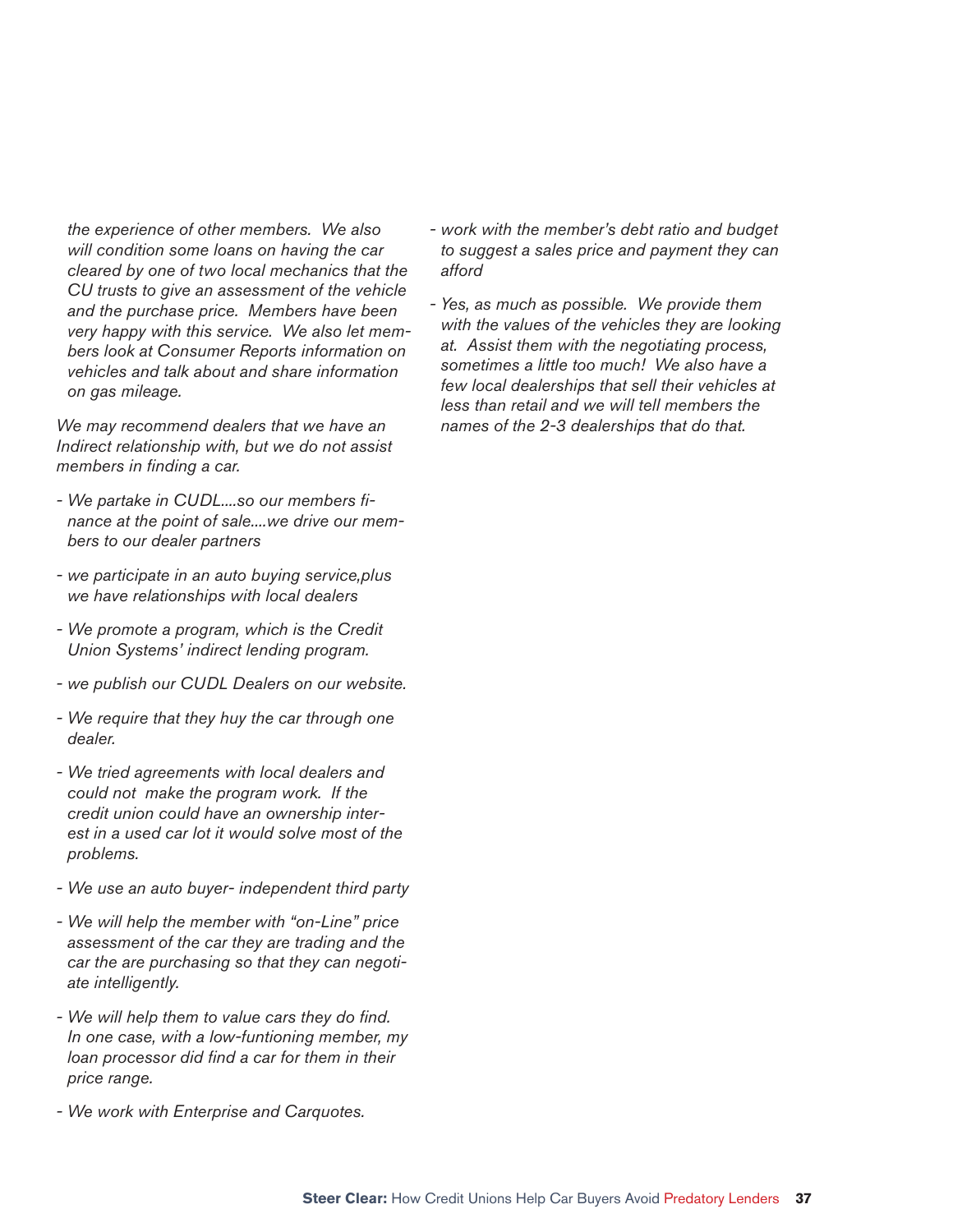## What Risk Mitigation techniques do you employ?

| <b>Answer Options</b>                                       | <b>Response</b><br><b>Percent</b> | <b>Response</b><br><b>Count</b> |
|-------------------------------------------------------------|-----------------------------------|---------------------------------|
| Limit loan to Blue book value                               | 65.6%                             | 160                             |
| Set maximum loan duration based on age of car               | 62.7%                             | 153                             |
| Verify the information provided.                            | 50.0%                             | 122                             |
| Schedule payment when member gets paid                      | 41.8%                             | 102                             |
| Require minimum time at job or in field, at residence, etc. | 38.5%                             | 94                              |
| 5 day collection call                                       | 27.9%                             | 68                              |
| Set portfolio Loan Limits                                   | 24.6%                             | 60                              |
| Make sure they carry the member elect insurances, etc.      | 24.2%                             | 59                              |
| <b>ProActive Collateral Recovery System</b>                 | 14.3%                             | 35                              |
| Regularly analyze members' credit scores                    | 11.5%                             | 28                              |
| Repo at 30 days                                             | 10.7%                             | 26                              |
| Repossess the vehicle at 30 days late                       | 10.2%                             | 25                              |
| Forced savings for repairs                                  | 2.9%                              | 7                               |
|                                                             | Other                             | 61                              |
|                                                             | answered question                 | 244                             |
|                                                             | skipped question                  |                                 |

- *60 DAY REPO*
- *7 day collection notice, repo at 45 days*
- *Active collection techniques employed by loan resolution team understanding reason for delinquency, strong closing of loans by FSRs, emplying solutions to work out of problem situations, close monitoring of early default loans*
- *All C & D borrowers receive collection calls on Day 1. Most other mitigation techniques suggested above are employed, but none are set by policy.*
- Analyze the financial situation of the member. *Debt to income ratio not to exceed 40% of their monthly income.*
- *Any high risk loans are "queued" to the collection department to be followed on a regualar basis for any signs of "stress". Collection efforts would begin immediately once the loan becomes delinquent.*
- *Applicants with less than 12 mos credit must be on job at least 6 months and are limited to a loan <= 60% annual income and 80% LTV. These applicants and applicants with FICO scores <620 are also limited to a 100k mile*age cap. Employment/Income is also verified *on these applicants.*
- *As mentioned in #2 we track scores twice a year and if the mbr is trending down - we will monitor the accts more closely.*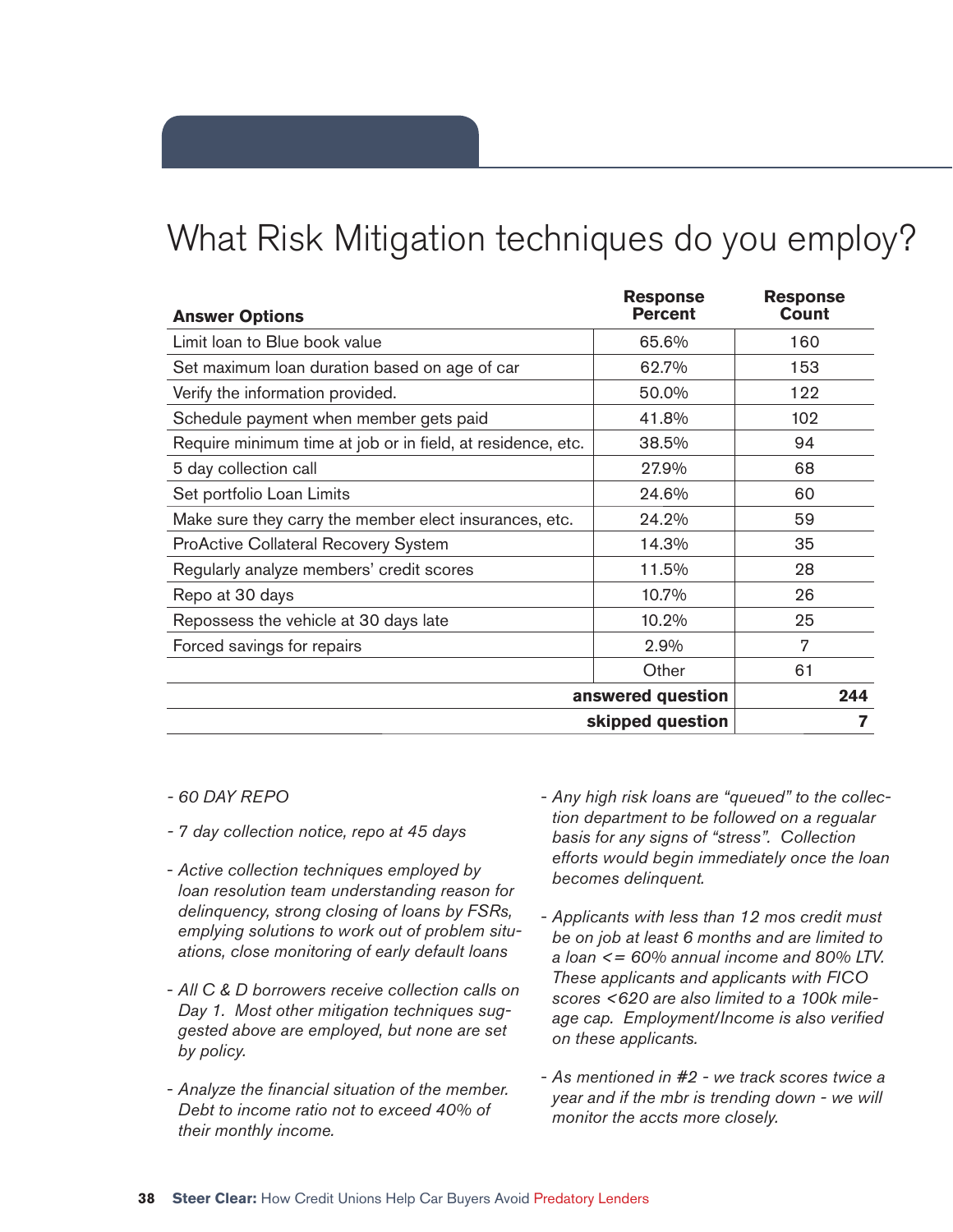- *Borrowers must have completed Financial Fitness training course*
- *Budget and action plans, fi nancial education classes*
- *Call at 14 days. Grace Period is 15 days*
- *Charge fee on certain credit rebuilding loans*
- *Collectin notices genrated daily at 5, 15 and 25 days CUNA Mutual Lender Protection Collectin Policies based on rehabilitation fi rst, recovery second*
- *Collection Call at Day #10.*
- *Collections department personnel speak to them. We tell them about the Credit Union difference and that we are taking a chance on them that other FI's would not take.*
- *Debt structure considered e.g. retail v. installment, capacity, previous borrowing experience for similar loan request; negative amortization mortgages, and a keen emphasis on "reserves"!*
- *DIRECT DEPOSIT OF INCOME*
- *Hard close.*
- *Have a proactive collection department*
- *Here again each individual request will determine conditions.*
- *Limit Grade D to a % of capital. Price according to score. The lower the score, the higher the rate.*
- *Limit loan to a percentage of NADA value, differing by credit tier*
- *Limit loan to black book value*
- *limit loan to retail of NADA, duration based on*

*age of car, require collision and comprehensive on auto's over \$5k, member employed 90 days of more unless job change for better pay.*

- *Limit to black book values as they are more accurate.*
- *Loan only 90% of value on credit score 619 and under*
- *Maximum debt/income ratio; require auto debit for payments*
- *More aggressive collections but not abusive repo rules. These members have a higher than average luikelihood of incurring fi nancial glitches but will be the most loyal as we prove that we are for them...*
- *Must be acceptable collateral wiithhin policies.*
- *A WELL STAFFED AND PROACTIVE COL-LECTION DEPARTMENT.*
- *Price appropriately for the risk.*
- *repo at 60*
- *Repo at 60 days. We normally do not allow redemption after repo unless they pay loan off in full. (Does not apply to Reese-Levering Act vehicles)*
- *Repo collateral @ 30 or 60 days depending on if member is working with us or ignoring us*
- *Repo is set to occur if loan is delinquent 60 days or more. The blue book value is limited to the trade in value of the vehicle.*
- *require 10% of total loan in shares*
- *REQUIRE loan Default Protection*
- *Require payroll direct deposit with automatic payment distribution. GAP Insurance on new cars.*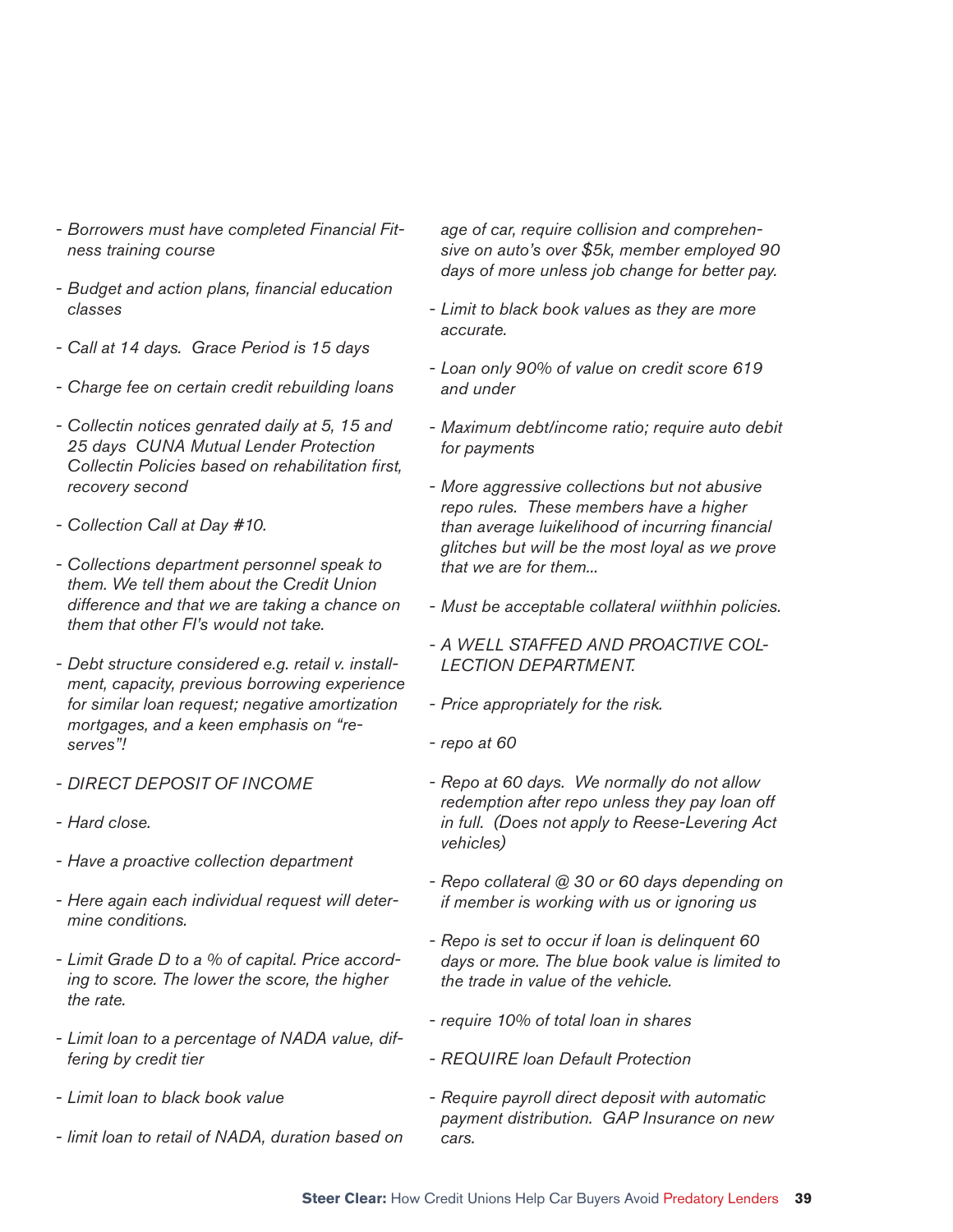- *run credit reports on all loans and questions mbr if need be about the report (things being pd in full or still owing) Tax leins, judgements, repo's , foreclosures and bankruptcy*
- *See answers to number 3. Complete applica*tions with references - especially for first time borrowers. We also do monitor first-time borrowers and first payments very closely and will *make calls to them until we see regular payments occuring, preferably thru direct deposit and automatic payment.*
- *Set maximum age and mileage of car.*
- *Solid Co-Makers when needed.*
- *start repo at 30-45 days*
- *Tiered pricing to offset our risk*
- *Until recently we did not offer a loan for more than 48 months if the loan was for less than \$15,000. We offered 60 months if greater than \$15,000. Now we allow our members an additional 12 months if they purchase GAP (at \$225) through us.*
- *Used Vehicles 100% Retail Value As Listed By The Blue Book*
- *Usually repo at 60 days*
- *Various others....LTV limits, term limits, no BK's, POI etc....*
- *We do a 5 day collection letter for members who are C and D paper.*
- *We do collect higher risk loans differently than we do low risk loans. Much closer follow-up.*
- *WE DO NOT RELY UPON MEMBERS TO GET CAR INSURANCE. ALL OUR AUTO LOANS ARE COVERED BY A BLANKET*

#### *COLLATERAL PROTECTION INSURANCE POLICY VIA CUNA.*

- *We found that a large precentage of our delinquent loans were young people just starting out, now we always fi gure in a rent payment even if the member is still living at home. That way if they move out, they should be able to afford the vehicle and the rent.*
- *we have a fi rst time buyers program that limits amount fi nanced,down pmt requirements,length of emp,references, letter from emp and poi*
- *We have a strong loan closing and collection department but it is not one size fits all.*
- *we have the ability to use lender's protection to protect the loan if it were to default*
- *We use a credit bureau pre-approval to generate the offers, using the criteria above in #3*
- *We use CUNA Mutual's Lender's Protection Program*
- *We will collect by credit score in the very near future. Lower credit scores will receive quicker attention when collecting and repossessing.*
- *We will only lend up to 90% of the blue book value.*
- *When we add forced placed insurance we force member to increase their payment to cover the cost*
- *work with members for payments when issues create late payment, repo benefits no one.*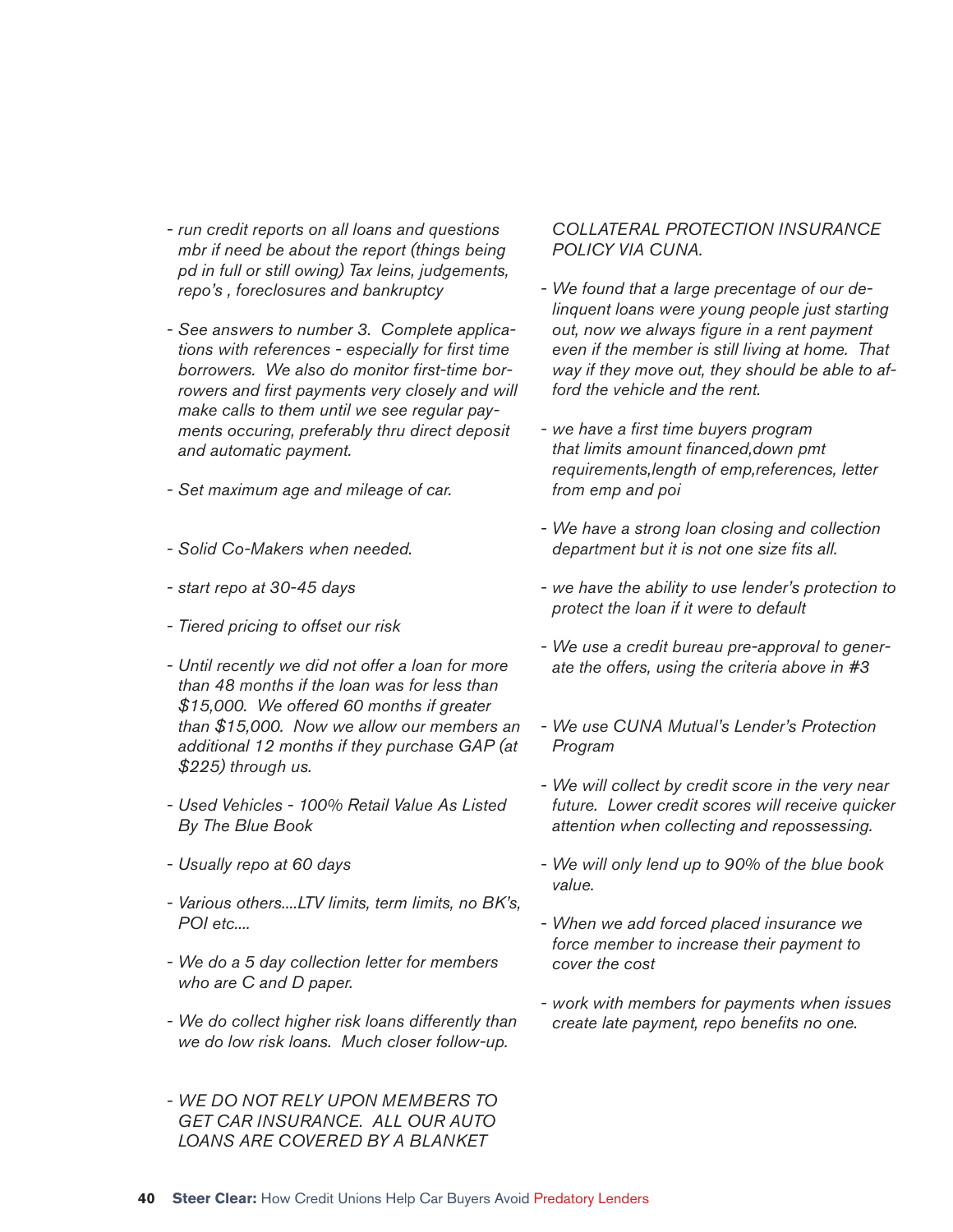### Do you offer insurance coverages with the loan product?

| <b>Answer Options</b>              | <b>Response</b><br><b>Percent</b> | <b>Response</b><br><b>Count</b> |
|------------------------------------|-----------------------------------|---------------------------------|
| Credit disability protection       | 90.8%                             | 218                             |
| Credit life protection             | 88.8%                             | 213                             |
| <b>Guaranteed Asset Protection</b> | 77.9%                             | 187                             |
| Mechanical Breakdown Insurance     | 60.4%                             | 145                             |
| <b>Debt Cancellation</b>           | 11.7%                             | 28                              |
| Assure insurance                   | $2.1\%$                           | 5                               |
| Walkaway                           | 0.8%                              | 2                               |
|                                    | Other (please specify)            | 18                              |
|                                    | answered question                 | 240                             |
|                                    | skipped question                  | 11                              |

- *All of the above are available, but not required.*
- *auto insurance*
- *Collateral Protection Insurance is all from CUNA!*
- *Credit Disability is member paid and the Credit Life is paid by the credit union up to \$25,000.*
- *GAP Insurance*
- *GAPP coverage*
- *Lender Protection*
- *Life and disability it is optional.*
- *Loan protection for all members paid by credit union.*
- *no*
- *none*
- *Other insurance offered by the dealership.*
- *our dealers can sel whatever backend products as long as the don't go over our max advances.*
- *The dealers offer these products and we include the cost in our financing.*
- *The life and disability protection is part of our Debt Cancellation package.*
- *These are offered through an arrangement for a discounted price from selected dealers*
- *We also implemented same loan payment with or without insurance. We simply extend the term of the loan to cover the cost of insurance protection. So far, members dont mind the extra payments as long as the payment fits their monthly cash flow/budgets.*
- *We also offer GAP.*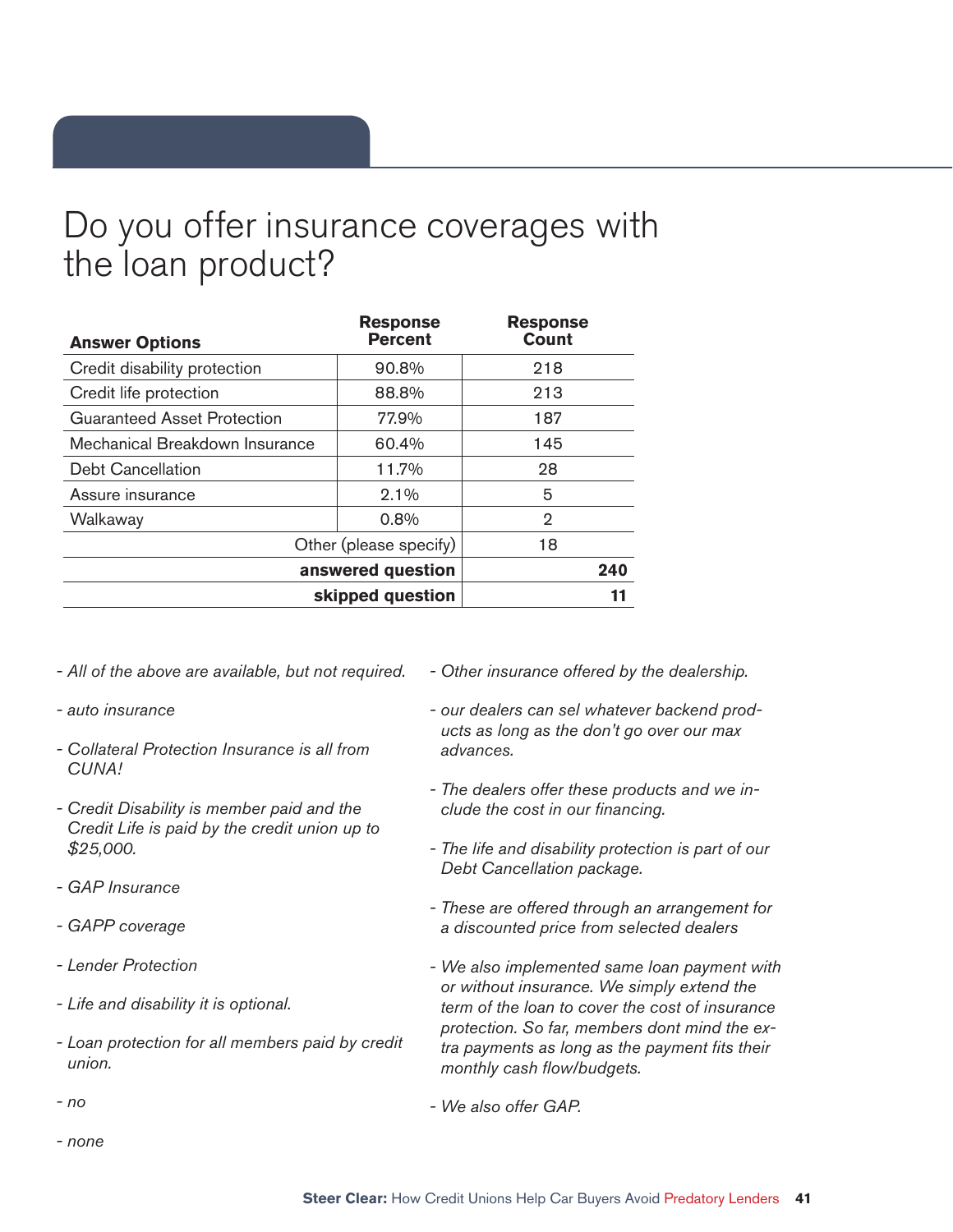### How do you market to potential low wage members?

| <b>Answer Options</b>                                                                          | <b>Response</b><br><b>Percent</b> | <b>Response</b><br><b>Count</b> |
|------------------------------------------------------------------------------------------------|-----------------------------------|---------------------------------|
| Encourage members to get CU<br>financing first                                                 | 88.7%                             | 180                             |
| Recapture Loans (with member<br>premium)                                                       | 28.6%                             | 58                              |
| First time auto Loan                                                                           | 25.6%                             | 52                              |
| Timely payment reward                                                                          | 7.9%                              | 16                              |
| Branch looks like a finance<br>company location (different<br>branding than the credit union). | 1.0%                              | 2                               |
|                                                                                                | Other (please specify)            | 53                              |
| answered question                                                                              |                                   | 203                             |
| skipped question                                                                               |                                   | 48                              |

- *acquire many through indirect lending*
- *Applicants come through social service agency offi ce*
- *Area used car dealers are aware that we have the best rates for high risk low-income borrowers and because they want to sell cars send applicants to us. All applicants must come into credit union for face to face interview with loan offi cer.*
- *Basic Transportation Program is noted in our newsletters, brochures and website.*
- *Constantly feature auto loans with rate price leader and deal locator service.*
- *Credit Union lobby,Newsletters,payroll insert, Bulletin Board at work sites.*
- *Dealerships know that if they are having trou-*

ble financing a customer they can refer them to *us.* 

- *Discounted rate for saving a certain amount monthly along with the car payment.*
- *Establish credit with secure products and monitor payback period and start limits with low amounts!*
- *fi nancial education seminars*
- *Hope you are not confusing the low wage situation with the low credit score one, we have experienced many people who make a high wage and can't manage their money leading to a low credit score*
- *If a member has paid an auto loan with another fi nancail institution "as agreed" for 12 mos., we*  guarantee to refinance without a credit analy*sis.*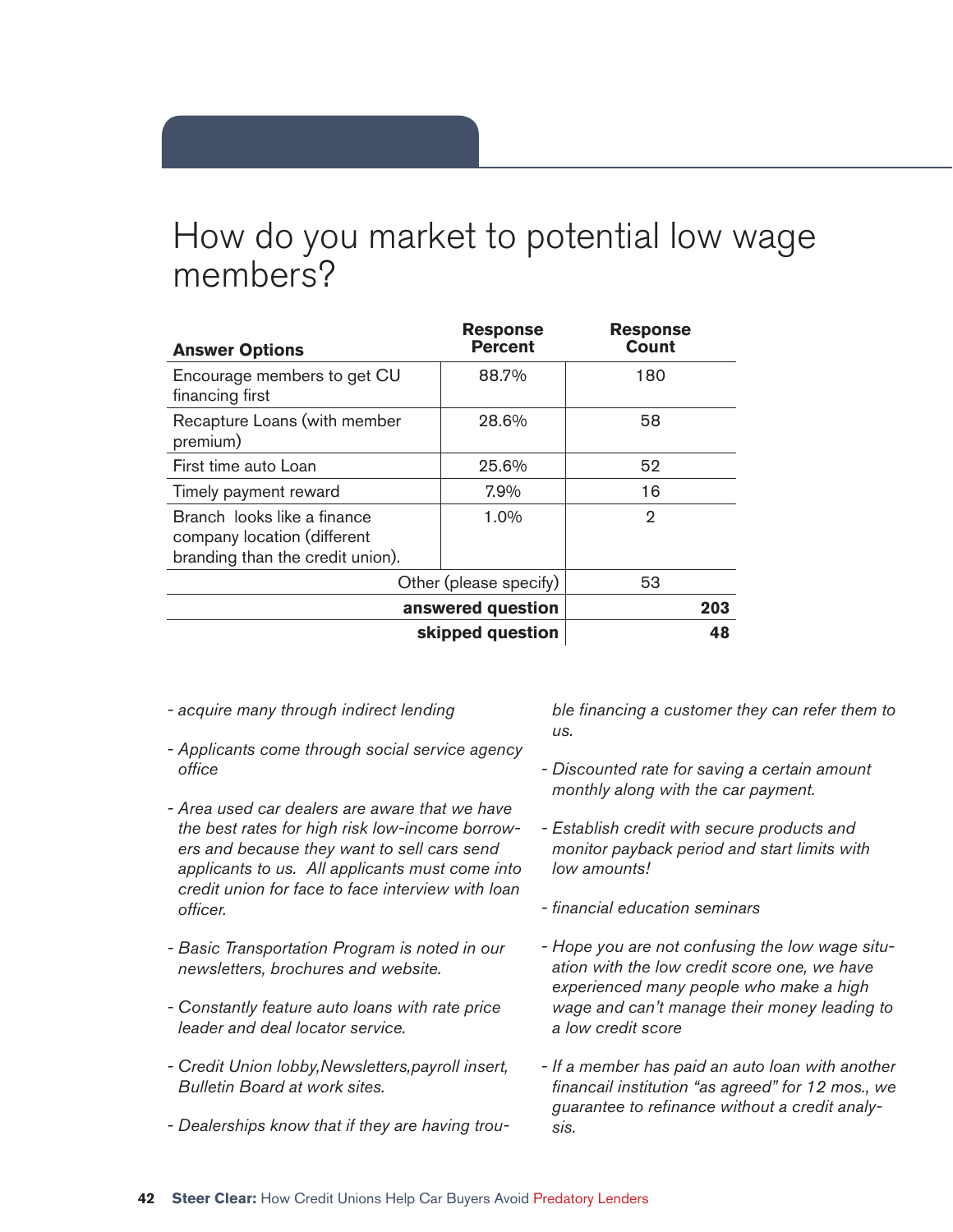- LCU has Modified Direct and Indirect relation*ships with Used Vehicle Dealers that are risk based priced for new and existing Members.*
- *Loans to 16 year olds with parent/guardian cosigner.*
- *Local dealers recognize our CU as one most likely/willing to help credit challenged borrowers*
- *Lower interest rates*
- *LOWER INTEREST RATES, AND INTEREST RATES NOT TIED TO CREDIT SCORE.*
- *Make ourselves available for fi nancing at the dealerships through our local Credit Union Auto Loan Network - which requires the dealers to*
- *Marketing efforts are to total body of church members as a whole. First time auto loans and refinance of existing in addition to new/used purchases are pushed.*
- *Most of our marketing to low wealth members is done through our Community outreach programs. We work with non-profi t organizations, and political leaders to help us identify and market to low-wealth and immigrant individuals.*
- *Most of our members fi t in this category. I do email blasts to staff.*
- *N/A*
- *no special marketing. we use an outboand sales center.*
- *None of these...Encourage to get a garantor.*
- *Offer Auto Buying seminars to educate members*
- *Our fi rst time auto loan program is currently*

*being used for our Military members only.*

- *Our members are Federal employees. Even the loweset wage earning makes at least \$25,000 annually.*
- *referrals from other members*
- *REPOSESSIONS VERY VISIBLE AND AUC-TION ON OUR WEBSITE*
- *SCU has branchs inside several Wal\*Mart locations*
- *They actually seem to fi nd us with little/no marketing*
- *through used car dealerships*
- *Various promotions have been held to encourage members to come in and meet with loan personnel to see if better payment terms can*  be offered through a refinance program.
- *Via quarterly newsletters, inserts in mortgage bills, in lobby displays, web site*
- *we are constantly reaching out and looking to improve marketing consistency in an effort to steer them clear of predators and get them out of bad loans when they don't come to us fi rst*
- *We do joint marketing with the non-profi t agency, borrowers must be referred by them.*
- *We do recapture loans and are able to get the member a better rate than they have elsewhere.*
- *we don't*
- *we don't have any special programs on our indirect side for low wage....we do have limited loan amounts for our members who are college students etc...these are all branch loans though...not indirect loans.*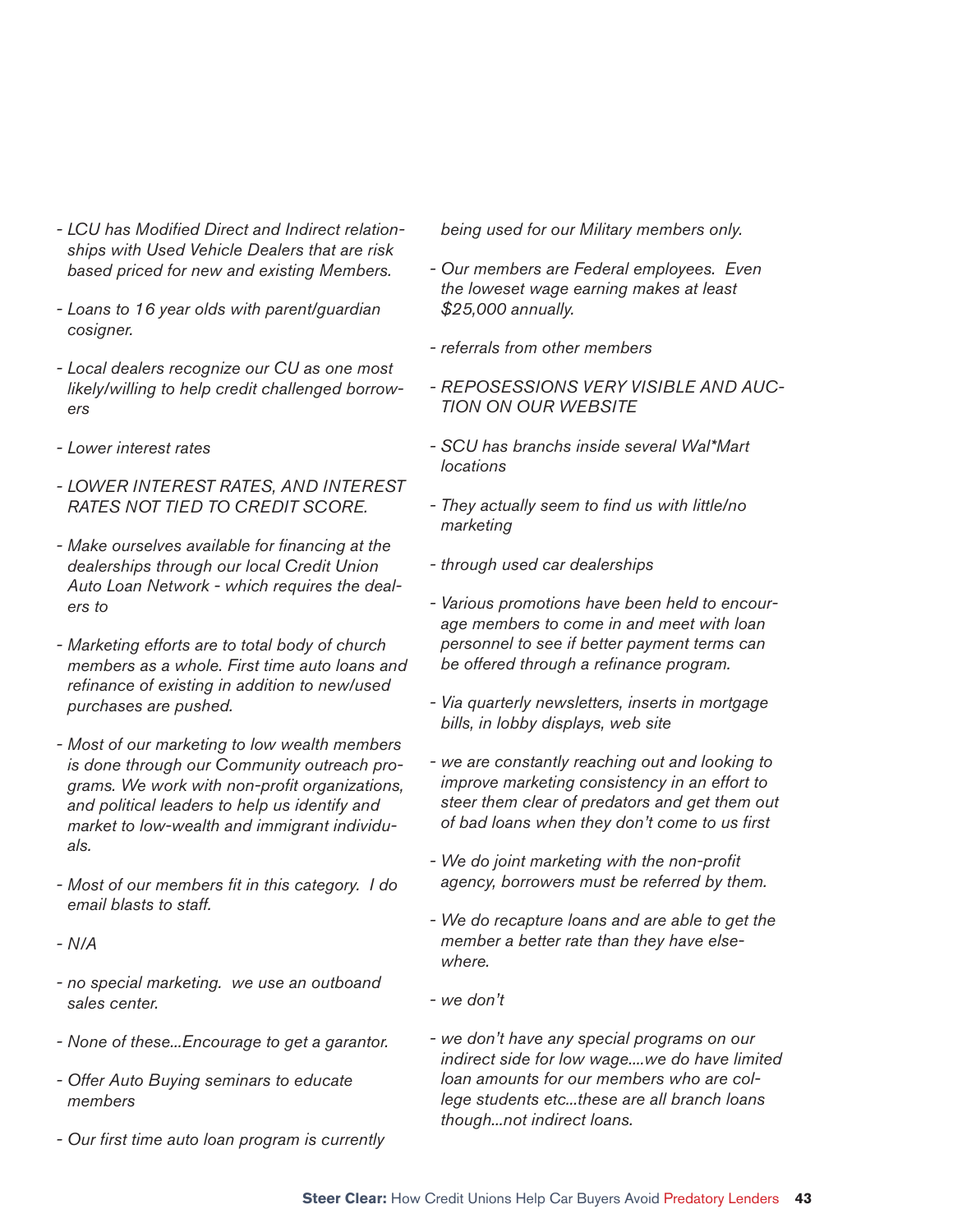- *We don't proactively market to this segment*
- We don't specifically market to this area yet.
- *We have a branch in a non-profi t cooperative that serves unbanked people.*
- *We have trained our staff to conduct very indept interviews. Marketing pushes people in the door, the staff does the rest.*
- *We mail a pre-approval letter to these members monthly*
- *We offer discounts to members that pay satisfactorily when they pay off by reducing the rate by .25%.*
- *We try to educate low wage members about how much car they can really afford.*
- *We use a preselected list and market by invitiation only*
- *we will refi nance loan from other institution to lower payment without extending term if within book value*
- *We work with 3 used car dealers in town who refer potential customers to us*
- *when a mbr joins the CU we have a handout with all of our information about loans, checking, debt cards etc. If they come in asking about a particular loan we will explain to them what they would need to get the loan and if they are not able to get the loan we go over the credit report with the member to try to help them improve their score so we can help them the next time they come in.*
- *When market, we market to all our members.*
- *word of mouth mainly.*
- *Word of mouth. Advertising in Hispanic market of radio and television.*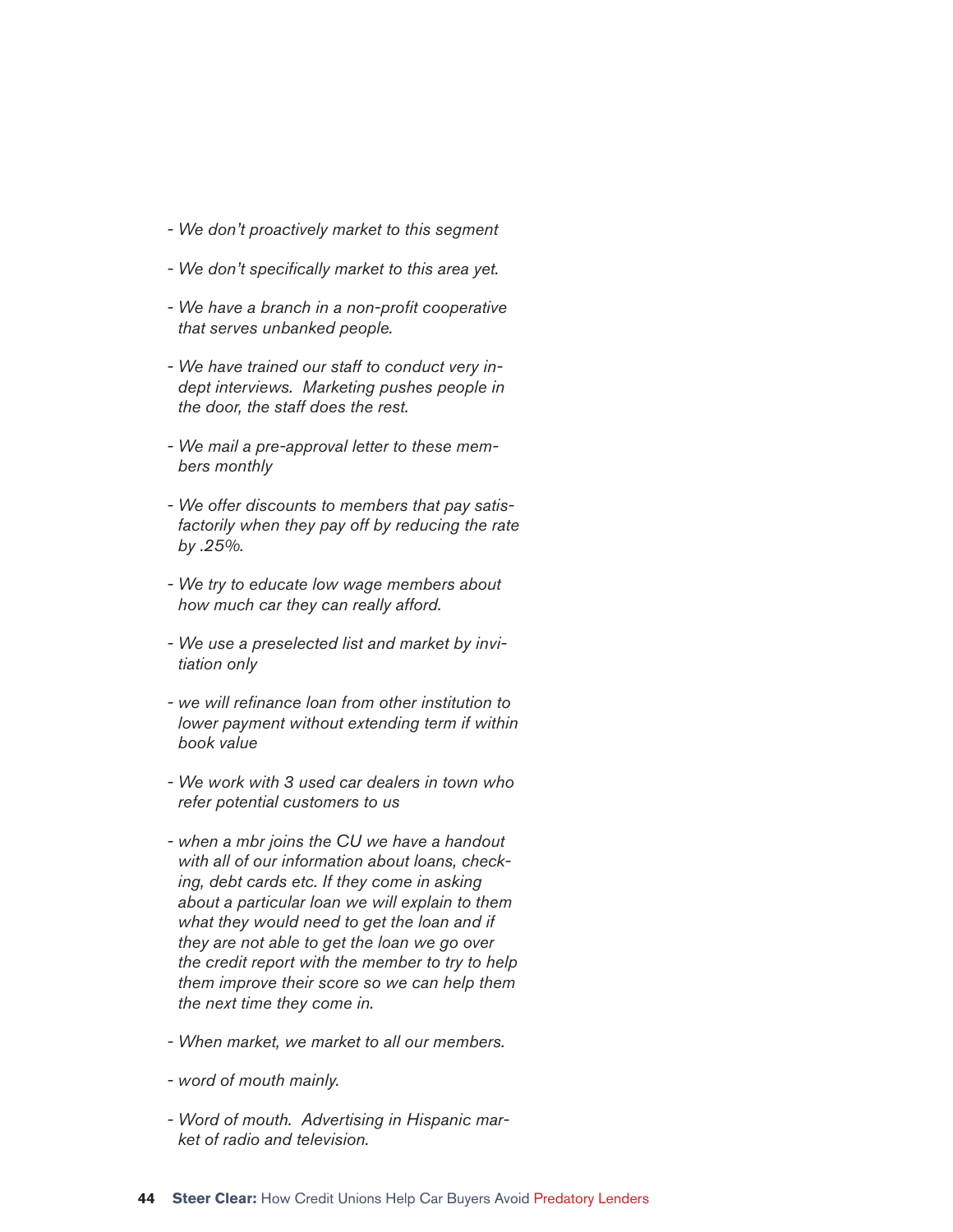### Do you use partnerships to assist in serving this marketplace?

| <b>Answer Options</b>                                 | <b>Response</b><br><b>Percent</b> | <b>Response</b><br><b>Count</b> |
|-------------------------------------------------------|-----------------------------------|---------------------------------|
| <b>Financial Counseling</b>                           | 85.4%                             | 88                              |
| Non profit partnerships                               | 29.1%                             | 30                              |
| Partner with mechanic for pre-<br>purchase inspection | 4.9%                              | 5                               |
|                                                       | Other (please specify)            | 38                              |
| answered question                                     |                                   | 103                             |
|                                                       | skipped question                  | 148                             |

*<sup>-</sup> Accell* 

- again, we do carbuying workshops and finan*cial ed at various partner locations*
- *Balance*
- *BALANCE*
- *Balance*
- *Balance*
- *Balance*
- *balance program*
- *Consumer Credit Counseling*
- *cplc.org and its many service outlets.*
- *Federation's PRIDE program supports with 25% support.*
- *Good News Garage -Education on owning a maintaining a car includes practical session with mechanic.*
- *If a members participates in the a Financial Counseling Program, we offered a reduced interest rate on their loan (range .25, .50, .75 or 1.00%). The rates are in a turn barrel and the member is allow to pull one label which indicates the rate deduction they receive.*
- *In the wake of current conditions, fi nancial planning seminars and materials are needed for all member segments!*
- *In-house auto buygin service.*
- *n/a (2)*
- *No (9)*
- *None (2)*
	- *None of these...*
		- *our fi nancial counseling is done within the credit union*
			- *PEFCU has there own Financial Couselor and is offered free to our membership.*
			- *We have an inhouse community education*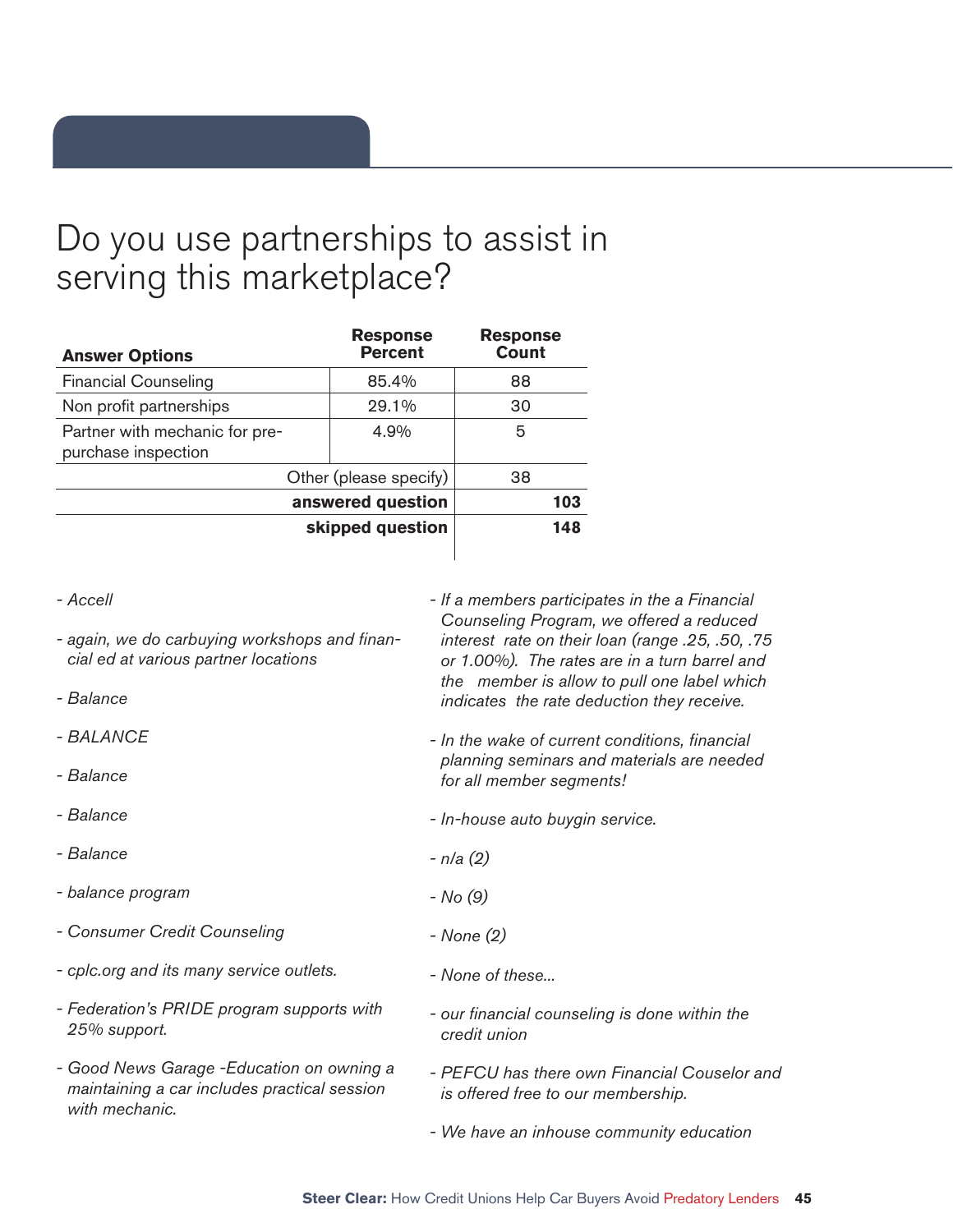#### *department*

- *We Have Our Own Financial Counseling Program - Not Through A Partnership*
- *We have our own fi nancial counseling service*
- *We partner with a company that provides free fi nancial education and debt management counseling to members of participating credit unions.*
- *We use the Balance program.*
- *We work with the local Consumer Credit Counseling Services in the markets we serve as well as the Family Support divisions for the Bases we serve.*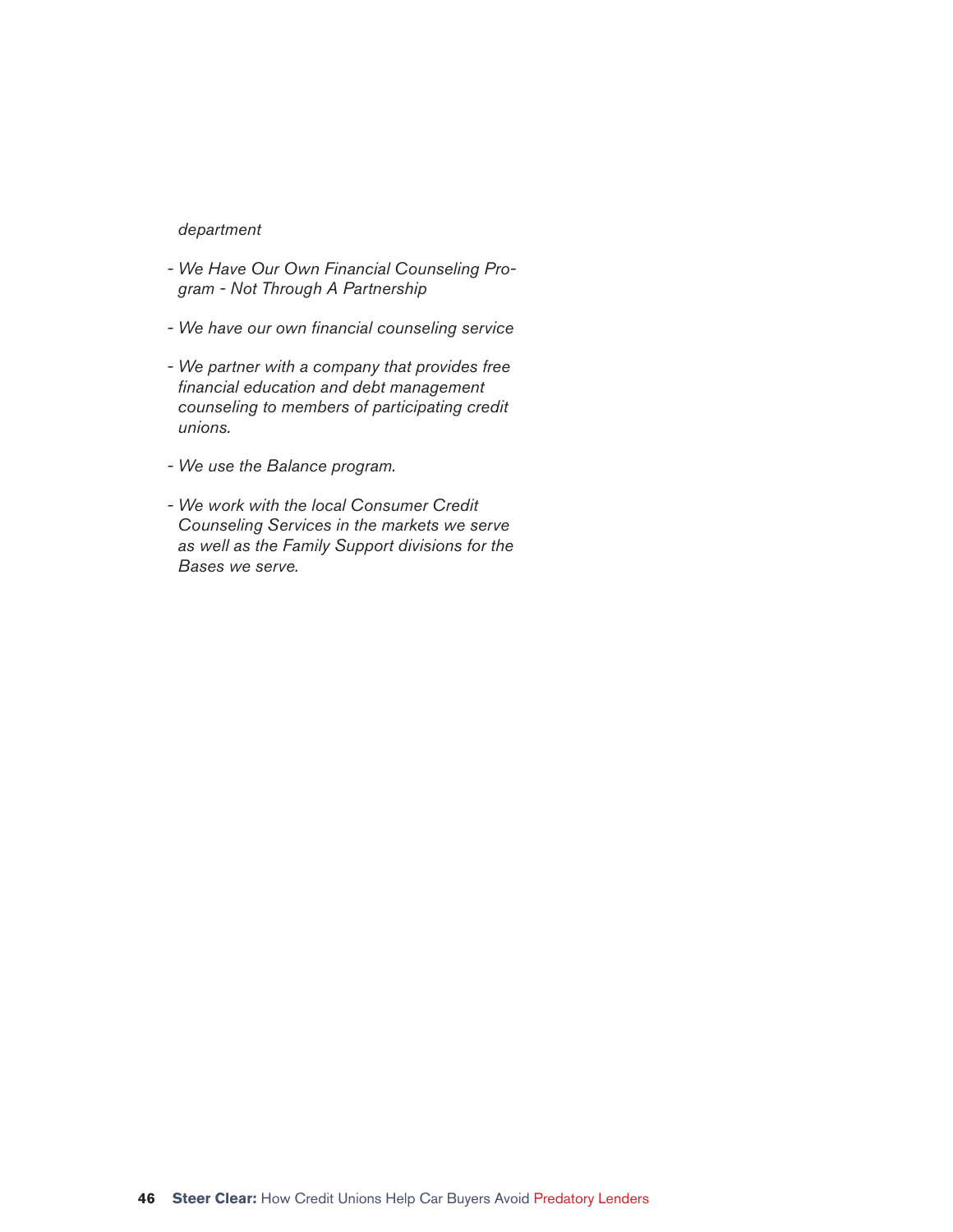### Has your low credit score auto lending program been successful? What lessons have you learned?

| <b>Answer Options</b> | <b>Response</b><br><b>Percent</b> | <b>Response</b><br><b>Count</b> |
|-----------------------|-----------------------------------|---------------------------------|
| <b>Open Comments</b>  | 71.7%                             | 180                             |
|                       | answered question                 | 180                             |
|                       | skipped question                  | 71                              |

- *A need to price for the risk. A need to gain a fi rm commitment from the borrower at closing (i.e., the hard close). A need to collect aggressively, including repossession at no later than 60 days. A need to monitor yield, delinquency, charge offs, and net yield by individual paper grade to ensure we're pricing appropriate and can make adjustments to both pricing and underwriting standards when necessary. Our portfolio yield is more than 120bp above our peers, and more than makes up for our above average charge offs. It is a business strategy that both fulfi lls our social mission and has a positive fi nancial impact to the CU.*
- *A strong loan closing is very important. Also, we have a very aggressive collection program.*
- Actually, we do not have any specific pro*grames related to the low score members. The credit decision is done by an analyst who analyze them individually .*
- *Admittedly, our "program" is not formal. We look at each applicant's qualifications, no matter what their credit score, and try to find a way to make the loan and educate the member when appropriate. The credit score is a tool used primarily for pricing, not decision-making.*
- *Although we have had RBP for 10 years we have been doing risk base lending a short time, maybe 1-2 years, so we do not have alot of history to work from. I would say it has helped but we will need 1-2 more years to really effectively measure the results.*
- *Any lending program can be successful if you plan it correctly.*
- *As successful as risk allows. Member education on credit scores, debt-ratios, auto buying and how to maintain a strong, positive relationship with CU have mitigated risk.*
- *Average success. Had to quit CMG program due to large losses. We see good results from our fi rst time buyers in our graduating senior program.*
- *Continous monitoring of the lower tier delinquency performance and open communication with our collections group to ensure that credit*  granting guidelines are reflective of loss expe*riences.*
- *Cover rent in debt ratio, have at least six months of current job history, review credit history with us, get co-signers, or extra collateral. We also review credit after 6-12 months and*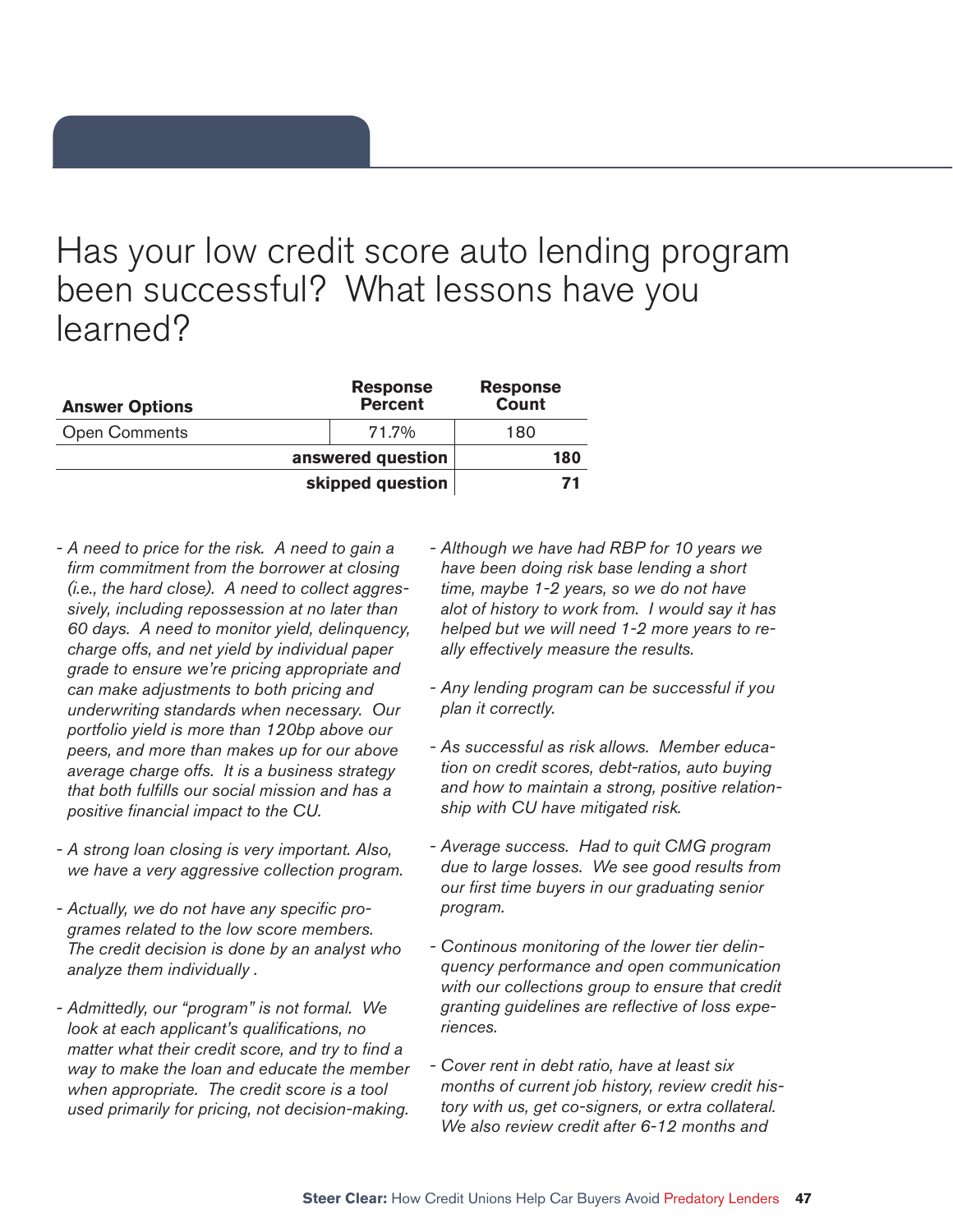*will reduce interest rate if credit has improved.*

- *Currently reviewing with potential of making requirements less restrictive.*
- *Down payment requirement (10%) helps to offset some risk.*
- *Down payment should be required on questionable loans. Shorter term limits depending on the age of the auto being fi nanced. Offer more education on the auto buying process.*
- *Even though there have been some lates in the past 10 months, we have not yet had a repossession. Our portfolio contains over 100 members and \$1.9 million.*
- Extremely. We find it very important to accu*rately value the vehicle and to do a lower loan to value than on our regular lending. We also attempt to obtain as much cash down as possible so the buyer has a vested interest in the vehicle. We have been doing this for a very long time.*
- *For us it's important to have member loyalty to our CU and those members refer members and some even co-sign to help newcomers. If we make a bad decision we tend to lose about \$5K on our used car repos. Not sure we've been doing it long enough to be successful.*
- *Fortunately, we have had very good luck with our auto lending program. We find that low income members have a great sense of pride when they commit to these loans. Our delinquency rate is less the 1%,*
- *Get them a payment they can afford. Get them to take Mech. Breakdown Ins. (because they cannot afford the repairs later). Make them go through some Financial Counseling*  to help understand the ramifications of failures. *Start off into the vehicle at the reasonable value. Help them make the deal and do not let*

*a dealer take advantage of them up front. That helps everybody from the start. -- The internet can be a very good tool and freind in todays world.*

- *Good returns. You must verify employment and income if you are buying these loans on an indirect basis.*
- *Great success with low or no credit score ap*plicants, specifically matricula and ITIN holders
- *Has higher losses in the past but we recognize this and limit the total outstandings in the portfolio.*
- *I don't think it is any more or less successful than typical underwriting standards.*
- *I have helped a number of credit unions achieve success with high-risk auto lending by training staff and management on how to do this lending well.*
- *If the member has good job time & payroll deduction we usually will do the loan but watch doing ACH Origination from their bank - do it directly with the employer. Much better results!*
- *if the member is "loyal" to the credit union, they will pay us back and of course, if they have issues, we will also work with them*
- *In 2002 2004 we participated in a lending partnership with 2 auto dealers with rather disastrous results. But we didn't want this experience to dampen our hopes to serve our members so we now do our auto lending program without dealer partnerships. If a loan applicant has a low credit score we will work with them to tell them what they need to do to qualify for a car loan - including letting us get to know them by becoming a active members, putting savings away to help towards a downpayment to give us a better LTV. If they have*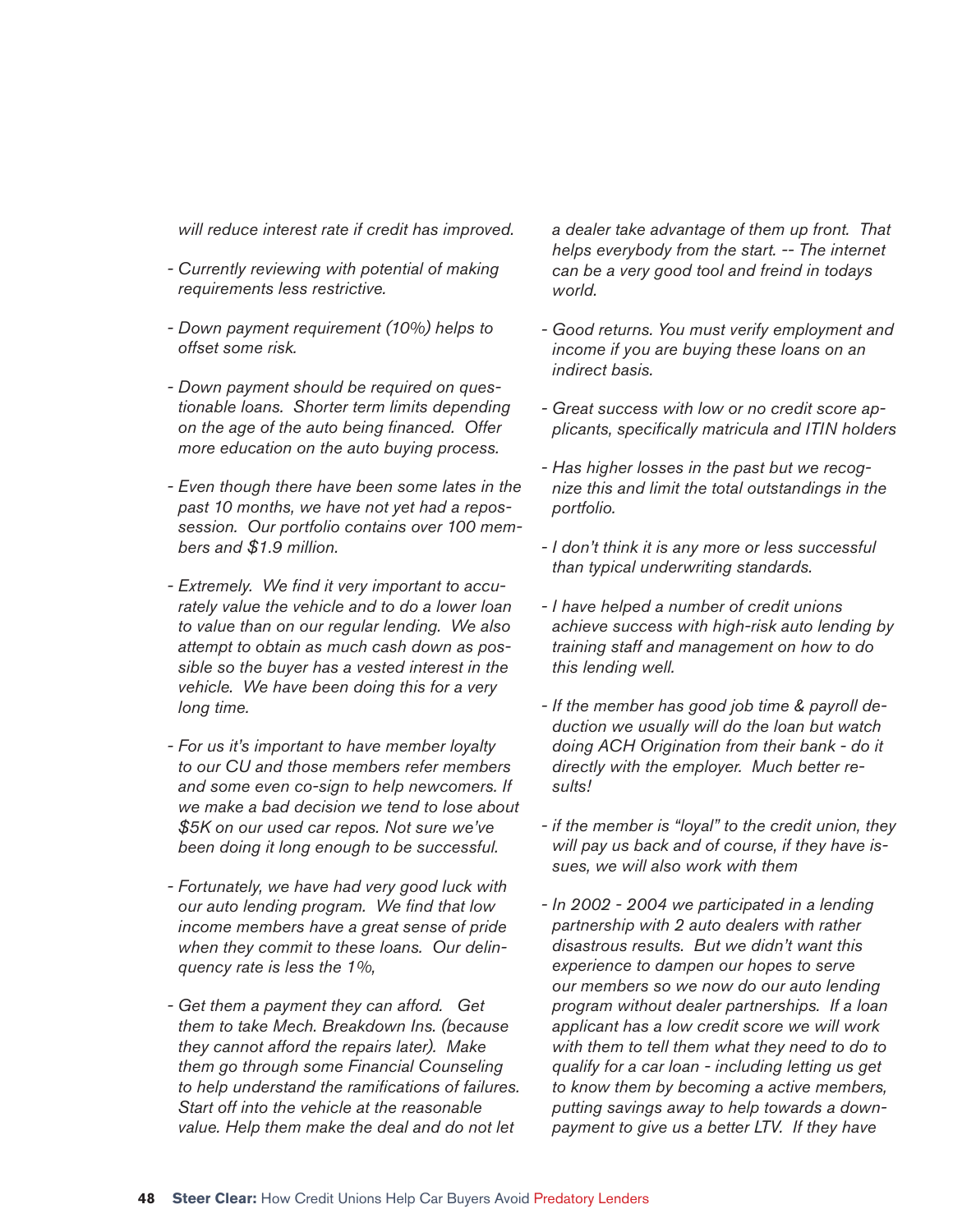*a high debt-to-income ratio, we ask them to put the equivalent of the payment and insurance in a savings account for three months or more to see what it's easy to live without that money. This usually convinces the member that perhaps they are better off without the car or that a smaller car loan would be better than the one they were thinking about. The key is member education.*

- *It has a good ROA yet but the time employees spend collecting these loans has increased. Direct deals are better than indirect deals and new members are defi nitely more risky than existing members when it comes to lower scores.*
- It has been marginally profitable. We are rais*ing rates on C, D, and E paper to shore up this market profi tability.*
- *It has been moderately successful with a higher reposession rate.*
- *it has been successful because we monitor it on a a regular basis*
- *IT HAS BEEN SUCCESSFUL FOR PUR-CHASES. IT HAS NOT BEEN USEFUL TO TAKE OLD BEATERS FOR COLLATERAL*
- *It has been successful with delinquency and charge off %'s being better than industry. We did underestimate the collection efforts for our higher risk paper and had to tweak those rates up accordingly.*
- *It has been successful. We always educate our members about credit scores & budgeting. Lesson: Closing the loan properly is a must.*
- *It has not always been successful. Having the member but some money down towards the vehicle is a plus. GAP insurance is a definate these days to have.*
- *IT HAS NOT BEEN ENTIRELY SUCCESS-FUL. ONE LESSON LEARNED IS TO BE WARY OF AUTOS REGISTERED OUT OF STATE. ANOTHER IS TO INCREASE THE SHARE DEPOSIT REQUIRED, GIVEN THAT AUTOS DEPRECIATE SO RAPIDLY. WE HAVE NOT GENERALLY DONE NEW CAR LOANS, WHICH IS MAYBE A GOOD THING SINCE THE VALUES ARE HIGHER, YET THE AUTOS LOSE FAR MORE OF THEIR VALUE. TAXI LOANS, HOWEVER, HAVE BEEN A BETTER BET THAN PERSONAL AUTO LOANS.*
- *IT is beginning to be more now that we have closed some loopholes that have impacted our*  losses significently...i.e. tighter policies and retraining loan officers. We will make to low *credit scores done in the member's and credit union's best interest.*
- *It is not uncommon for us to approve a vehicle loan for memebers whose score is below 600. We look at their work history, their payment history with the credit union and their ability to pay. Most people in this category rely on their vehicle to get back and forth to their job and they will let their house payment get behind before they will not pay for their vehicle.*
- *Just returning. Lendr protection may be the key*
- *Just rolled it out within last 6 months. Volume is good, but portfolio has not matured enough to determine if successful.*
- *Just started this past October.*
- *length of employment is a great mitigating factor and repayment of preceding loans with the credit union.*
- *Looking closer at these deals and usually reviewed by more than one lender prior to approval, remember that we are here to do*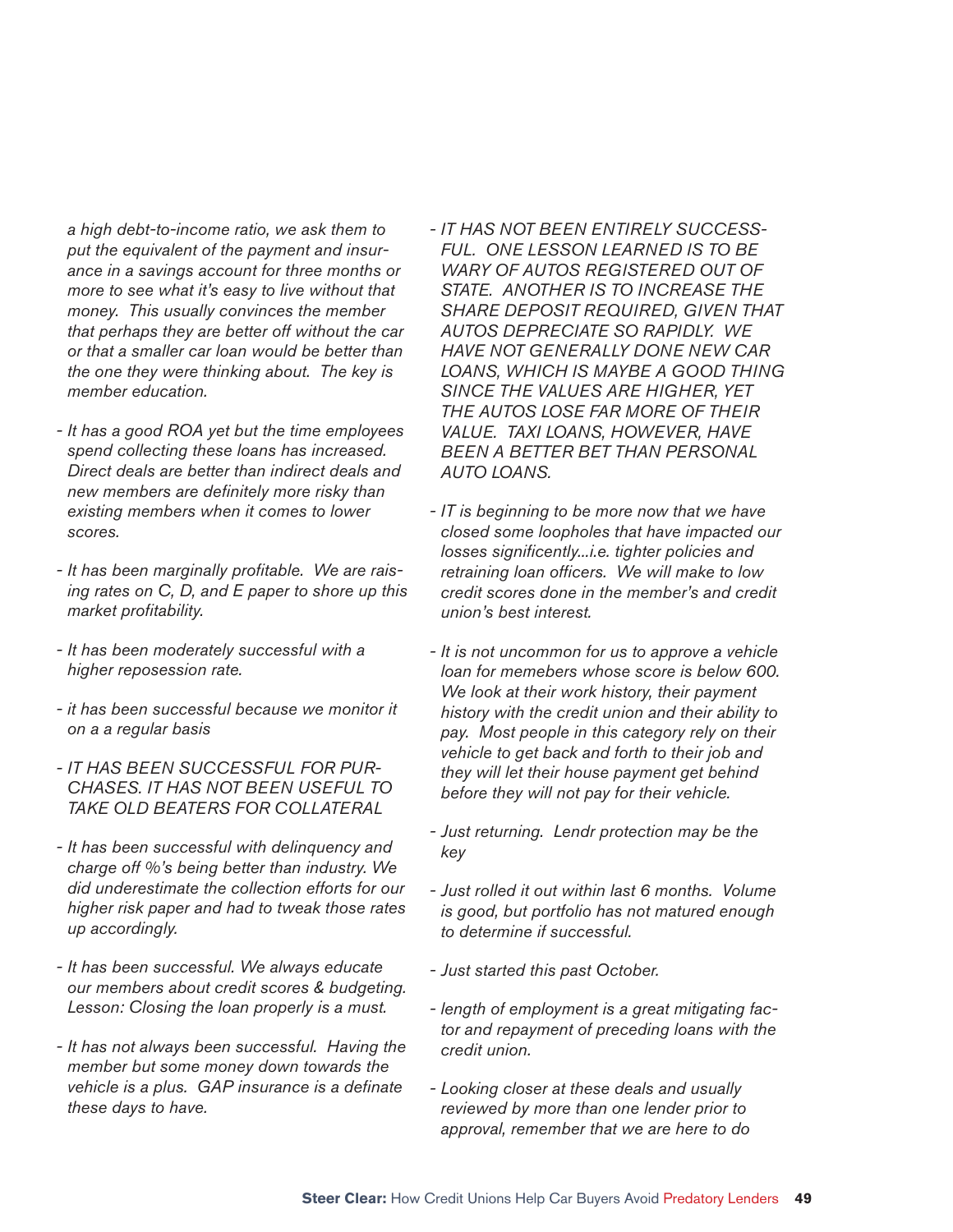#### *loans!!*

- *Loss ratios continue at the 3 4% level. More than adequate to make this part of our portfolio productive*
- *Low credit scores can be considered a relative term. We consider low 600-650. We don't do many of these loans as the member must also qualify under normal underwriting standards (debt to income--etc.). However, the loans that we have approved have all been successful so far.*
- *Low Fico scoring members must have a strong profi le (CU relationships, job time/type, home time/type), and have proper cash down*
- *Low scores are indicative of fundamental underlying issues. Financial education, action plans and tools such as our tracker loans address the underlying causes making members more likely to be successful. Without behavior changes, budgets and better planning, these loans will have higher losses making lending to this market not sustainable.*
- *Marginally Sucessful- Low Credit Members have their outlets for borrowing - It's a tough job to convince them we are serious about saying "Yes" to them.*
- *Members with very poor credit or no credit are*  extremely risky. The Credit Union must find *compensating factors to make these types of loans.*
- *Moderately successful with Lenders Protection Program. We do not promote it but rather use it as a tool to make loans that we would not otherwise.*
- *Modest success.*
- *N/A*
- *N/A*
- *N/A*
- *Our Auto Lending it's not successfull, because we don't have a demand for it. I think it has to do with marketing, paper work, requirement and convinience. I know you can go to a Car Dealer and drive a car the same day. Taking a loan with the credit union depends on the borrowers, if they provide all the required documents, if the member qualify base on income. Overall, our auto loans are successful, but don't make tha many.*
- *OUR DELIQUENCY RATE IS LOW. WE SEND REPO NOTICE EARLIER IF WE HAVE THE TITLE. CARS UNDER \$4000 ARE PERSONAL LOANS*
- *Our Members Have Been Happy To Have A Car And We Have Been Successful In Repayment; Many Low Scores Are Related To Past Credit Which Has Been Corrected*
- *Our partnership with CUDL and Lender's Protection has been vitial to ur sucess as a top lender in the NC marketplace.*
- *Our program is approximately 7 years old. We typically originate 50 or so each month. We currently have about 5,600 on our books. When the program was started, not enough emphasis was placed on the member's ability to repay. We tweaked that after about two years and required a Senior Vice President approval if the credit score is below 540.*
- *Our program is less than 2 years old. Members are grateful to have a low interest loan. Delinquency has been very minor*
- *Our program provides rates based on credit scores. members with 550 score or less require qualified comaker of 650 or higher or 100% share secured. Our members are also*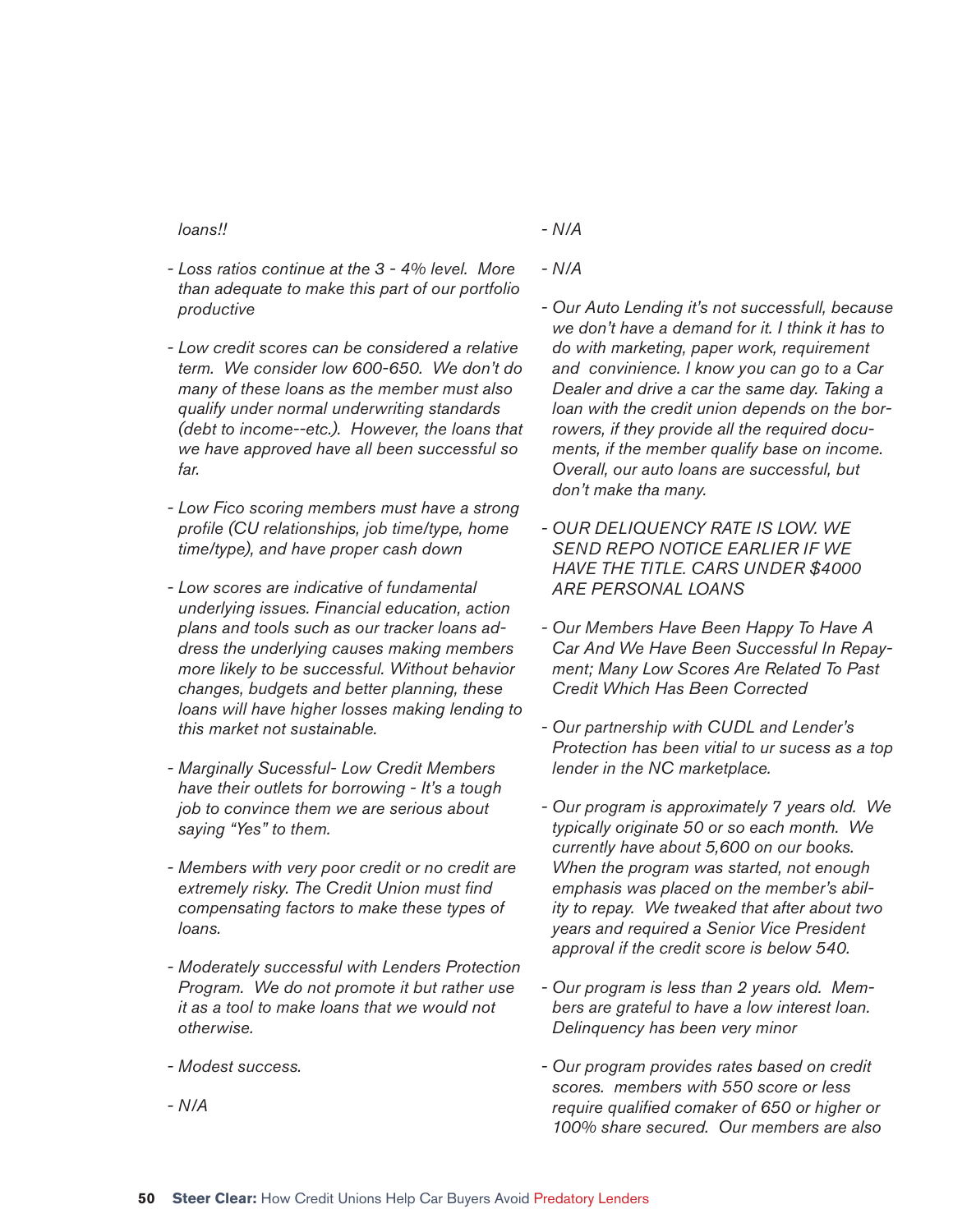*counseled as to how to clear up credit report and how to save money.*

- *Our teenage borrowers have gone on to be stable adult borrowers.*
- *Our terms for lower scores have higher rates.*  For first time buyers, or those with three trades *or less, we offer \$10K max loan, with 10% down payment minimum. We can override the max \$10K loan with a Regional Director approval. Enterprise has been a good partner in assisting us with members who need reliable vehicles within this price range or close to it.*
- *Pretty much. We just scrutinize their application very carefully.*
- *Since we leave the door open to loan to anyone - regardless of their credit score - our loan offi cers have the authorization to meet member needs if the history of the member assures us that their adverse credit is not due*  to lack of financial responsibility - but, due to *situations out of their ocntrol, such as illness, loss of income, etc. Therefore, over the years, we have built a reputation - both through the membership and our indirect dealers - that we will not discount any application solely due to their credit score. We will always consider "character" and circumstances before making an underwriting decision.*
- *So far, so good. On the indirect side, we use LPI - Lenders Protection(a CUNA insurance program) to assist in writing lower credit on that business.*
- *So far. Most CU loyalists pay the credit union regardless of situation.*
- *Somewhat successful. People with low credit scores that do get a loan here tend to come*  back to us first when they are car shopping *again.*
- *somewhat we must watch the credit scores & unsecured debt*
- *Somewhat, but not as successful as we had hoped.d planned. This program has allowed us to made loans to members previously denied. But, even with policy changes and*  assistance offered, we find that members are *still making still making impulsive purchases and using payday. Therefore, continued fi nancial counseling is needed with emphasis on planned spending over impulsive and the value your credit union offers.*
- *Stability of employment is major concern.*
- *Stay within agreed parameters.*
- *Still a work in process too early to evaluate*
- *Still to early to tell.*
- *The pre-close counseling includes awareness of what the fi nancing means to them fi nancially and for the future...we commit that if they pay us, they can depend on future auto loans as*  long as we can see positive financial manage*ment efforts. They see us as a partner in their fi nancial success.*
- *the structure of the loan is important. Member needs to have money in the vehicle. We have been able to save the members money when they initially had the loan fi nanced elsewhere*  and we can refinance that auto loan with the *credit union. We normally can beat their rate by several basis points.*
- *This is not a special program but an extension of our philosophy of meeting members' needs and those of our community.*
- *To early to tell*
- *to early to tell looking for viability of high rate lowering on successful payment history but in*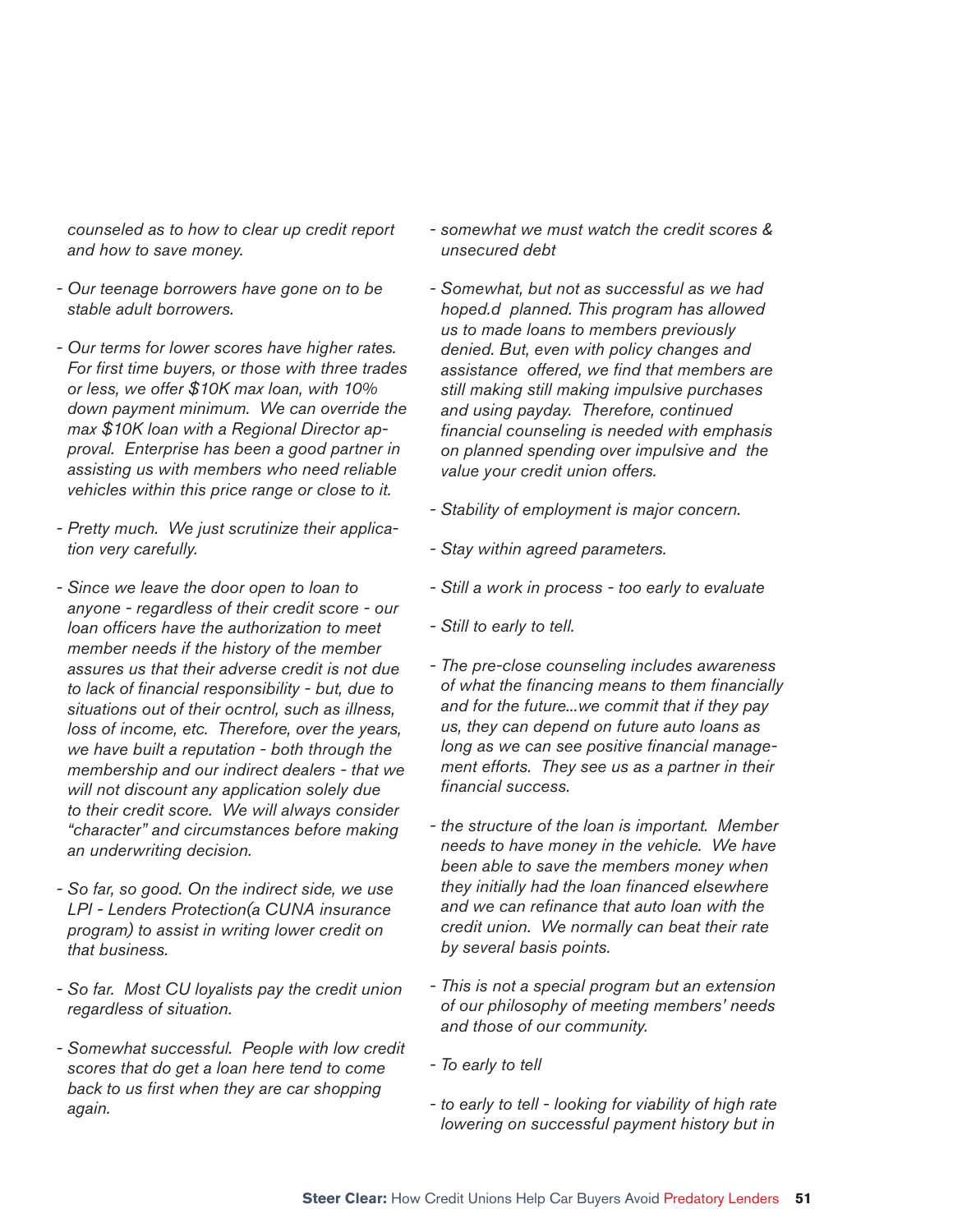*its infancy stages.*

- *To-date it has been successful. We don't have a lot of sub 620 credit score members but we have tried to be more aggressive in this area -- trying to assume more risk. We have utilized risk based pricing and by being more aggressive, we have reduced our denial rate by 50% in the last 6 mos.*
- *Too new to assess but originations have clearly increase to D and E borrowers. Loss history is needed.*
- *Toughest lesson is that you can't simply say you're doing risk-based lending. As a tradi*tional "A-paper" shop, we've found it difficult *to change the mind-set of the loan decision makers. I would say that our low credit score auto lending program is only marginally successful. Between our "A-paper" reputation and the fact that our decision makers are still maturing in the low score arena, the business we put on is not relatively significant yet.*
- *Very successful*
- *We believe that it has been succesful. We underwrite based on judgement, then price the loan based on the risk it presents. What one really has to pay attention to are young people*  having thin file A/B Credit Quality. They'll *get ya almost every time. They don't have the experience handling loss of income problems that leads then to poor Credit Ratings later.*
- *We do not have a "low credit score auto lending program". These are just common sense lending guidelines we use to reduce the risk to the credit union when loaning to members with lower credit scores.*
- *We do not have a formal program. We look at each situation on an individual basis. Most mainline lenders do not loan on older cars, so our members appreciate the opportunity we*

*provide.*

- *We do not have a long enough history to assess success.*
- We do not have a specific low score auto lend*ing program, but it is certainly incorporated into our overall lending. We make sure all policies are followed and want to see some equity in the collateral and job stablilty. Income and residence is always verified with current pay stubs.*
- *WE DO NOT HAVE A STRUCTURED PRO-GRAM.*
- *We do not offer a low score auto lending program!Our program has been successful by portfolio analysis of response to FICO score requirements equivalent to first mortgage FICO scores that mirror less likelihood of default; raising the bar for participation in the program with higher FICO requirements; we determined that FICO score of 750 was the top tier for 35% of borrowers applying and the low rate being the reward. Lower scores have corresponding rates much more scrutiny, since the colleratal depreciates 1% to 3% monthly,*  we have refined loaning against the vaule, *despite low or high credit scores!*
- *We do think that we have been successful helping members that have lower scores - we have learned that it is important to also analyze the amount of unsecured debt that the member is carrying.*
- *We do very little of this fi nancing*
- *we don't actually go by credit score, we use debt to income ratio, low score usually has issues that need to be addressed, we assist in resolving*
- *We don't actually have a "program", but rather look for ways of making loans to as many*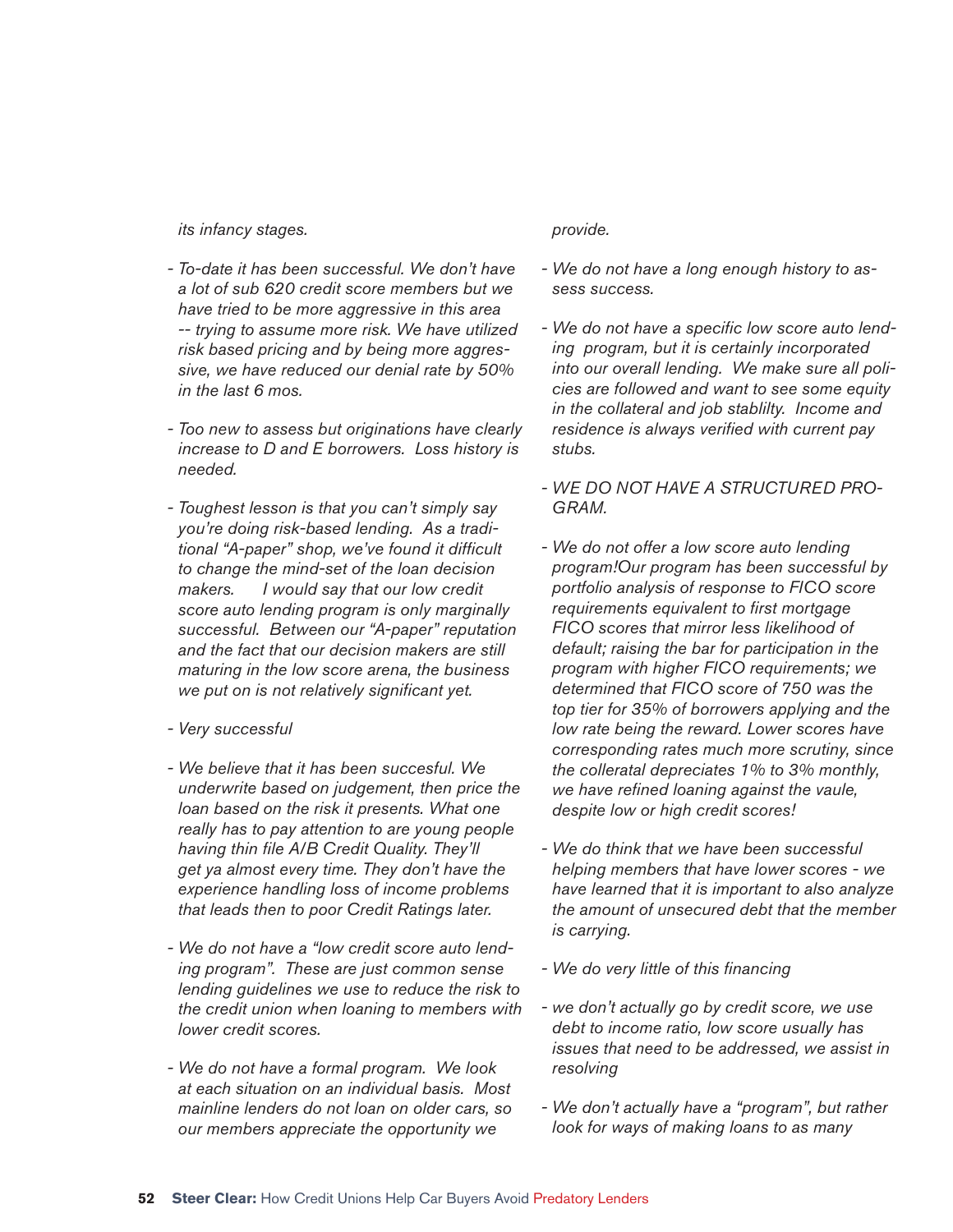*members as possible.*

- We don't have a specific low score auto lend*ing program.*
- We don't have a specific program for low *credit score borrowers.*
- *we don't proactively market it, just have it available*
- *We experimented an increase in delinquecies and charge-offs this year and had to tighten up on our loan policy and underwriting criteria. We increased financial counseling by referring* members to our our in-house financial coun*selor. We also feel that collection calls need to be done immediately (within 7 days from delinquent account) instead of waiting to call them after 30 days past due.*
- *We fi nd that many times the A paper quality borrower is slow to pay more than the D or E paper borrower which is surprising. Members are so thrilled that the CU gave them an opportunity to borrow - they work hard at keeping their payments current.*
- *We have a good lending program. We strive to put the member in the car they can afford and not the one they want most times. Our individual credit counseling help them to be clear about the amount of payment they can afford. We also remind them that a car loan is more than a payment, it is several payments (Insurance, tag/tax, gasoline,repairs etc.*
- *We have a higher charge off ratio than the other auto portfolio. We are serving our mission*  by assisting our members in auto financing.
- *We have a very low delinquency/loss ratio and have been on risk based lending/pricing for about 5 years. Look at each case for mitigating factors and try to make them work.*
- *We have always had auto lending for all memebers, including those with low scores (or as we call them - on the edge), even long before we used credit scores. We always try to work WITH the member at all levels, and by keeping in touch, we have been able to keep our delinquencies down. But the most important thing is to keep at it before it becomes too big to work anything out.*
- *We have always lent to borrowers with scores less than 600. Borrowers have an excellent paying history.*
- *We have been able to offer car loans...especially the saver's loan..Members like this because, they have savings after the car is paid off... They now know how to SAVE*
- *We have been able to provide member's with fi nancing with rates that are considerably lower than they would recceive from other fi nance companies.*
- *We have been successful in those that we have done. However, our portfolio balance in the low credit score area is fairly low.*
- *We have certainly seen losses in low credit score autos. We will not accept a low score new member through the indirect loan channel.*
- *We have had reasonable success given the economic conditions of Michigan*
- *We have had record years of auto loan growth to this market and have learned some things along the way to improve it.*
- *We have implemented the program about 6 months ago - it is too early to tell at this point. We have seen asset growth as a result of our changes.*
- *We have learned that notall D & E credit*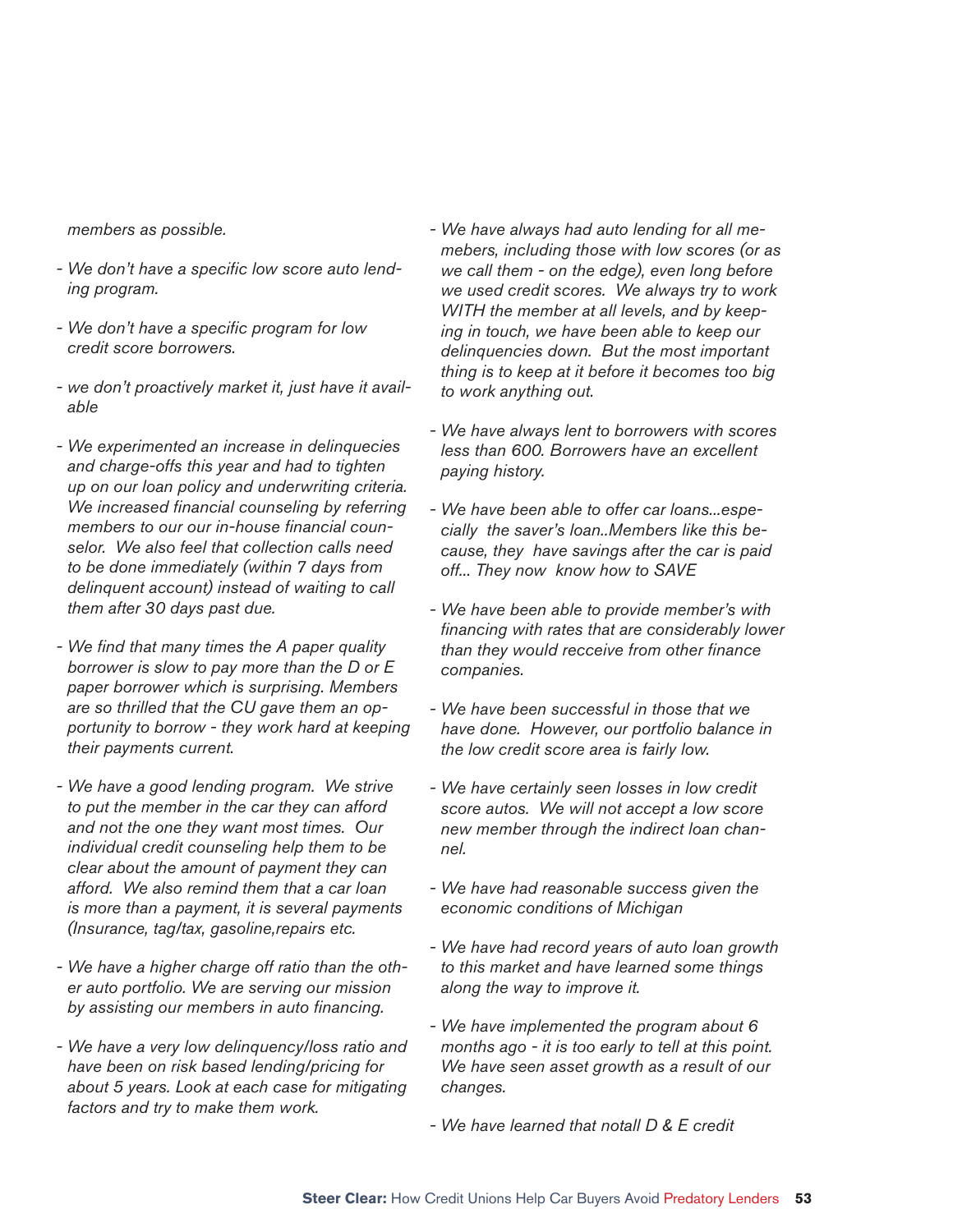*members are the same. We try to loan to D & E members whose scores are on the way up and D & E members who aren't currently delinquent that are trying to be responsible. There are other D & E credit members who are just sorry with everyone. Those are the ones we stay away from. The only way to tell the difference is to take the time and actually go through their credit report line by line.*

- *We have not had much luck with low credit score auto loans. Harder criteria and cash down at the CU helps to insure better pay history.*
- *We have only been doing it for a year so we do not have a matured portfolio yet.*
- *We have seen some losses higher than peer on our portfolio, but generally the interest rate earnings offset the losses. We do look closely at their prior relationship with the Credit Union and their job stability. We also offer to look at a good cosigner(home ownership/high credit*  score) as an option to approve financing.
- *We have seen success in offering vehicle loans to low scored members who have an established relationship with our Credit Union. In fact we do repeat business with the. We have learned we can build a lower risk loan with these members that we are not able to extend to new members especially those acquired through the Indirect Channel.*
- *We have seen that about 65% of the borrowers in this program have been able to increase their credit scores through an affi liation*
- *We haven't pushed this program at this point.*
- *We incorporate risk based lending at all credit quality levels. Many of our members are in the 620 and below score range, so we are more diligent in obtaining pertinent information before making the loan decision.*
- *We just started our fi rst time auto loan program in January, so the jury is still out.*
- *We learned the hard way in the beginning and dug too deep into sub-prime. We reviewed policies & procedures and changed the way we were lending and is proveing to be much more successful now.*
- *We partnered with a mid-prime company several years ago, but discontinued last year as portfolio did not perform as it should have.*
- *We recently revised our First Time Auto Buyer Program and added a requirement that the insurance premium be part of the debt to income ratio.*
- *We specialize in auto lending and it has been successful. One lesson we have learned is that whenever we've repossessed a vehicle and given it back to the member, it was not the best decision.*
- *We treat our auto lending like all loan programs - we provide an opportunity - which many people in this realm (low income, low credit score) need.*
- *We use risk-based pricing . Low score doesn't ALWAYS mean someone will default.*
- *We've been able to make a few loans to members that would otherwise have to turn to fi nance companies for loans. Given the economy, loans of this type are riskier. When prudent, we will continue to help our members in this fashion.*
- *We've had no major problems so far.*
- *We've learned the impact of lending to lower credit scores with short term employment.*
- *Yes*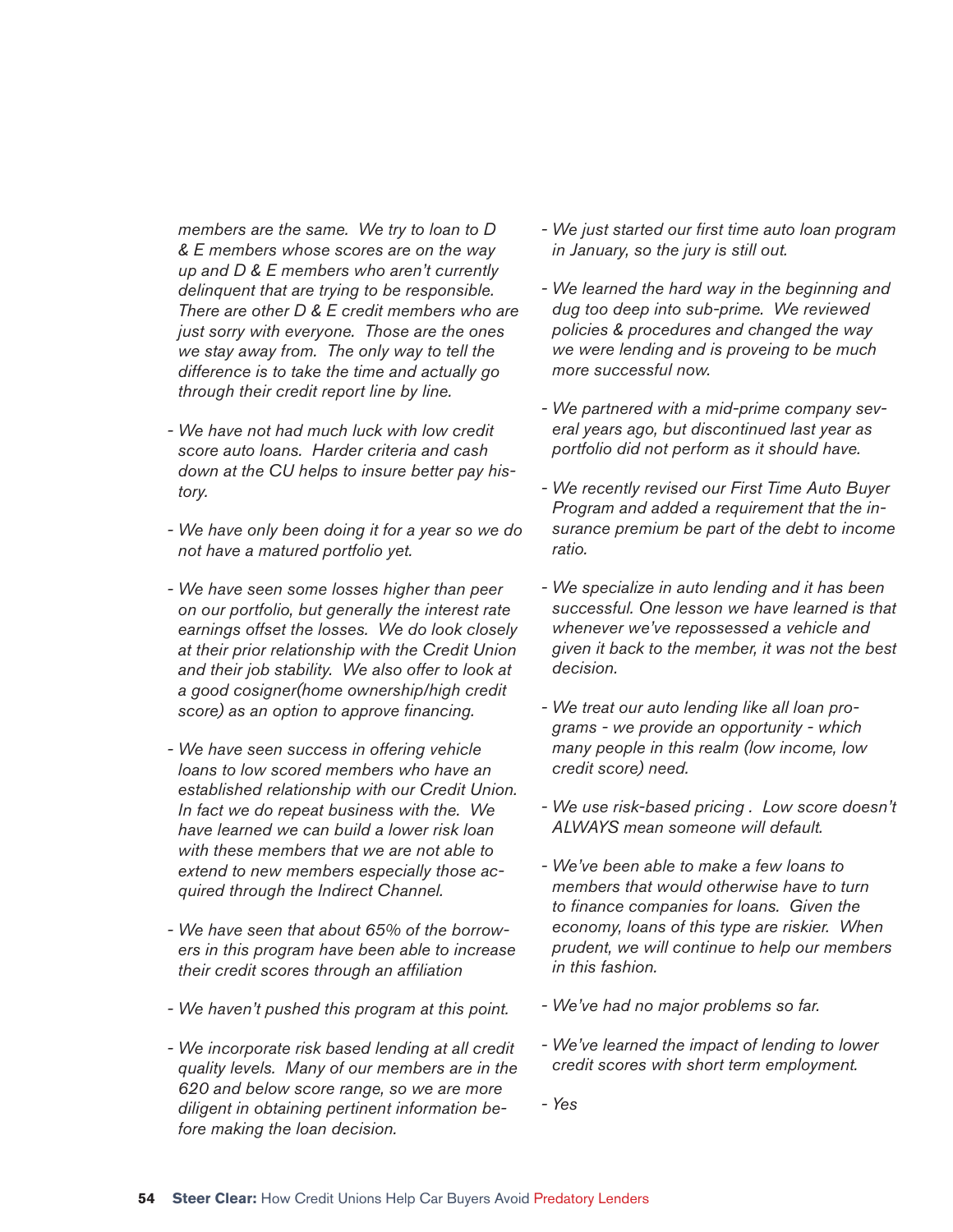- *Yes*
- *yes*
- *Yes close the loan hard at time of closing. Also we tell member that building credit with us will help them for future needs*
- *Yes and no -- we have increased our lending in the underserved communities we serve -*  but we have had to make modifications after *absorbing higher than expected losses*
- Yes and no. Having loan officers with experi*ence making sub-prime loans is critical. Having good collectors is critical. Getting involved with the member before they visit a dealership is critical.*
- *Yes and No. We have grown balances and had some success. It is important to have ongoing training and monitoring to address issues along the way, especially when it comes to non-members through the indirect channel. Also, be aware of economic conditions in your area that could have an impact on your portfolio.*
- *Yes because of not going too deep in the low credit score, insurance backed, and focus on reasons for low score.*
- *Yes but we do know that it requires constant monitoring and immediate attention to delinquency.*
- *YES FOR THE MOST PART. WE HAVE FOUND THAT MOST OF OUR REPO'S ARE FROM PERSONS LOSING JOB OR PLANT CLOSING. THEN WE WORK WITH THE MEMBER TO COME TO AN EQUITABLE SOLUTION USING REPO AS A FINAL MEANS.*
- *yes I think it has been successful. We have*  been able to help them get their first auto with

*counseling on how important it is to keep current and pay their bills on time. Our big thing is about education for our members to teach them how clean up their bad credit so if they want to buy a brand new car or a home they would have a better chance with their credit score up because they have listened to what we tried to teach them. The lesson we have learned is that not all members listen to what you have to say. They just want what they came in for.*

- *Yes it has been successfully. Our credit union deliquency has been less than .5% We rarely, if ever have to actually repo a car. Although we have threatened to do so a number of times. I think its important for the credit union to help the member make the buying decision. Many of our members would buy more car than they could afford if left on their own. We try to educate our members and help them to choose a car that is affordable after the initial purchase.*
- *yes payroll deduction has been key to success of program. If they do not sign up for direct deposit, loan will not be made.*
- *yes so far.*
- *Yes, although it is still very new.*
- *Yes, but it is a small part of our overall lending program.*
- *yes, early education and intervention is key!*
- *yes, good tracking and monitoring is the key to a successful program*
- *Yes, it has been. Imperative to ensure proper documentation since these loans do tend to have higher delinquency and charge-off ratios.*
- *Yes, it is successful but we have found that following up on insurance and lien on title is very*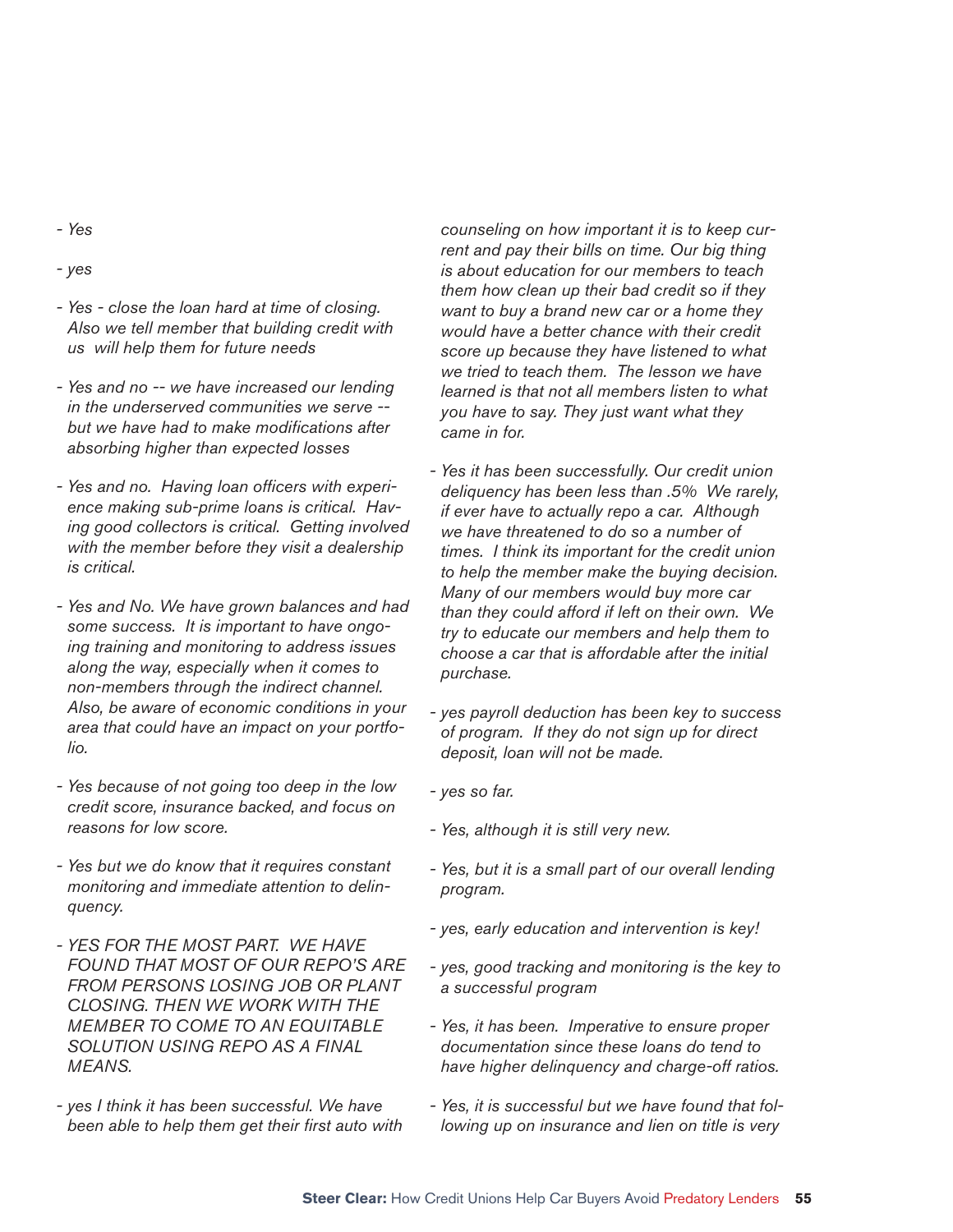#### *important.*

- *Yes, it's been successful considering we've been able to serve these lower score applicants at reasonable rates as compared to their other alternatives; all while keeping delinquencies/charge-offs in-check.*
- *Yes, our low credit score auto lending program has been successful. We have learned over many years that we can take more risks with a relationship member than we can with a new member (indirect channel) who has not developed that relationship with us.*
- *Yes, the program has been cuccessful. A prudent review of the application, credit history, ability to repay and collateral is a must.*
- *Yes, very successful. We have learned that the higher the risk the better the LTV must be. We push for direct deposit / payroll deduction, acceptance of disability, gap and life insurance, and sometimes we require weekly or bi-weekly payments coinsiding with their payroll.*
- *Yes, very successful. You need to price it high enough and charge enough fees to offest the losses. Also, using the credit bureau preapproval model eliminated the subjectivity of*  having a loan officer underwrite these loans.
- *yes, we also require an acquisition fee of 495.00 from dealers to reserve for loan losses. be sure and verify all information on credit apps.*
- Yes, we are not doing anything in specific. Our *normal FOM is county employees. Many of them have lower income jobs so we were use to meeting their needs. We only use credit score of a rate. We look at the member in whole.*
- *Yes, we have a successfull fi rst time car buying program and we are also looking at CUNA's*

*Lenders Protection Insurance that helps to insure auto loans in the 580 - 640 credit score range.*

- *Yes, We have a very good track record of lending to lower credit score members while maintaining moderate loan losses. We look for ways to make loans to our members not send them away.*
- *Yes, we have been succesful. The key is to evaluate each individaul on their own merit. Let me reiterate once again that low FICO doesn't mean low wealth. Low FICO means bad creditworthiness and that can happen at all income levels.*
- *yes, we have been successful using centralized underwriting. We understand that verfying information on the front end is critical as well as speedy collections.*
- *Yes, we have transferred the risk to the consumer in relation to default insurance. The consumer pays the premium in relation to the interest rate charged.*
- *Yes.*
- *Yes.*
- *Yes. Aggressive Collection Activies On delinquencies.*
- *Yes. Don't focus on just losses, price for the risk taken and the overall profi tability will be there even if losses are high.*
- *YES. EXTRAORDINARILY STRONG COL-LECTIONS DEPARTMENT AT START OF LOW CREDIT SCORE LENDING PRO-GRAM. MAINTAIN BALANCE WITHIN PORTFOLIO. 75% A & B, 25% OTHER. REFINANCING OR WORKOUT LOANS DO NOT WORK. ONLINE AUTO AUCTION FOR REPOS MINIMIZES LOSSES. EV-*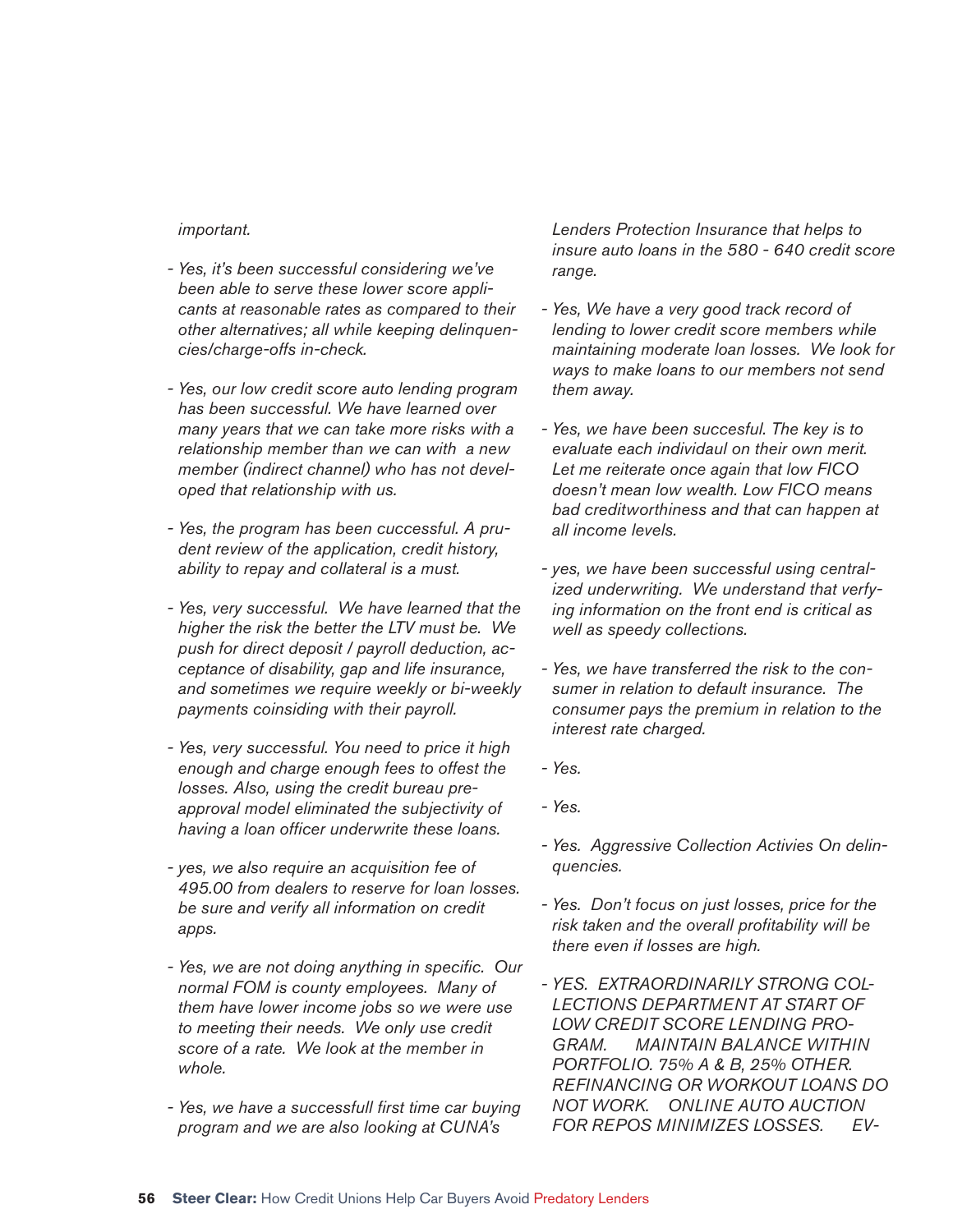*ERYONE HAS A GOOD STORY WHEN THEY WANT SOMETHING. CONTINU-OUSLY KEEP TRACK OF ALL POLICIES AND PROCEDURES FOR NECESSARY CHANGES.*

- *YES. It is new, but so far it has been successful.*
- *Yes. It's an advange remaining a single seg credit union and fostering the trust and loyality of our membership.*
- *Yes. Members will pay for their transportation to their jobs. High FICO score does not guarantee members will pay for titled loans.*
- *Yes. Monitor the program closely and make adjustments quickly. Do a good job of tracking, analyzing and reporting to Sr. Mgmt and the Board of Directors.*
- *Yes. We have learned the it is very important*  to set and stick to specific LTV guidelines and *other loan requirements (verification of income, set up direct deposit) to reduce the risk and losses that may occur more often with this type of loan.*
- *Yes. We have learned when treated right, low score borrowers are just as apt to pay timely as high score borrowers.*
- *Yes. We take a second look at loans turned down through normal channels. We base the decision in the individual and how they have paid car loans in the past*
- *Yes. Building the loan correctly is a key. Buying a vehicle that is reasonable, getting cash down, payroll deduction, and hard closing the loan are keys. We realize that when we help these type of members, they will be loyal forever.*
- *Yes. Learn from their credit history. Is their*

*credit score low because they do not pay their bills on time or is it low because of a medical bill collection account? Are they requesting to buy a reasonable vehicle for transportation or are they trying to buy a Hummer? I will not generally loan to someone who has already had a repo. I look very closely to see if they are building debt and the potential for them to fi le bankruptcy. Today, I look carefully at all applicant's mortage loans. If they have an interest only loan or a negative am, I underwrite their loan using what their payment should be when that loan is fully amortized.*

- *Yes. Track them carefully for delinquency with unique coding and act quickly to stay in*  contact. Limit your exposure to deficiency bal*ances and tendency to walk away by requiring enough money down.*
- *Yes. We have a very low repossession rate on low credit score loans. Using payroll deduction and ACH payments along with agressive early collection calls keeps delinquency to a minimum.*
- *Yes. We offer better financing rates to our members and we have not seen any increase in our delinquencies or charge-offs.*
- *Yes--always call if payment is 15 days late*
- *Yes--some members just need a break to get back on the right track. When we give the change they become lifetime dedicated to the Credit Union*
- *You have to get in touch with them, sometimes at one day past due. Try to get direct deposit or PRD.*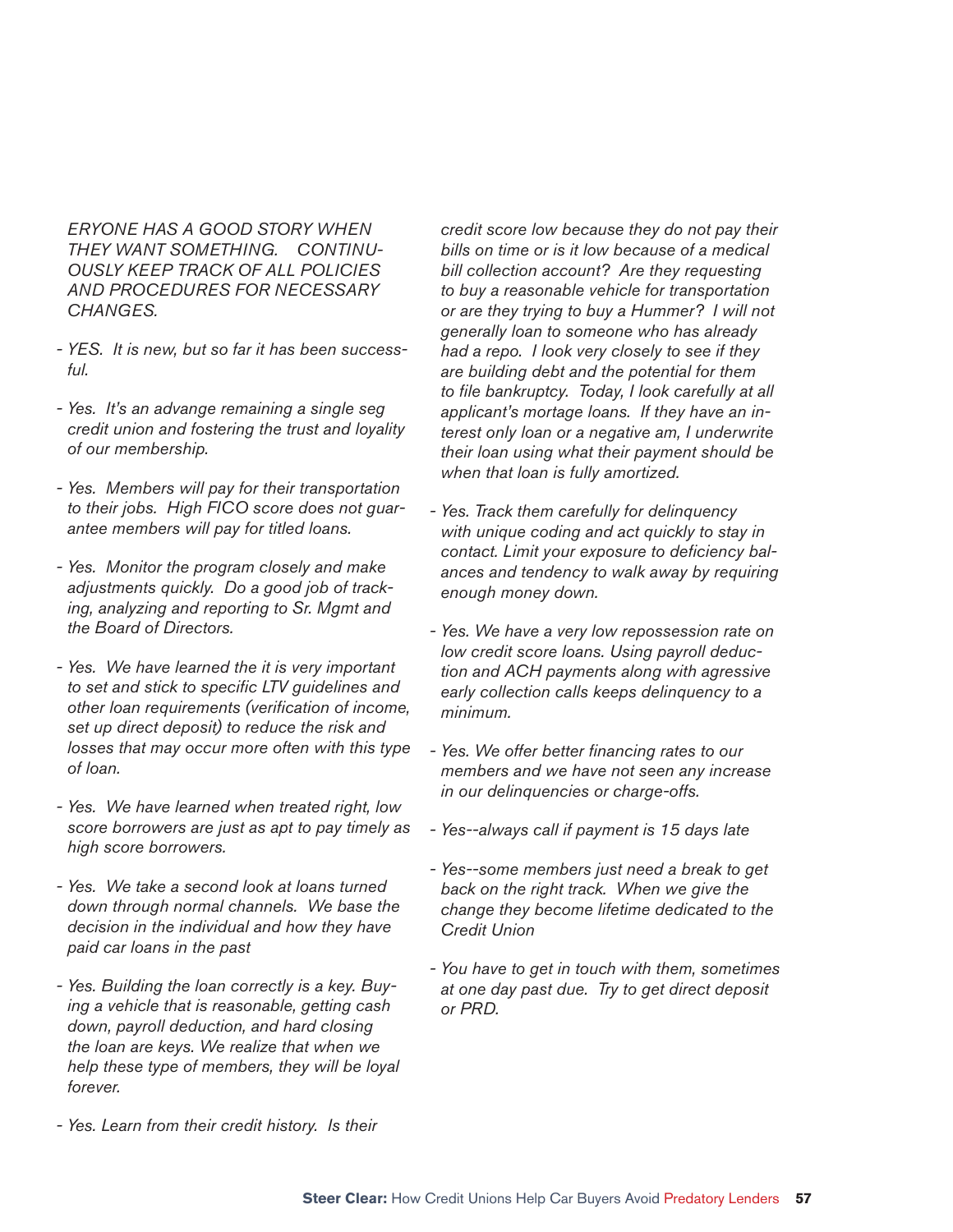# **Notes**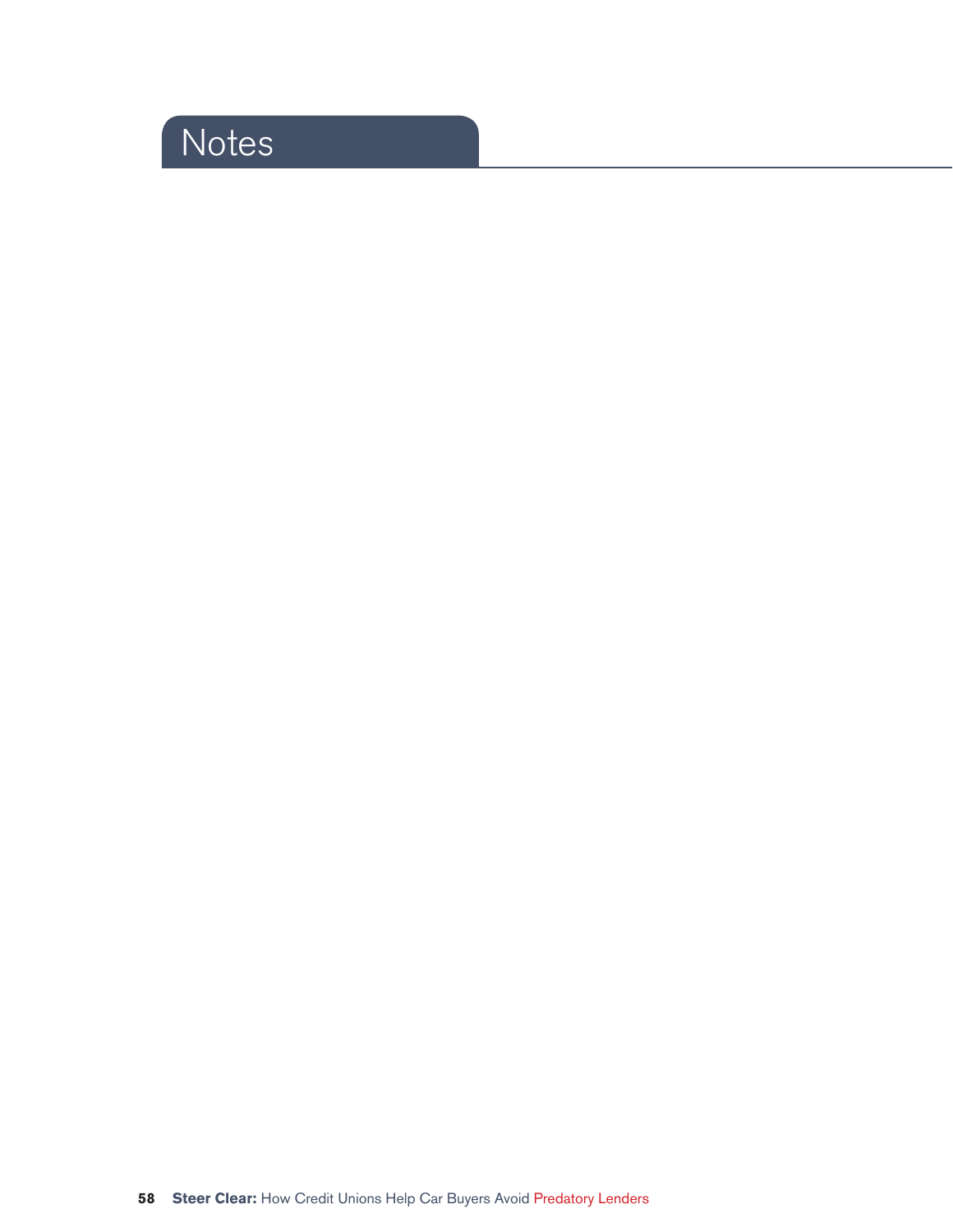# Notes